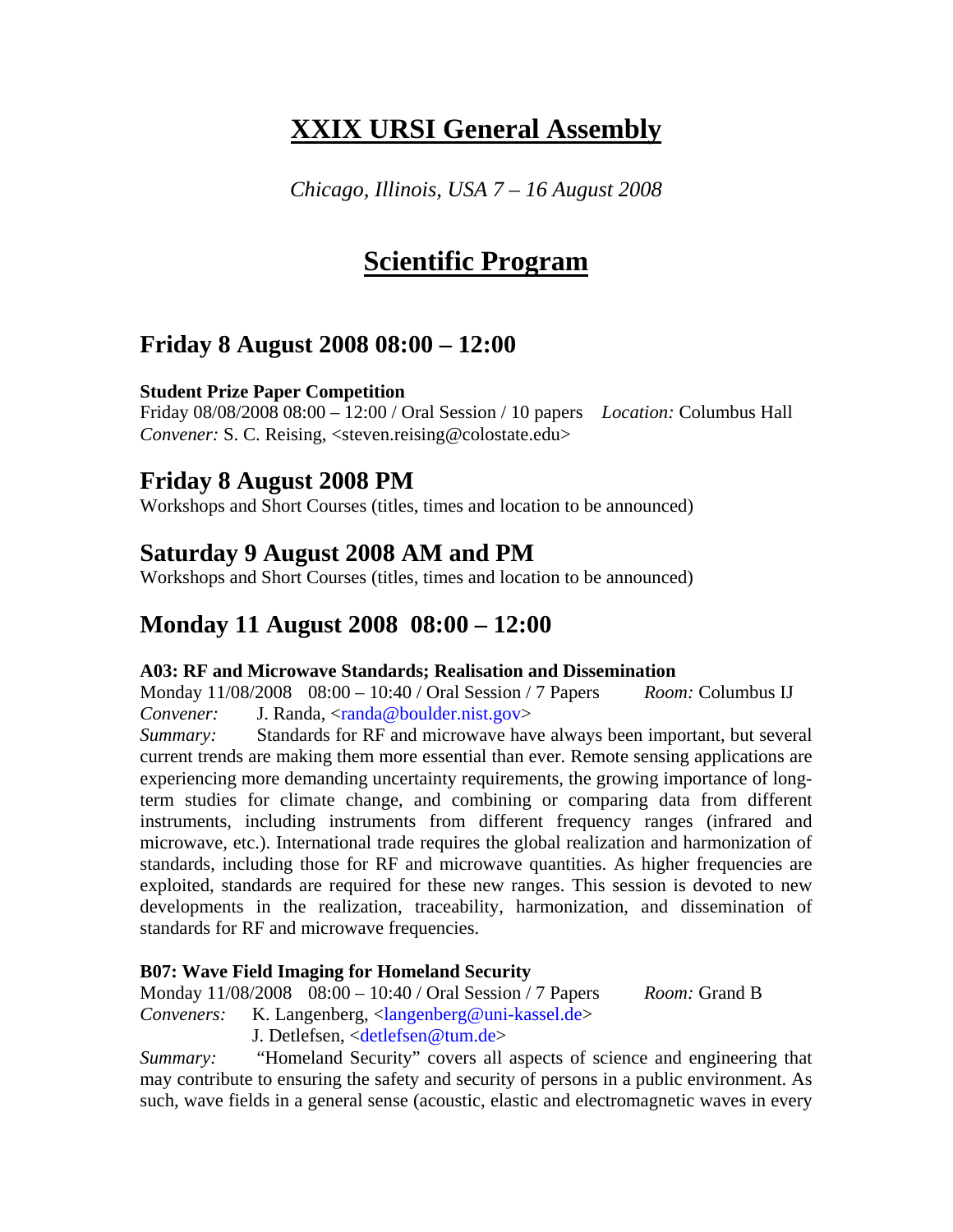frequency regime) can be relevant to the development of imaging systems to screen persons for concealed objects, to scan buildings to assess their integrity, and to monitor the aging of materials non-destructively. Therefore, papers from rather distant disciplines are solicited in order to exchange ideas and to recognize common approaches.

### **C01: Metropolitan Area Networks (WiMax) and Local Area Networks (WiFi)**

Monday 11/08/2008 08:00 – 10:40 / Oral Session / 7 Papers *Room:* Columbus GH *Conveners:* V. Koivunen, <visa.koivunen@hut.fi>

Eldad Peraiha, <eldad.perahia@intel.com>

*Summary:* WiMax and WiFi are the two most important standards for wireless data communications networks. WiMax tries to cover large areas, while the ubiquitous WiFi is suitable for shorter distances. The current session will cover all aspects for data communications systems, from propagation and electromagnetic compatibility aspects, to physical-layer techniques for improving data rates, to techniques for ensuring quality of service and robustness.

## **D01: RFID Technology and Applications**

Monday 11/08/2008 08:00 – 10:40 / Oral Session / 7 Papers *Room:* Columbus AB *Convener:* S. Tedjini, <smail.tedjini@esisar.inpg.fr>

*Summary:* The birth of the Radio Frequency IDentification (RFID) was in October 1948 after the paper of H. Stockman "Communications by Means of Reflected Power". One of the first applications was "Identification of Friend or Foe" (IFF) for aircraft. Nowadays, the technological advances in microelectronics, microwaves, and embedded software are drastically expanding the application field of the RFID. This session will address the current development of RFID system including tags and readers.

### **E01: Intentional Electromagnetic Interference**

Monday 11/08/2008 08:00 – 10:40 / Oral Session / 7 Papers *Room:* Columbus CD *Conveners:* M. Bäckström, < mats.backstrom@saabgroup.com>

W. A. Radasky, <wradasky@aol.com>

*Summary:* Intentional Electromagnetic Interference (IEMI) covers the area of interference of commercial equipment and systems through criminal or terrorist actions. The emphasis in this area is determining the levels of vulnerability that exist to modern commercial equipment and the methods to protect them from these threats.

### **F01: Remote Sensing and Propagation Effects of Vegetation**

Monday 11/08/2008 08:00 – 10:40 / Oral Session / 7 Papers *Room:* Columbus EF *Convener:* P. Pampaloni, <p.pampaloni@ifac.cnr.it>

*Summary:* This session will focus on the fundamental aspects of active and passive microwave remote sensing of vegetated surfaces, considering both forests and agricultural areas and including the effects of vegetation on the measurements of soil parameters. Topics will comprise field and laboratory experiments, physical models, and retrieval algorithms. Special interests will be also on the use of data from the most advanced sensors and missions. The purpose will be to provide an updated state of the art of the discipline from theory to applications.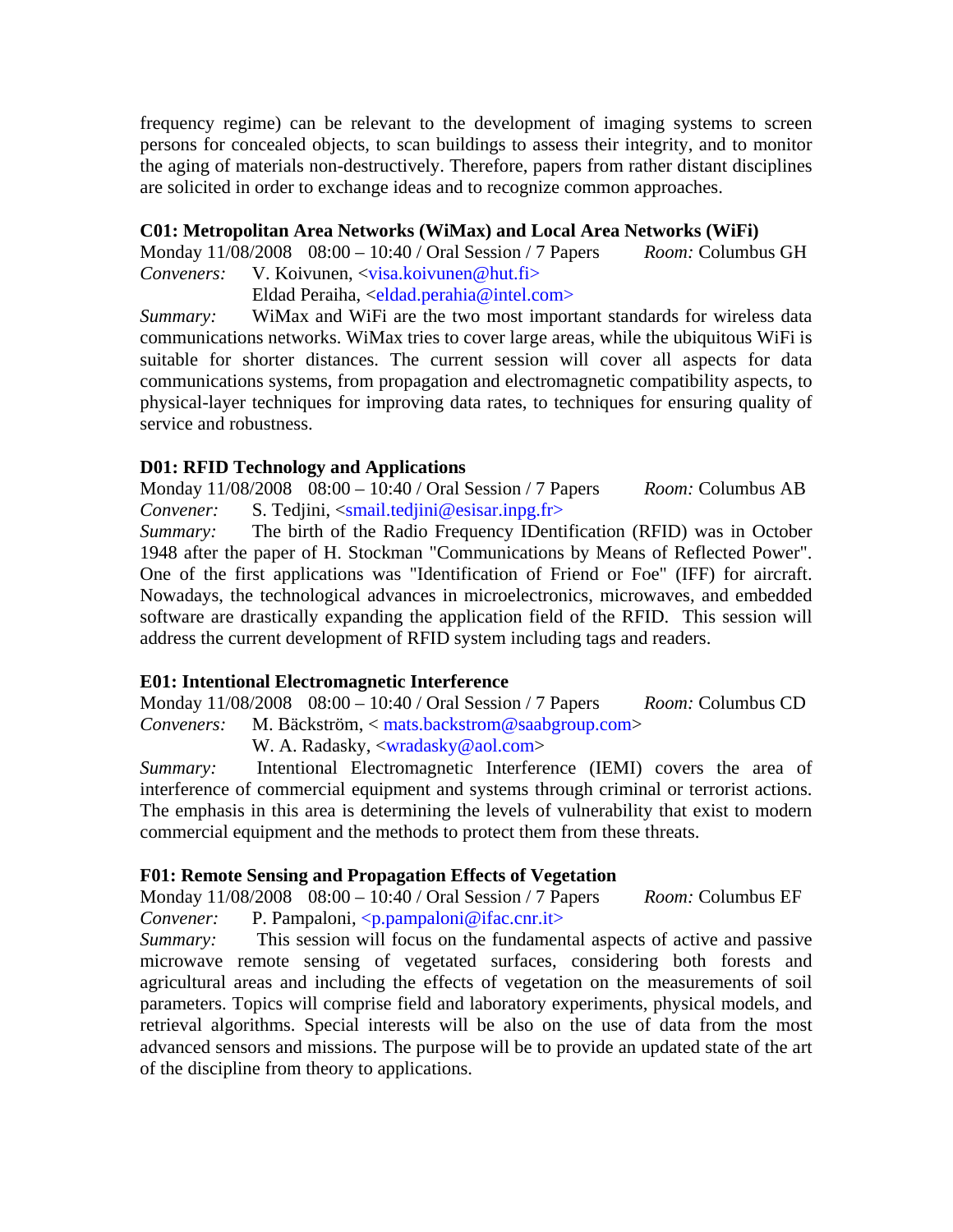### **G01: Open Session and Latest Results**

Monday 11/08/2008 08:00 – 10:40 / Oral Session / 7 Papers *Room:* Grand E *Conveners:* C. Hanuise, <hanuise@cnrs-orleans.fr>

A. Coster, <aic@haystack.mit.edu>

*Summary:* This session welcomes all papers related to the Commission G terms of reference, particularly those not covered by the other sessions. The session also very much welcomes latest results. We encourage papers presenting the latest results from the International Heliospheric Year (IHY) and the International Polar Year (IPY). Topics may include papers on global morphology, theory, modeling and modification of the ionosphere, on the development of tools and networks to measure ionospheric parameters and trends, on the theory and practice of ionospheric radio propagation and on the application of ionospheric knowledge to radio systems.

### **H01: Dynamics of the Plasmasphere using Wave Techniques**

Monday 11/08/2008 08:00 – 10:40 / Oral Session / 7 Papers *Room:* Grand F *Conveners:* B. Fraser, <br/>*chrian.fraser@newcastle.edu.au>* H. Laakso, <harri.laasko@esa.int>

*Summary:* The co-rotating high density plasmasphere, separated from the low density outer magnetosphere by the plasmapause and often overlapping the ring current, supports a wide variety of wave processes. Through monitoring and applying diagnostics to smalland large-scale instabilities, discontinuities and boundary regions we can gain a more detailed understanding of the dynamic nature of the plasmasphere and its considerable structure. This session solicits satellite and ground experimental and observational papers and theory/modeling papers on the role of waves in all frequency regimes from ULF-ELF-VLF to higher frequencies. Also important is the plasmasphere relationship to the ring current and outer radiation belt.

### **J01a: Future Large Telescopes**

Monday 11/08/2008 08:00 – 09:20 / Oral Session / 4 Papers *Room:* Grand A *Convener:* P. Wilkinson, <pnw@jb.man.ac.uk>

*Summary:* The next generation radio telescopes with dramatically new capabilities at metre and centimetre wavelengths is on the way. In the next few years a giant phased array, LOFAR, will make unique searches for hydrogen in the early universe and for new types of transient events. Advanced signal processing technology is allowing other long wavelength phased arrays, with wide-area scanning capabilities, to be built in Australia (MWA) and the USA (LWA). A 500-m diameter Arecibo-like telescope, FAST, will come into operation in China in 2013. In the lead up to the Square Kilometre Array (SKA) the USA (ATA), Australia (Miranda) and South Africa (MeerKAT) are constructing dish-based interferometers with much wider fields-of-view than current arrays, appropriate for a range of new sky surveys. Construction for the SKA itself may start in 2012. Its massive collecting area and wide field-of-view will allow it to address fundamental physical questions on the nature of gravitation, matter and energy.

### **JT - Tutorial J : Phased Arrays in Radio Astronomy**

Monday 11/08/2008 9:40 – 10:40 *Room:* Grand A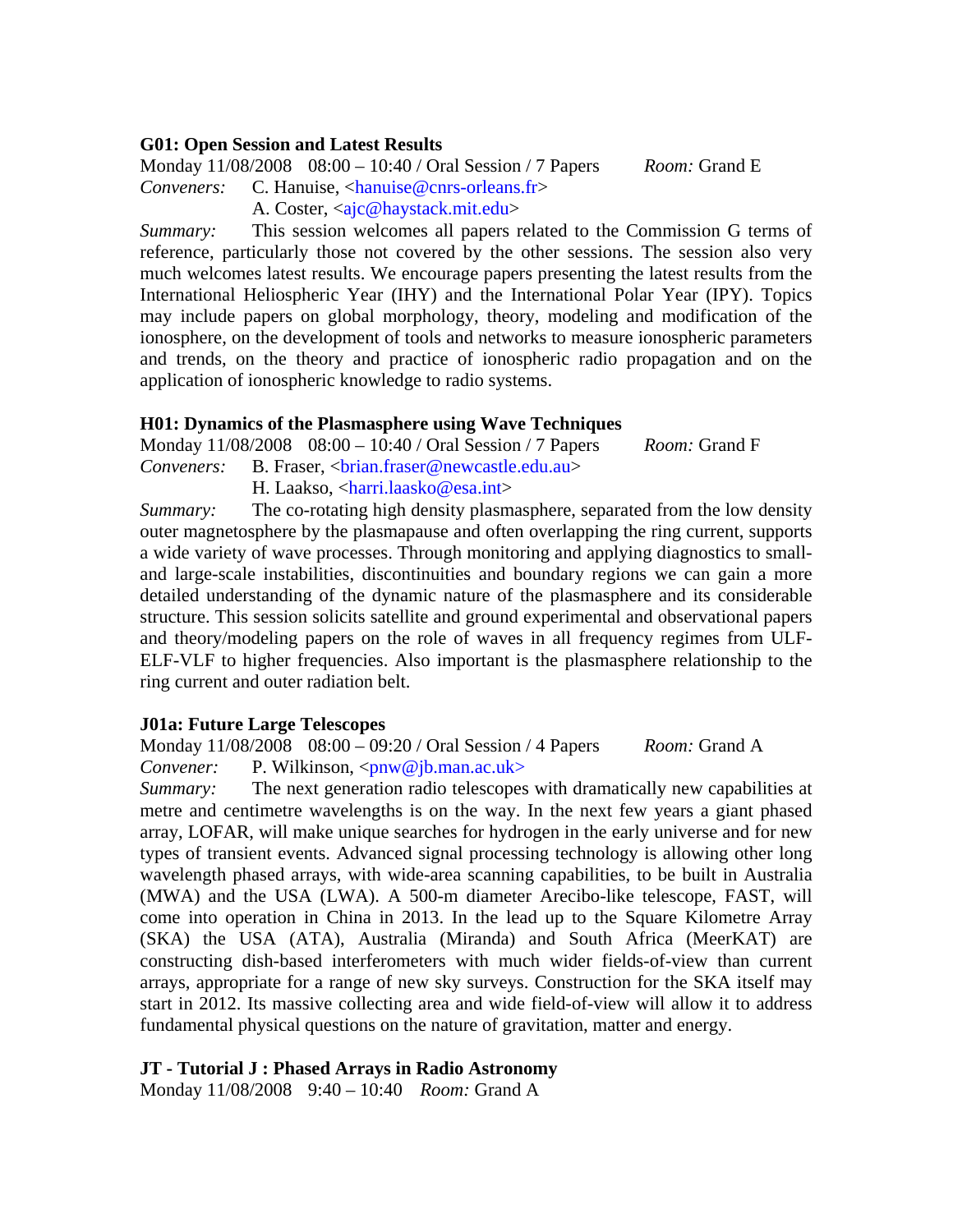| Convener: | R. Schilizzi, $\langle$ schilizzi@skatelescope.org $>$ |
|-----------|--------------------------------------------------------|
| Lecturer: | Arnold van Ardenne (ASTRON, Netherlands)               |

### **K01: Modelling of Interactions Between EMF and Biosystems**

Monday 11/08/2008 08:00 – 10:40 / Oral Session / 7 Papers *Room:* Columbus KL *Conveners:* G. d'Inzeo, <dinzeo@die.uniroma1.it>

J. Vrba, <vrba@fel.cvut.cz>

*Summary:* Description and evaluation of models are proposed to explain the biological effects of electric, magnetic and electromagnetic fields of low intensity from ELF to microwaves. Attention is focused on biological structures and processes at the microscopic level and on critical experiments needed to support or reject theories. Contributions will identify processes in biological systems that could help in linking low level molecular modifications to cellular alterations.

### **General Lecture 1**

Monday 11/08/2008 11:00 – 12:00

**Microwave Imaging in Medicine, Promises and Future Challenges** 

| Convener:        | F. Lefeuvre, $\langle$ lefeuvre@cnrs-orleans.fr>      |
|------------------|-------------------------------------------------------|
| <i>Speaker</i> : | Susan Hagness (University of Wisconsin-Madison, USA), |
|                  | $\langle$ hagness@engr.wisc.edu>                      |

# **Monday 11 August 2008 13:40 – 17:20**

# **A01: Primary Frequency Standards**

Monday 11/08/2008 13:40 – 17:20 / Oral Session / 10Papers *Room:* Columbus IJ *Convener:* F. Riehle, <fritz.riehle@ptb.de>

*Summary:* Research in the area of microwave and optical frequency standards, including femtosecond optical combs.

# **BT - Tutorial B: Transmission-Line Metamaterials: Fundamentals and Applications**

Monday 11/08/2008 13:40 – 14:40 *Room:* Grand B

*Conveners:* L. Shafai, <shafai@ee.umanitoba.ca>

K. Langenberg,  $\langle \text{language} | \omega \rangle$ *Lecturer*: George Eleftheriades, (University of Toronto,Canada), <gelefth@waves.utoronto.ca>

# **B03: Inverse Scattering**

Monday 11/08/2008 14:40 – 17:20 / Oral Session / 7 Papers *Room:* Grand B *Conveners:* E. Marengo, <emarengo@ece.neu.edu> Q. H. Liu, <qhliu@ ee.duke.edu>

*Summary:* This session covers contributions that detail new advances in the wave inverse theory, its methods and applications. This includes the development of efficient and rapid algorithms for solving linear and nonlinear inverse scattering problems in areas such as geophysical probing, remote sensing, non-destructive testing, medical imaging, target identification, etc. Radio frequency, microwave tomography and applications,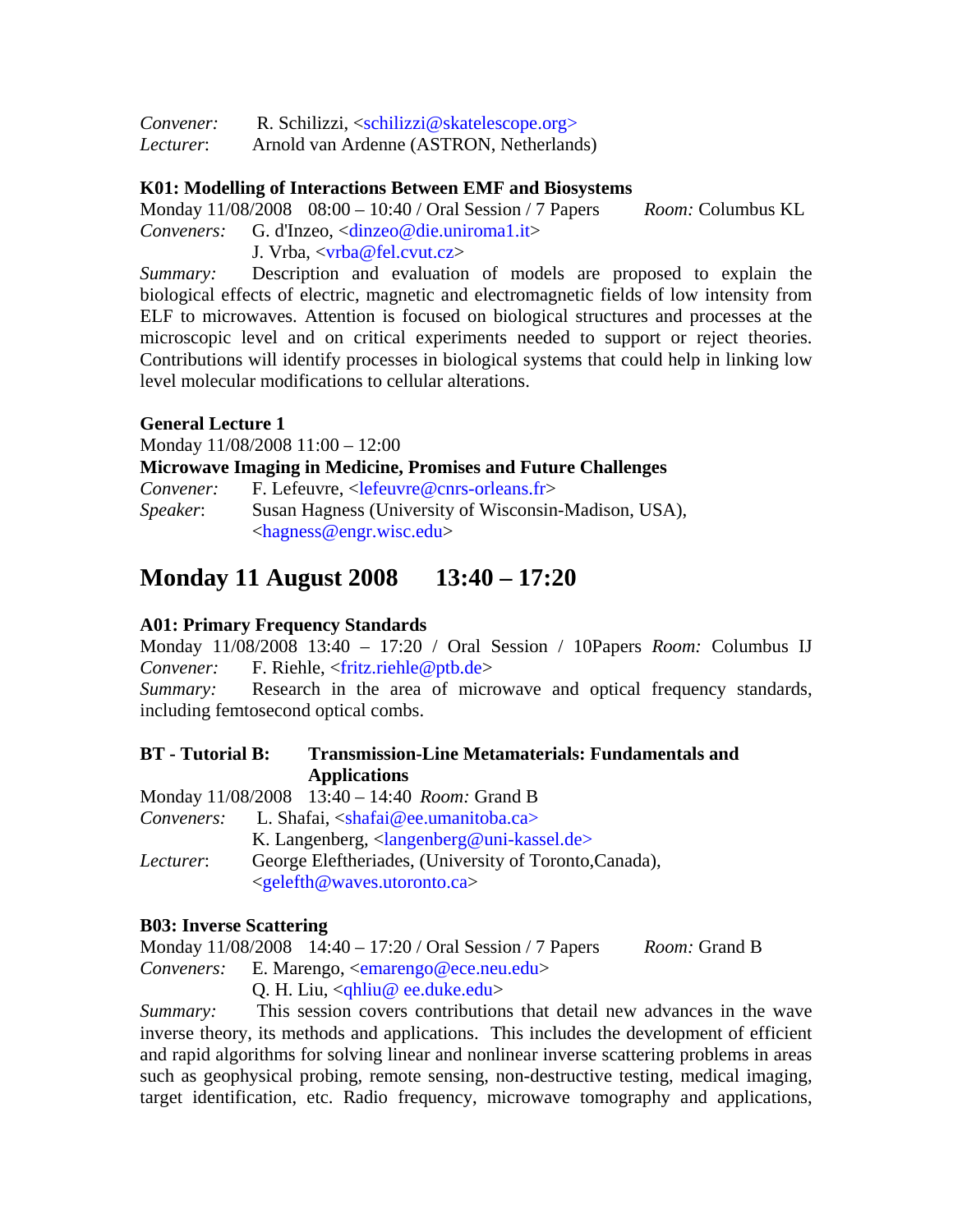iterative nonlinear inverse scattering techniques and electromagnetic techniques for nondestructive testing and evaluation are also of interest.

### **C02: 4G Cellular Communications**

Monday 11/08/2008 13:40 – 17:20 / Oral Session / 10 Papers *Room:* Columbus GH *Conveners:* M. Shafi, <mansoor.shafi@telecom.co.nz>

J. Medbo, <jonas.medbo@ericsson.com>

*Summary:* The debate for IMT advanced (4G) air interfaces is gathering momentum. WRC 07 is expected to identify spectrum needs for 4G. The ITU R is expected to standardise the air interface in 2008 or early 2009. Various candidate proposals for the air interface are already being pursued. This session will focus on:

1. What are the key requirements and objectives of IMT advanced and how are they different from IMT 2000 and its enhancements

2. What kind of techniques are needed to be deployed in the air interface e.g. , Single carrier vs multi carrier systems, Wider bandwidths up to 100 MHz, Spatial multiplexing, Spatial signal processing, Beam forming, Diversity, TDD vs FDD and channel reciprocity issues, Joint optimisation of MAC and PHY layers

3. Propagation models that are relevant for evaluation and dimensioning of 4G systemsspecifically models that are valid for frequencies up to 6GHz and for carrier bandwidths that range fro 10-100 MHz

#### **D02: Optical Devices Including Guided Waves**

Monday 11/08/2008 13:40 – 17:20 / Oral Session / 10 Papers *Room:* Columbus AB *Convener:* Thyagarajan, <ktrajan@physics.iitd.ac.in>

*Summary:* This session could include both linear and nonlinear optical effects in guided waves. It concerns plasmonic optical waveguides, waveguides based on photonic crystals and Bragg effects, parametric down conversion and four waves mixing in guided waves to generate entangled photon pairs etc.

#### **E06: Lightning Discharges and Related Phenomena**

Monday 11/08/2008 13:40 – 17:20 / Oral Session / 10 Papers *Room:* Columbus CD *Conveners:* Z. Kawasaki, <zen@comm.eng.osaka-u.ac.jp>

V. A. Rakov, <rakov@ece.ufl.edu>

*Summary:* The lightning discharge is one of the two natural sources of electromagnetic interference (EMI), the other one being the electrostatic discharge. Lightning can be defined as a transient, high-current (typically tens of kiloamperes) electric discharge whose length is measured in kilometers. Electric and magnetic fields generated by lightning represent a serious hazard to various systems, particularly those containing sensitive electronics. The scope of the session includes the following topics: Properties of the lightning discharge important for EMC, lightning return-stroke models, lightning electromagnetic pulse (EMP), coupling of lightning electromagnetic fields to overhead lines and buried conductors, lightning locating systems, atmospherics, lightning effects in the middle and upper atmosphere, lightning protection and testing standards.

#### **F02: Remote Sensing of Oceans and Precipitating Atmosphere**

Monday 11/08/2008 13:40 – 17:20 / Oral Session / 10 Papers *Room:* Columbus EF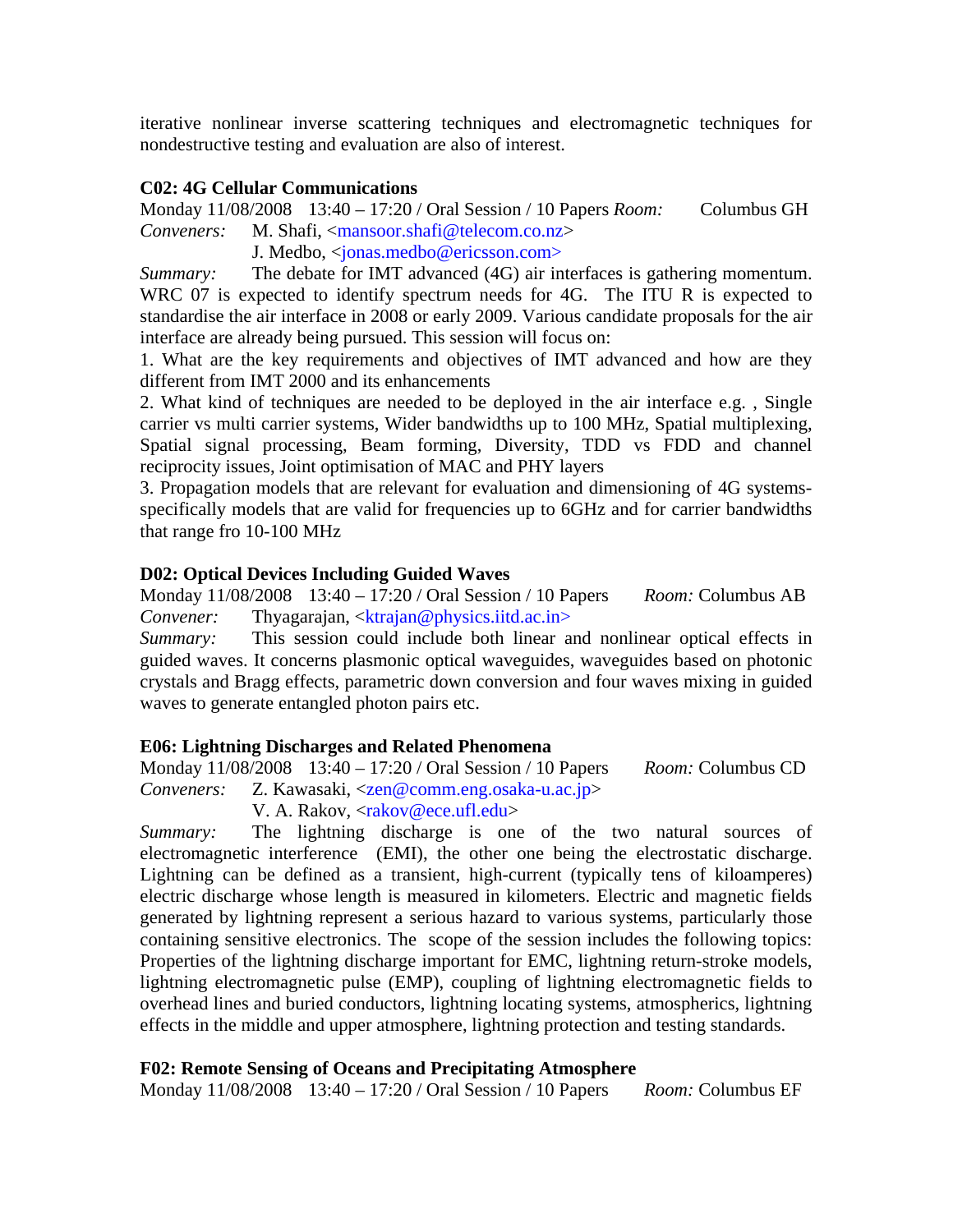*Convener:* A. Gasiewski, <al.gasiewski@colorado.edu> *Summary:* (not available)

### **G02: Density Profiling and Models**

Monday 11/08/2008 13:40 – 17:20 / Oral Session / 10 Papers *Room:* Grand E

- *Conveners:* B. Reinisch, <Bodo\_Reinisch@uml.edu>
	- D. Bilitza, <dieter.bilitza.1@gsfc.nasa.gov>
	- B. Zolesi, <zolesi@ingv.it*>*

*Summary:* This session will address point, local, and world-wide models of the electron density and other characteristics of the ionosphere, including empirical and physical models. Improvement of existing climatological models, e.g., the CCIR/ITU-R and URSI foF2 and hmF2 maps, is an important issue. We invite progress reports on this subject for both global and regional maps and all new model validations. Papers will be welcomed addressing the operational applicability of the models.

### **H02: Observations of Waves and Coherent Structures in Space Plasmas**

Monday 11/08/2008 13:40 – 17:20 / Oral Session / 10 Papers *Room:* Grand F

*Conveners:* O. Santolik, <ondrej.santolik@mff.cuni.cz> J. Pickett, <pickett@uiowa.edu>

*Summary:* This session will cover all aspects of waves and coherent structures in space plasmas, including multi-point measurements, analysis techniques, theory and simulation results. Reports on new results related to waves observed in plasmas of different regions of the Earth's and planetary magnetospheres and in the solar wind are welcome, as well as papers on progress in understanding highly localized coherent structures such as solitary waves and weak double layers. Magnetospheric boundary regions such as bow-shock, magnetosheath, magnetopause boundary layers, cusp, auroral field lines, and neutral sheet are of special interest. Sophisticated wave and particle instruments onboard different spacecraft (CLUSTER, THEMIS, Cassini, DEMETER, and Stereo, among others) form a good basis for new results on nonlinear wave-wave interactions and on wave-particle interactions such as wave emission and particle heating. We also expect new results on the generation mechanism of coherent structures and their role in ongoing physical processes, particularly in boundary layers. Papers on experimental results, theory, and computer simulation studies are solicited.

### **J02: Aperture and Focal Plane Arrays in Radio Astronomy**

Monday 11/08/2008 13:40 – 17:20 / Oral Session / 10 Papers *Room:* Grand A *Convener:* B. Veidt, <bruce.veidt@hia.nrc.ca>

*Summary:* In the coming decades, many science goals of radio astronomers require large areas of the sky to be mapped to very deep sensitivity.This need, along with advancements in electronics which enable low noise and high data rate systems, has lead radio engineers to explore array technologies as a way to expand the field of view of next-generation radio telescopes. This session will examine these techniques, namely low-noise wide-band phased arrays, and focal-plane arrays on reflectors based on either phased arrays or on clusters of wide-band horns. Papers are invited that describe theory, design, testing of prototypes or demonstrators, and plans for science-capable instruments.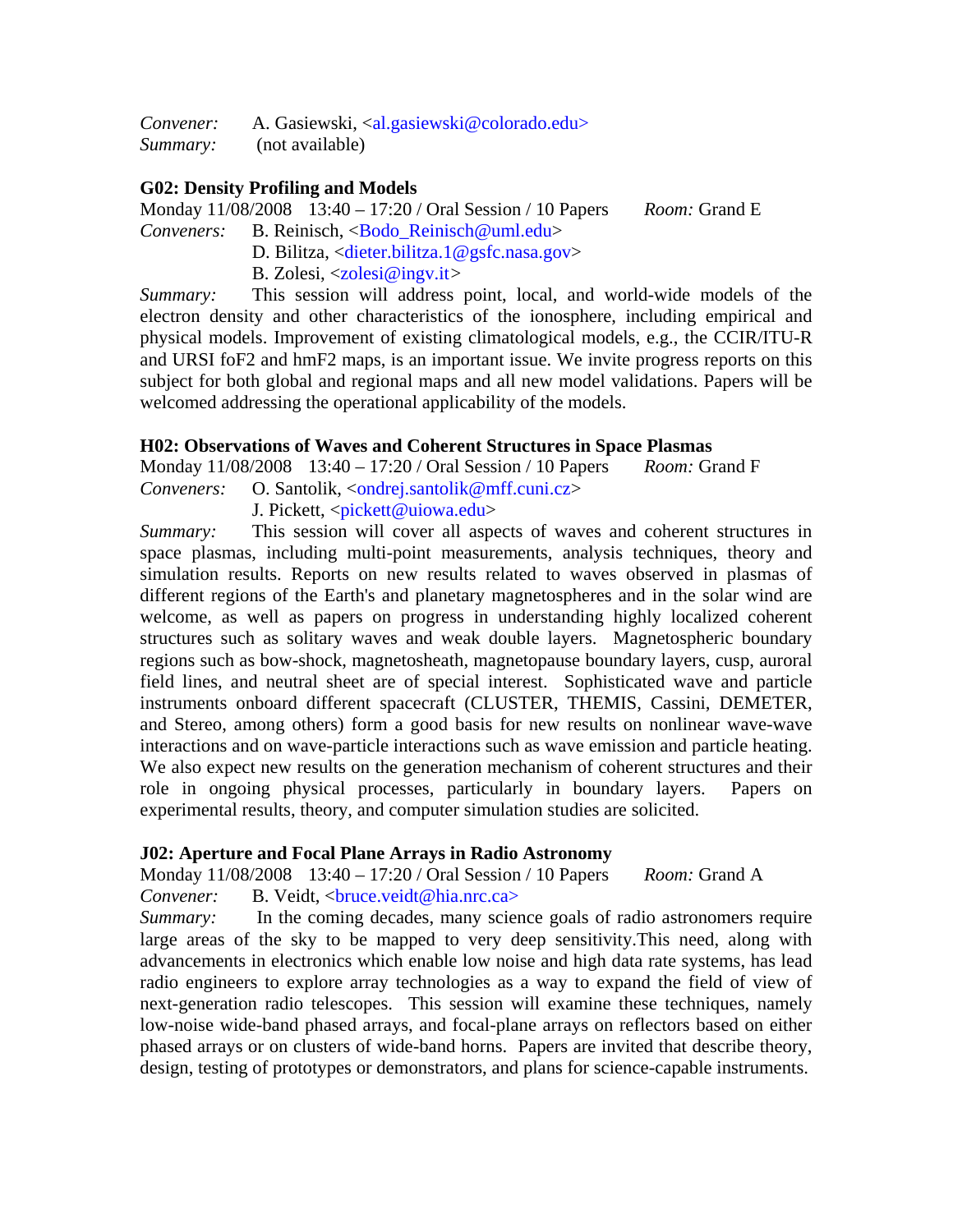### **KBE: Biomedical Applications: Microwave Breast Imaging**

Monday 11/08/2008 13:40 – 17:20 / Oral Session / 10 Papers *Room:* Columbus KL *Conveners:* J. LoVetri, <lovetri@ee.umanitoba.ca>

S. Hagness, < hagness@engr.wisc.edu>

*Summary:* This session is devoted to electromagnetic (and hybrid-electromagnetic) imaging systems using microwave frequencies for breast imaging and the detection/identification of breast tumors. Much progress has been made during the last ten years on the development of such systems and some clinical applications have already been reported. Specific topics of interest are: (1) tomographic, and other, image construction algorithms, (2) signal and image processing techniques for the detection and identification of tumors, (3) experimental results from prototype and clinical imaging systems, (4) the description of such systems, and (5) the electromagnetic characterization of biological tissues found in the breast.

## *Business meeting 1 of all Commissions*

Monday 11/08/2008 17:20 – 18:40

# **Tuesday 12 August 2008 08:00 – 12:00**

## **A02: Time Scales and Time Dissemination**

Tuesday 12/08/2008 08:00 – 12:00 / Oral Session / 11 Papers *Room:* Columbus IJ *Convener:* D. Matsakis, <matsakis.demetrios@usno.navy.mil> *Summary:* Research and development to support the realisation and maintenance of time scales including time scale algorithms, synchronisation and time dissemination.

### **B01: Electromagnetic Theory**

Tuesday 12/08/2008 08:00 – 12:00 / Oral Session / 11 Papers *Room:* Grand B *Conveners:* G. Kristensson, <gerhard.kristensson@es.lth.se**>** 

B. Z. Steinberg, <steinber@eng.tau.ac.il>

*Summary:* This session focuses on the fundamental aspects of electromagnetic theory in a broad sense. It includes new solution methods and approaches for problems in electromagnetics, as well as other theoretical aspects of electromagnetic theory. Advances in mathematical methods, solutions to canonical problems and electromagnetism in micro-and nano-technologies are of interest. Optimization and design for EM applications, as well as, mathematical modeling of nonlinear phenomena, EM problems of complex and nonlinear materials and new approaches for solving wave propagation problems in these materials are especially welcome.

### **C03: Multi-antenna Systems**

Tuesday 12/08/2008 08:00 – 12:00 / Oral Session / 11 Papers *Room:* Columbus GH *Conveners:* M. Chiani, <mchiani@deis.unibo.it>

B. K. Lau,  $\langle$ buon-iong.lau@es.lth.se $>$ 

*Summary:* Multiple antenna systems can exploit the spatial resource to mitigate multipath, to reduce multiuser interference and to increase spectral efficiency. For these reasons, the usage of multiple antenna is one of the key technologies in modern radio communication systems, including cellular systems, high-speed wireless LAN, as well as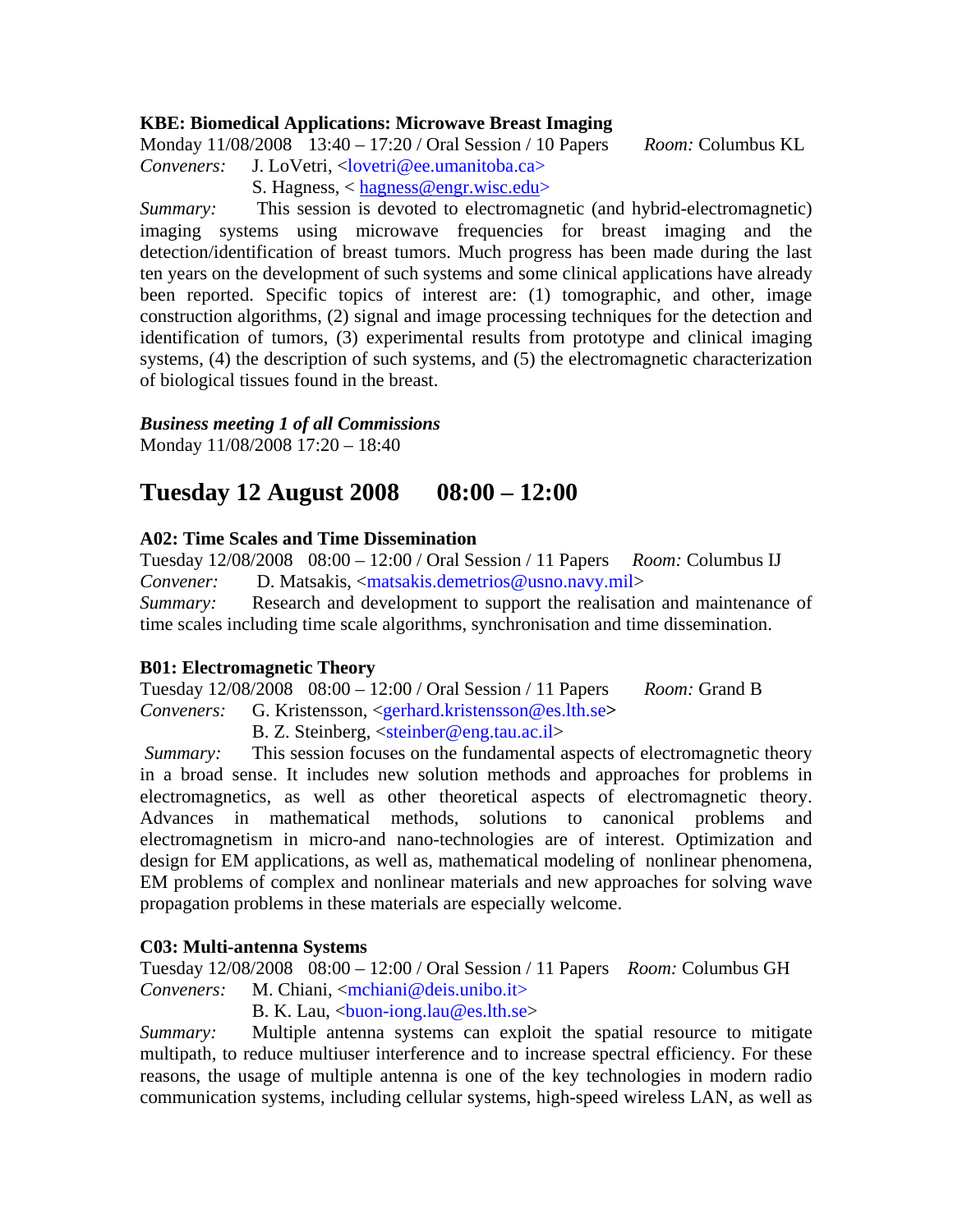energy-constrained multi nodes wireless systems. This session will cover radio communication systems performance, channel characterization and antenna design for multiple antenna systems, including MIMO and distributed MIMO.

# **DB: Plasmonics**

Tuesday 12/08/2008 08:00 – 12:00 / Oral Session / 11 Papers *Room:* Columbus AB *Conveners:* F. de Fornel, <ffornel@u-bourgogne.fr>

N. Engheta, <engheta@ee.upenn.edu>

R. W. Ziolkowski, <ziolkows@ece.arizona.edu>

*Summary:* Surface plasmons are interfacial electromagnetic modes that can be exploited to control the propagation and local oscillation of electromagnetic energy. This topical conference will explore fundamental and applied plasmonic concepts, the control and manipulation of local and propagating surface plasmons, plasmon dynamics, and novel plasmonic nanostructures.

# **E07: Electromagnetic Compatibility in Wire and Wireless Communication Systems**

Tuesday 12/08/2008 08:00 – 12:00 / Oral Session / 11 Papers *Room:* Columbus CD Conveners: A. Zeddam, <ahmed.zeddam@orange-ftgroup.com>

F. Rachidi, <farhad.rachidi@epfl.ch>

*Summary:* The continual increase in operating frequency of products and higher frequency sources of disturbances (such as Ultra-Wide Band systems) resulted in an increase of potential EMC problems in communication systems. This session will focus on theoretical and experimental EMC aspects in both wire and wireless communication systems.

# **F03: Satellite and Terrestrial Propagation**

Tuesday 12/08/2008 08:00 – 12:00 / Oral Session / 11 Papers *Room:* Columbus EF *Convener:* R. J. Watson, r.j.watson@bath.ac.uk

*Summary:* This session is concerned with propagation issues affecting terrestrial and slant-path Earth Space propagation at microwave and millimetre-wave frequencies. Contributions to this session will focus on propagation modelling and measurements of scintillation, clouds, gaseous absorption and precipitation. Papers relating to associated system issues such as fade-mitigation techniques (e.g., power control, diversity, adaptive modulation etc) are also welcome. In addition, papers describing future satellite and terrestrial propagation experiments will be considered.

# **G03: Irregularities and Scintillation**

Tuesday 12/08/2008 08:00 – 12:00 / Oral Session / 11 Papers *Room:* Grand E *Conveners:* P. Doherty, <dohertpd@bc.edu>

A. Bhattacharya, <archana@iigs.iigm.res.in>

E. de Paula, <eurico@dae.inpe.br*>* 

*Summary:* This session seeks to review the latest developments in the study of ionospheric irregularities and scintillation. It will welcome papers addressing theoretical developments, together with modelling and morphological studies. Papers will also be welcomed describing new experimental results, including those based on GPS,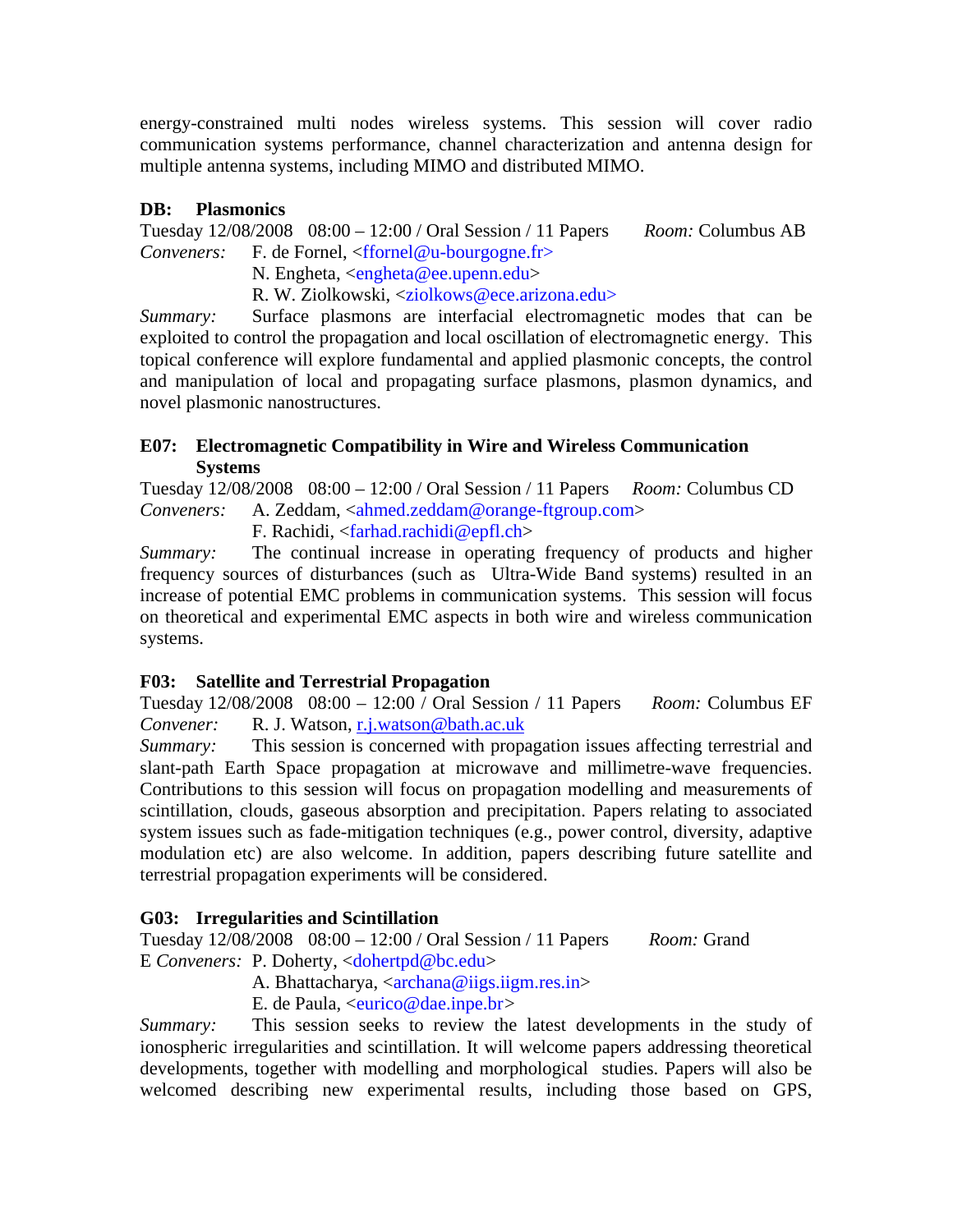GLONASS and Galileo signals, beacon transmissions from the COSMIC satellites and insitu satellite irregularity measurements. Ionospheric irregularities and scintillation are a challenge for society's increasing dependence on satellite based technological systems; therefore, studies of scintillation and irregularity effects on operational navigation and communication systems will also be welcomed.

## **HG1a: Wave-particle Interactions and Radiation Belt Remediation**

Tuesday 12/08/2008 08:00 – 11:00 / Oral Session / 8 Papers *Room:* Grand F *Conveners:* J. Albert, <jay.albert@hanscom.af.mil>

G. Ganguli, <gurudas.ganguli@nrl.navy.mil>

K. Groves, <keith.groves@hanscom.af.mil>

*Summary:* It is increasingly recognized that naturally occurring waves in space play a key role in the acceleration and loss of charged particles, at Earth, the magnetized planets, and other astrophysical objects. This session is mainly focused on these processes in the Earth's radiation belts, aurora, and elsewhere, as well as the possibility of applying such mechanisms to mitigate the effects of energetic particles on man-made systems. Papers are solicited on wave-particle interactions in space plasmas, including experimental, observational (ground- and space-based), theoretical, and modeling studies.

# **HT - Tutorial H: Wave Acceleration and Loss Processes at the Earth and Planets**

Tuesday 12/08/2008 11:00 – 12:00 *Room:* Grand F

*Convener:* R. B. Horne, <r.horne@bas.ac.uk>

*Lecturer:* R. M. Thorne (University of California at Los Angeles, USA), <rmt@atmos.ucla.edu>

# **J03a: Mm and Sub-mm Radio Astronomy**

Tuesday 12/08/2008 08:00 – 12:00 / Oral Session / 11 Papers *Room:* Grand A *Convener:* T. Beasley, <tbeasley@alma.cl>

*Summary:* Bolometric and heterodyne radio observations at mm/submm wavelengths provide unique information about the formation of planets, stars and galaxies, and allow the study of star formation from molecular gas and warm dust at high redshifts. Worldwide there are several major single-dish telescopes and interferometers currently under construction at high-altitude sites, and numerous scientific programs combining these instruments to consider. In session J06 the development status of these new projects will be reviewed, with a focus on emerging technologies and the new science being opened up in this little-explored region of the spectrum.

# **K03a: Wireless Communication and Health: Molecular, Cellular, Animal**

Tuesday 12/08/2008 08:00 – 12:00 / Oral Session / 11 Papers *Room:* Columbus KL *Conveners:* D. Leszczynski, <dariusz.leszczynski@stuk.fi>

J. McNamee, <james\_mcnamee@hc-sc.gc.ca>

*Summary:* This session will overview the present status of research on the possible biological effects of non-ionizing radiation emitted by wireless communication devices (cell phones and other hand-held devices, base stations, WiFi networks etc.) and the potential impact of these effects on human health. Special emphasis will be given to the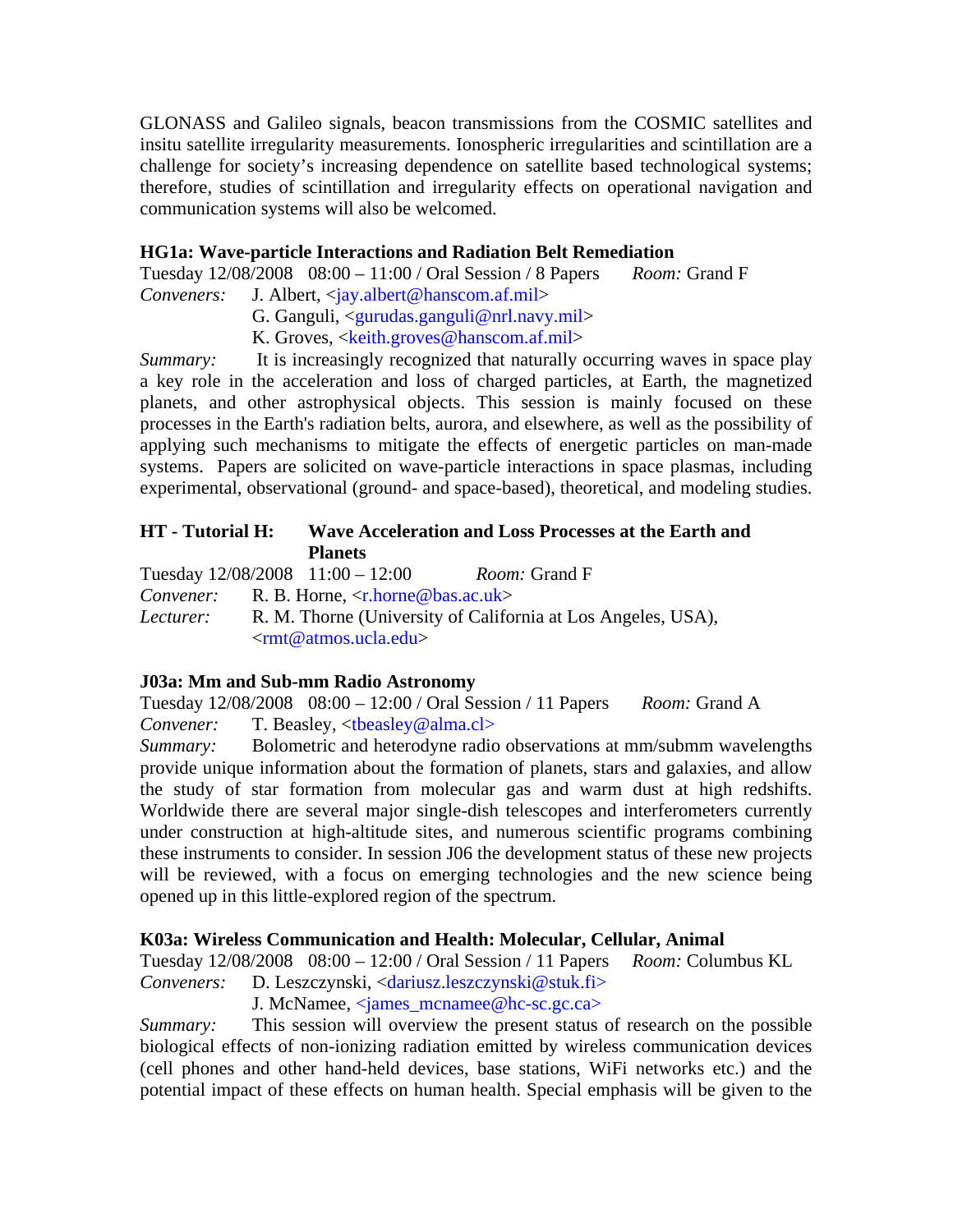plausibility of the available evidence for non-thermal effects and to the application of modern molecular biology technologies (proteomics, transcriptomics, DNA damage analysis) in the search for target molecules and biophysical mechanism of RF-EMF exposure.

# **Tuesday 12 August 2008 13:40 – 18:20**

## **A04: Antenna Characterisation**

Tuesday 12/08/2008 13:40 – 15:40 / Oral Session / 6 Papers *Room:* Columbus IJ *Convener:* Q. Balzano*,* <qbalzano@umd.edu>

*Summary:* Measurement techniques to characterize antennas, including smart antennas.

### **BCK: Body Area Networks, Including Medical Application**

Tuesday 12/08/2008 13:40 – 15:40 / Oral Session / 6 Papers *Room:* Grand B *Conveners:* Y. Rahmat-Samii, <rahmat@ee.ucla.edu>

K. Ito,  $\langle$ ito.koichi@faculty.chiba-u.jp>

*Summary:* Wireless systems, especially mobiles, require antennas with systemdependent requirements. They include operation near the human body, operation in a multi-path environment, extremely small size, space, beam and polarization diversity, dual-frequency operation, pattern reconfiguration, smart antennas and adaptive techniques. Unique quality factors, in contrast to the classical ones, are also introduced such as mean effective gain, correlation factor and efficiency in terms of volume, design techniques for antennas featured for mobile wireless systems, implementation of new concepts, cost-effective realization of antennas and field-test results are of special interest. Introduction of latest projects such as ACE are introduced.

### **C04: Interference-limited Scenarios and Multiuser Detection for Wireless**

Tuesday 12/08/2008 13:40 – 15:40 / Oral Session / 6 Papers *Room:* Columbus GH *Conveners:* R. Mueller, <ralf@iet.ntnu.no>

U. Mitra

*Summary:* This session is dedicated to algorithms used in wireless communication for mitigating, reducing or exploiting the effects of interference and crosstalk which arise due to MIMO, multiple-access or broadcast. The scope of the session spans novel algorithms, their performance analysis, as well as a unified view of the covered areas and the examination of the theoretical limits of reliable communication under presence of interference.

### **D03: Microwave Photonics**

Tuesday 12/08/2008 13:40 – 15:40 / Oral Session / 6 Papers *Room:* Columbus AB *Convener:* N. J. Gomes, <n.j.gomes@kent.ac.uk>

*Summary:* The interaction and interfacing between the optical and microwave domains is a challenging area for current research, with many potential benefits as it can bring together the high bandwidth capabilities of fibre optic technology with the flexibility of wireless systems. This session will address current developments in microwave photonics, from components to systems, and from applications in wireless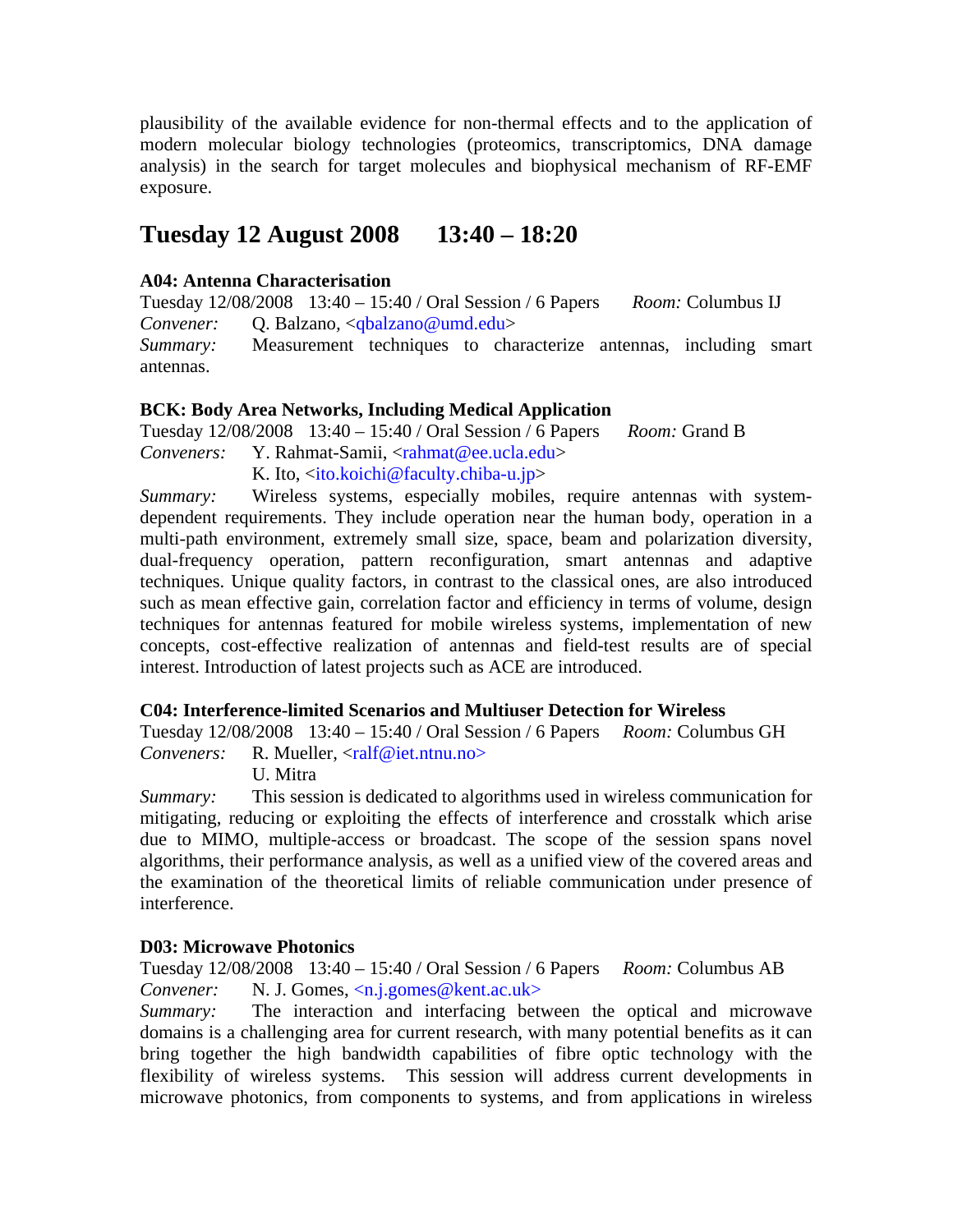communication systems to those in high-speed and microwave/millimetre-wave measurements.

### **E02: High Power Electromagnetics**

Tuesday 12/08/2008 13:40 – 15:40 / Oral Session / 6 Papers *Room:* Columbus CD *Conveners:* C. E. Baum, <cebaum@ece.unm.edu>

F. Sabath, <franksabath@bwb.org>

*Summary:* The subject of this session is the physics and engineering associated with electromagnetic sources for which nonlinear effects associated with high-field regions must be avoided or included in the analysis and design. This includes (but is not limited to) EMP simulators, high-power narrowband and mesoband sources and antennas, and hyperband (impulse) sources and antennas. It also includes the environment near lightning channels and in nuclear EMP source regions. It also includes the high–field regions on, or in targets.

# **F04: Multiparameter SAR Interferometry**

Tuesday 12/08/2008 13:40 – 15:40 / Oral Session / 6 Papers *Room:* Columbus EF *Conveners:* A. Moreira, <alberto.moreira@dlr.de>

M. Sato,  $\langle$ sato@cneas.tohoku.ac.jp>

*Summary:* The session seeks contributions reporting on the state-of- the-art developments in the field of multiparameter SAR Interferometry. Papers emphasizing methodology, applications and results arising from from multibaseline, polarimetric and bistatic measurements are particularly welcome. Contributions dwelling on current international projects and actions, such as TerraSAR, TandemX will be an important feature of the session.

### **G04a: Assimilation and Imaging of the Ionosphere and Plasmasphere**

Tuesday 12/08/2008 13:40 – 15:40 / Oral Session / 6 Papers *Room:* Grand E *Conveners:* G. Bust, <gbust@astraspace.net>

N. Jakowski, <norbert.jakowski@dlr.de>

M. Codrescu, *<*mihail.codrescu@noaa.gov>

*Summary:* In recent years ionospheric imaging (tomography and other techniques) and assimilative mapping have matured. These techniques are providing new scientific insights and are providing improvements to the operational capability of various systems. Although still largely driven by ground based TEC sensors, there are also opportunities to use and assimilate new ground and space based data types. While this session will welcome a broad range of papers addressing techniques, validation, scientific results and operational benefits, the following topics are especially encouraged: 1) the ingestion of new data sources, 2) the validation and accuracy limitations of imaging and assimilation, 3) new scientific results obtained by use of imaging and assimilation, and 4) the estimation of underlying physical drivers or input drivers from imaging and assimilation.

### **HG1b: Wave-particle Interactions and Radiation Belt Remediation**

Tuesday 12/08/2008 13:40 – 15:40 / Oral Session / 6 Papers *Room:* Grand F *Conveners:* J. Albert, <jay.albert@hanscom.af.mil> G. Ganguli, <gurudas.ganguli@nrl.navy.mil>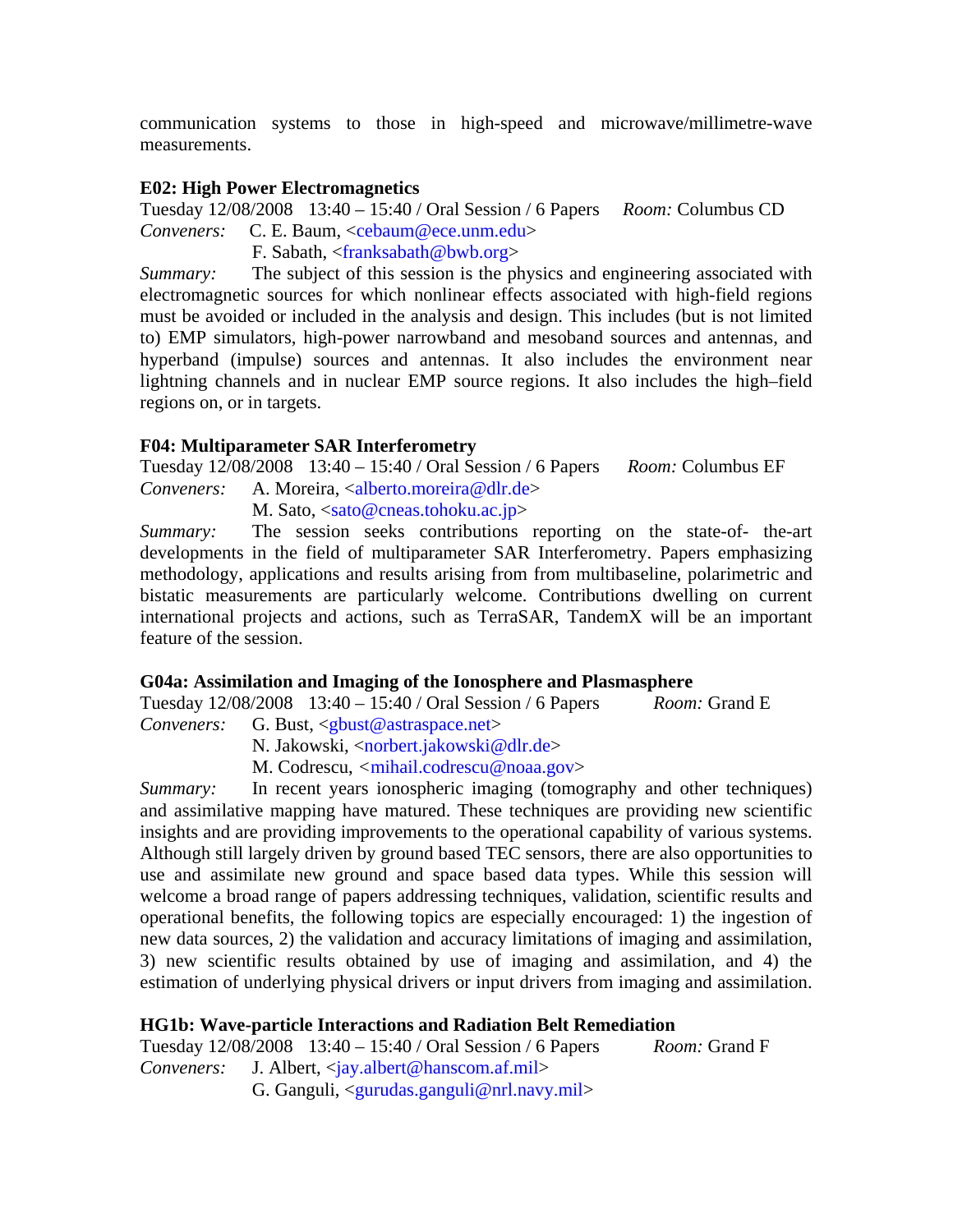## K. Groves, <keith.groves@hanscom.af.mil>

*Summary:* It is increasingly recognized that naturally occurring waves in space play a key role in the acceleration and loss of charged particles, at Earth, the magnetized planets, and other astrophysical objects. This session is mainly focused on these processes in the Earth's radiation belts, aurora, and elsewhere, as well as the possibility of applying such mechanisms to mitigate the effects of energetic particles on man-made systems. Papers are solicited on wave-particle interactions in space plasmas, including experimental, observational (ground- and space-based), theoretical, and modelling studies.

### **J03b: Mm and Sub-mm Radio Astronomy**

Tuesday 12/08/2008 13:40 – 15:40 / Oral Session / 6 Papers *Room:* Grand A *Convener:* T. Beasley, <tbeasley@alma.cl>

*Summary:* Bolometric and heterodyne radio observations at mm/submm wavelengths provide unique information about the formation of planets, stars and galaxies, and allow the study of star formation from molecular gas and warm dust at high redshifts. Worldwide there are several major single-dish telescopes and interferometers currently under construction at high-altitude sites, and numerous scientific programs combining these instruments to consider. In session J06 the development status of these new projects will be reviewed, with a focus on emerging technologies and the new science being opened up in this little-explored region of the spectrum.

## **KT - Tutorial K : Wireless Communication and Health: Epidemiology**

Tuesday 12/08/2008 13:40 – 14:40 *Room:* Columbus KL

*Convener:* F. Prato, <prato@lawsonimaging.ca>

*Lecturer*: D. Krewski (University of Ottawa, Canada), <dkrewski@uottawa.ca>

### **K03b: Wireless Communication and Health: Genotoxicity**

Tuesday 12/08/2008 14:40 – 15:40 / Oral Session / 3 Papers *Room:* Columbus KL

*Conveners:* M. R. Scarfi, <scarfi.mr@irea.cnr.it>

Vijayalaxmi, <vijay@uthscsa.edu>

*Summary:* Non-ionizing radiofrequency radiation (RFR) in the frequency range of 300 MHz – 300 GHz has tremendous impact in modern society. In recent years the number of people subscribing to use wireless communication systems has increased at an extraordinary rate. This escalated use is accompanied by an increase in public concern about possible adverse effects on human health. Induction of damage to the DNA in somatic cells can lead to the development of cancer or cell death. Changes in the DNA of germ cells can lead to mutations which can be transmitted to subsequent generations.

### **Poster Session I: 15:40 – 18:20**

*Conveners:* 

| Com. A: | P. Banerjee, $\langle \text{pbanerjee}\,\mathcal{Q}\,\text{mail.nplindia.ernet.in}\rangle$ |
|---------|--------------------------------------------------------------------------------------------|
|         |                                                                                            |

- **Com. B:** D. R. Jackson, <djackson@uh.edu> A. Petosa, <aldo.petosa@crc.ca>
- **Com. C:** T. Ohira, <ohira@ieee.org>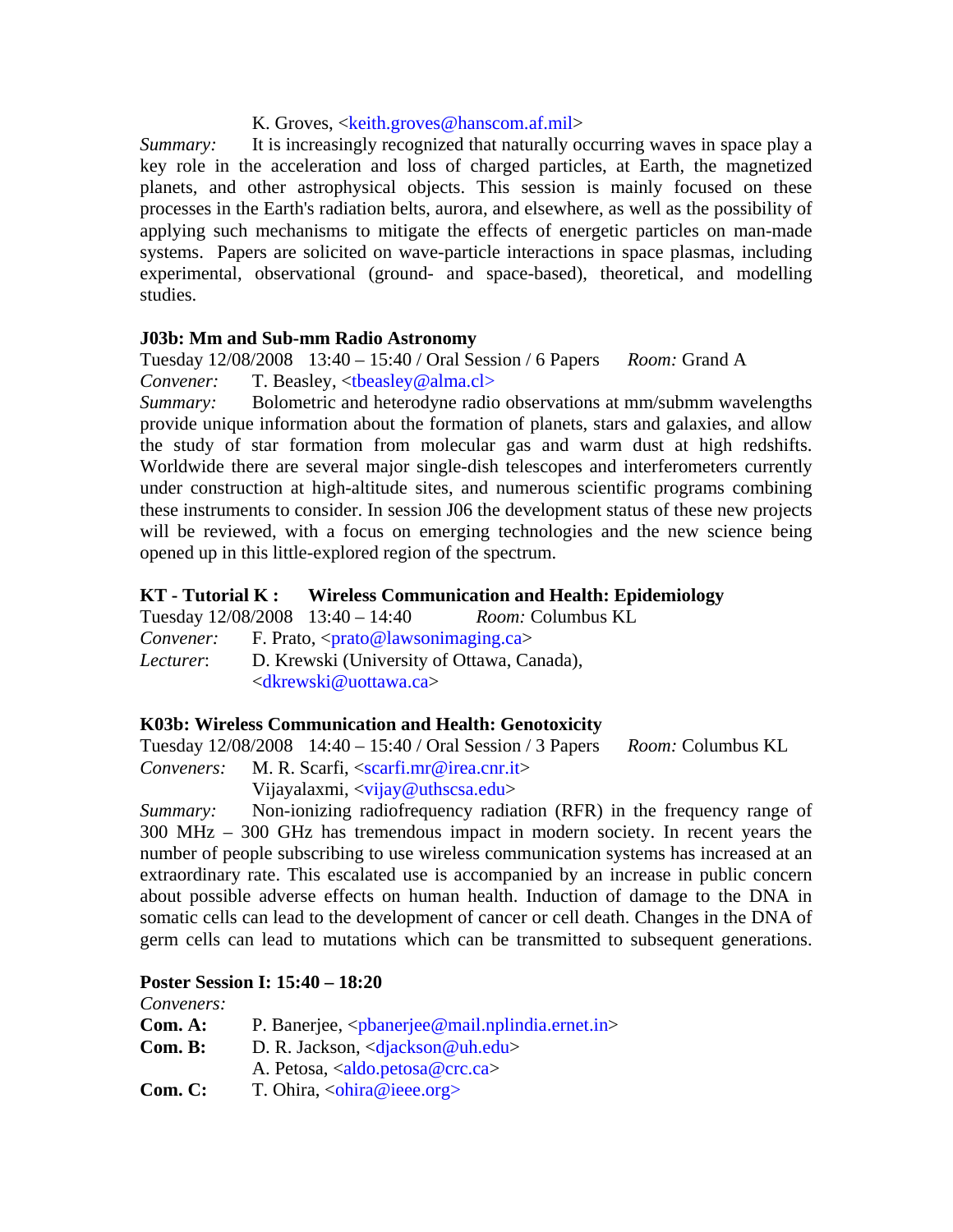| Com. D: | F. de Fornel, $\langle$ ffornel@u-bourgogne.fr>                                                       |  |  |  |
|---------|-------------------------------------------------------------------------------------------------------|--|--|--|
|         | F. Kaertner, <kaertner@mit.edu></kaertner@mit.edu>                                                    |  |  |  |
|         | Summary: Contributed papers related to:                                                               |  |  |  |
|         | (a) Electronic devices, circuits, systems and applications;                                           |  |  |  |
|         | (b) Photonic devices, systems and applications;                                                       |  |  |  |
|         | (c) Physics, materials, CAD, technology and reliability of electronic and                             |  |  |  |
|         | photonic devices <i>down to nanoscale including quantum devices</i> , with                            |  |  |  |
|         | particular reference to radio science and telecommunications.                                         |  |  |  |
| Com. E: | C. Christopoulos, <christos.christopoulos@nottingham.ac.uk></christos.christopoulos@nottingham.ac.uk> |  |  |  |
| Com. F: | P. Sobieski, <piotr.sobieski@uclouvain.be></piotr.sobieski@uclouvain.be>                              |  |  |  |
|         | M. Chandra, $\langle$ madhu.chandra@infotech.tu-chemnitz.de>                                          |  |  |  |
| Com. G: | M. Rietveld, <mike.rietveld@eiscat.uit.no></mike.rietveld@eiscat.uit.no>                              |  |  |  |
|         | T. Maruyama, $\langle \text{tmaru}\,\emptyset \text{nict.go.jp} \rangle$                              |  |  |  |
| Com.H:  | Y. Omura, $\langle$ omura@rish.kyoto-u.ac.jp>                                                         |  |  |  |
| Com. J: | S. Ananthakrishnan, $\langle$ ananth@ncra.tifr.res.in>                                                |  |  |  |
| Com. K: | B. Greenebaum, $\langle$ greeneba@uwp.edu>                                                            |  |  |  |

# **Wednesday 13 August 2008 08:00 – 12:00**

## **A06: Characterisation of EM Materials**

Wednesday 13/08/2008 08:00 – 10:40 / Oral Session / 7 Papers *Room:* Columbus IJ *Convener:* B. Clarke, <br/>bob.clarke@npl.co.uk> *Summary:* Characterization of the electromagnetic properties of materials.

# **BCD: Physical Limitations of Electromagnetic Metamaterials**

Wednesday 13/08/2008 08:00 – 10:40 / Oral Session / 7 Papers *Room:* Grand B *Conveners:* A. Sihvola, <ari.sihvola@tkk.fi> A. Yaghjian, <a.yaghjian@verizon.net> C. Caloz, <christophe.caloz@polymtl.ca>

*Summary:* This session shall focus on the limitations and restrictions that basic principles of physics and engineering practicalities place upon the development of electromagnetic materials and their applications. Recent research on the design and use of various metamaterials has created a large amount of theoretical studies on the behavior and use of materials with unconventional material parameters such as negative permittivity and permeability or large anisotropies. On the other hand, fundamental principles such as causality, energy, and dispersion relationships as well as practical considerations such as losses, tolerances, and bandwidth may preclude the existence or practical realization of certain metamaterials and their applications. In this session, these limits will be charted.

# **C05: Ultrawideband Systems**

Wednesday 13/08/2008 08:00 – 10:40 / Oral Session / 7 Papers *Room:* Columbus GH *Conveners:* L. Lampe, <lampe@ece.ubc.ca>

D. Goeckel, goeckel@chloe.ecs.umass.edu

*Summary:* Wireless communication using ultra-wideband (UWB) signals has received great attention among industry groups, academia, and standardization and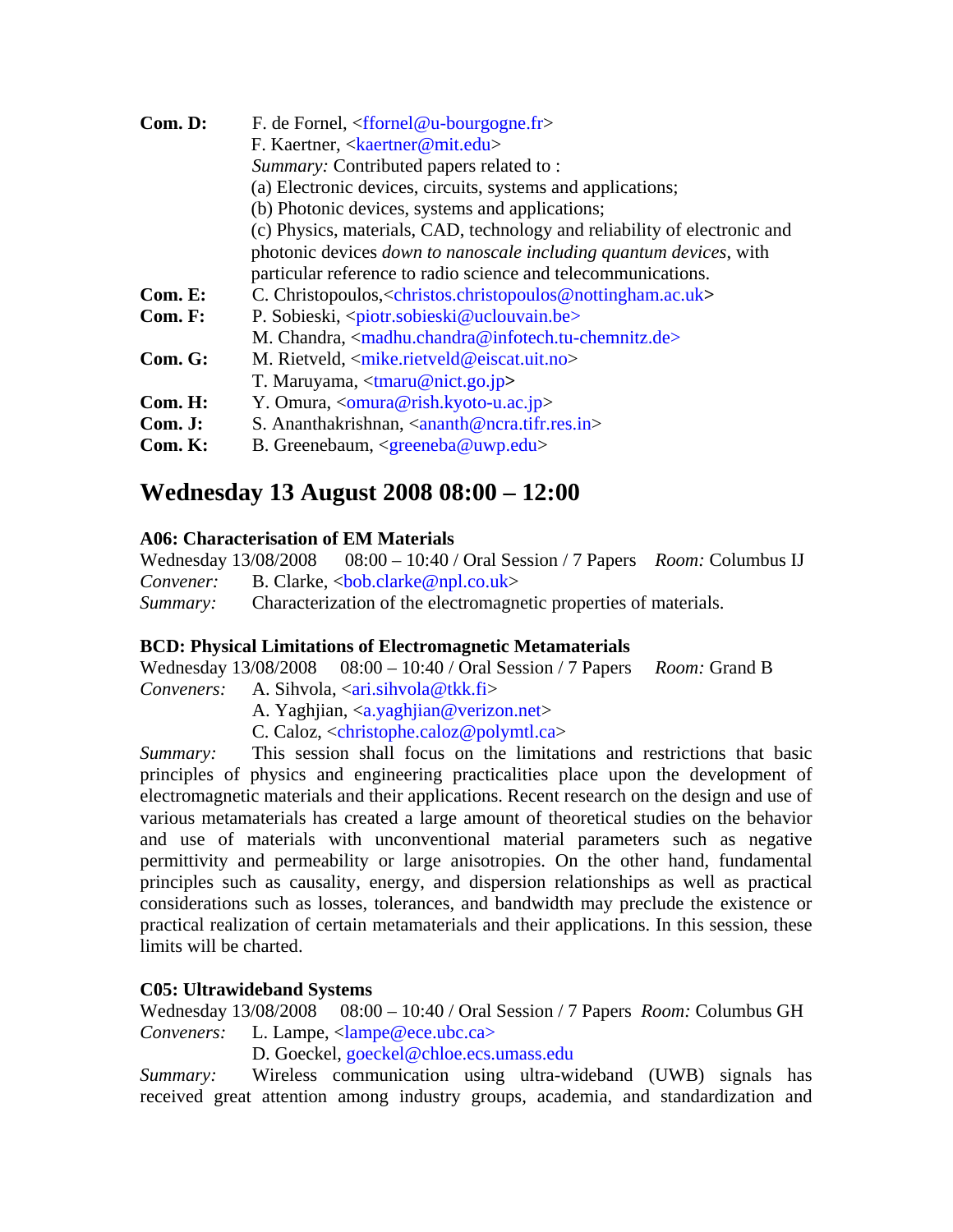regulation bodies, not to mention the military. The key feature of UWB radios is that very low-power signals are emitted over an extremely broad radio spectrum, typically between several hundred Megahertz and a few Gigahertz. As such UWB signals enable highlyefficient use and reuse of frequency spectrum and accurate device localization. The major boost for commercialization of UWB technology came in February 2002 with the decision by the U.S. Federal Communications Commission (FCC) to allow unlicensed operation of UWB devices in the 3.1-10.6 GHz band, and subsequent regulation efforts on a global scale. UWB enabled devices are believed to have enormous potential in various areas like radar and safety applications and data communications. Possible obstacles for the UWB vision to become reality (in the near future) come from concerns about coexistence with established radio-communication services, inhomogeneities in the international radio regulation and fragmentation of the radio spectrum, dissensions in standardization efforts, and technological challenges arising from the unprecedentedly large bandwidth of UWB signals. This session will feature seven invited presentations that revolve around current developments of UWB communications including UWB communications technology, applications, standards, coexistence issues, etc.

#### **D04: Transistor Session**

Wednesday 13/08/2008 08:00 – 9:20 / Oral Session / 4 Papers *Room:* Columbus AB *Convener:* M. Östling, <ostling@imit.kth.se>

*Summary:* The session called "Ultimate limits in transistor performances" should be composed of a series of different invited talks where each talk should focus on a particular transistor technology. The session should cover:

1) Ultimate high frequency performance bipolar transistors in SiGe HBT technology as well as in III-V technology 2) Ultimate high frequency CMOS transistor performances 3) Ultimate high frequency performances for emerging techniques. i.e carbon nanotube transistors 4) Ultimate high speed performances in spintronic tranistor technology.

### **DT - Tutorial D: (title not available)**

Wednessday 13/08/2008 09:40 – 10:40 *Room:* Columbus AB *Convener:* F. de Fornel, <ffornel@u-bourgogne.fr> *Lecturer*: Micha Lipson < ml292@cornell.edu>

#### **E04: Interaction with Complex Systems**

Wednesday 13/08/2008 08:00 – 10:40 / Oral Session / 7 Papers *Room:* Columbus CD *Conveners:* M. D'Amore, <marcello.damore@uniroma1.it>

J. LoVetri, <lovetri@ee.umanitoba.ca>

*Summary:* This session covers the different aspects of electromagnetic (EM) interaction with complex systems. Complex systems consist of many interacting components participating to the EM interaction response. The complexity of a system increases with the number of distinct components, the number of connections between them, the complexities of the components and of the connections. Relationships between components give rise to the collective behaviours of a system, which interacts with its environment. Complex systems can be of large dimensions, like transportations systems or information/communication wireless structures, or of micro/nano dimensions, like very large scale integration circuits. The scope of the session includes experimental or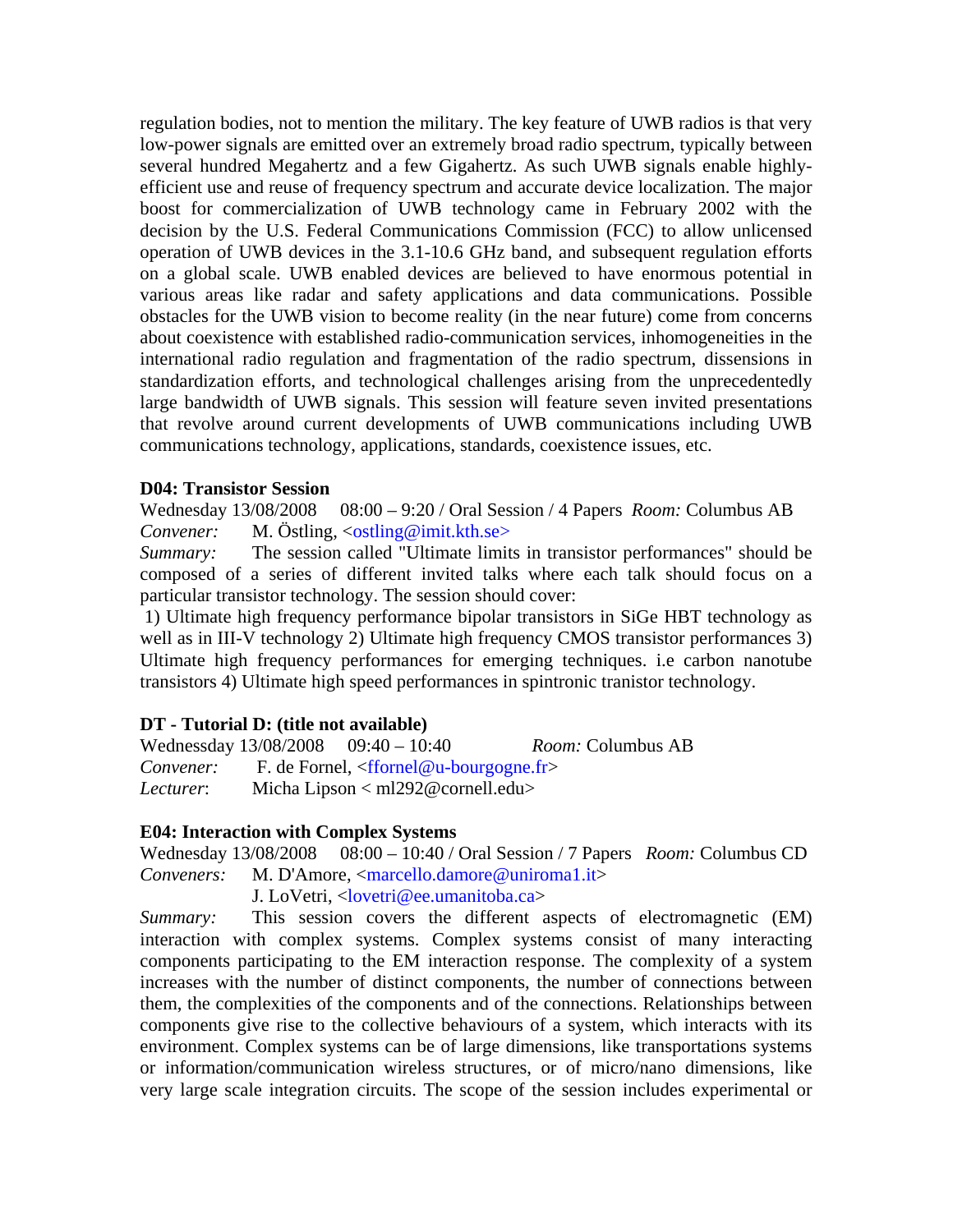numerical simulations, methodology to analyse EM interaction, applications of combined measurement and numerical modelling techniques on such complex systems.

### **FG: Mitigation of Ionospheric and Tropospheric Effects in Precision GNSS.**

Wednesday 13/08/2008 08:00 – 10:40 / Oral Session / 7 Papers *Room:* Columbus EF *Conveners:* B. Arbesser-Rastburg, <br/>bertram@tec-ee.esa.int>

M. Hernández-Pajares, <manuel@mat.upc.es>

*Summary:* Precise GNSS positioning is affected by both ionospheric and tropospheric delays, which can be very significant. The session is addressing this interdisciplinary field of research, inviting submissions on recent improvements in mitigating the ionospheric and tropospheric effects on precision GNSS. Carrier phase positioning and ambiguity fixing in RTK and TCAR and the operation of SBAS systems such as WAAS and EGNOS are important topics. Papers on supporting techniques such as data combination, assimilation, improvements in mapping functions and tomography would also be welcome. In addition techniques which are counteracting the effects of scintillations for precision GNSS applications can be considered.

## **GHE: Modification of the Ionosphere and Magnetosphere**

Wednesday 13/08/2008 08:00 – 10:40 / Oral Session / 7 Papers *Room:* Grand E

*Conveners:* K. Groves, <keith.groves@hanscom.af.mil>

- Y. Ruzhin, <ruzhin@izmiran.ru>
- M. Kosch, <m.kosch@lancaster.ac.uk>
- O. A. Molchanov,  $\langle$ oleg@molchanov.org>,  $\langle$ oleg@uipe-ras.scgis.ru>

*Summary:* This session will include chemical and radio frequency methods and natural lighting effects. There is a separate session led by Commission H on Wave Particle Interactions and Radiation Belt Remediation. A number of active techniques for perturbing the natural space environment have been employed to both study the response of the ionosphere and/or magnetosphere and to investigate fundamental plasma physics in an unbounded medium. The principal technique of interest here is the use of high power, high frequency (HF) radio waves to induce numerous space plasma effects such as elevated temperature, electron acceleration, artificial airglow, stimulated electromagnetic emissions, and the formation of density irregularities. Furthermore, it is anticipated that the recently completed High frequency Active Auroral Research Program (HAARP) HF transmitter near Gakona, Alaska will achieve higher effective radiated power levels than previous or existing facilities and may facilitate the discovery and exploration of new non-linear HF wave-plasma interactions. This session seeks papers addressing the nature of radio wave-plasma effects, their dependence on specific radio wave properties, such as frequency, power, polarization and orientation with respect to the geomagnetic field, and the physical processes responsible for their occurrence. Presentations dealing with other active techniques, such as in situ chemical releases, including rocket motor exhaust effects, are also welcome.

# **J01b: Future Large Telescopes**

Wednesday 13/08/2008 08:00 – 10:40 / Oral Session / 7 Papers *Room:* Grand A *Convener:* P. Wilkinson, <pnw@jb.man.ac.uk>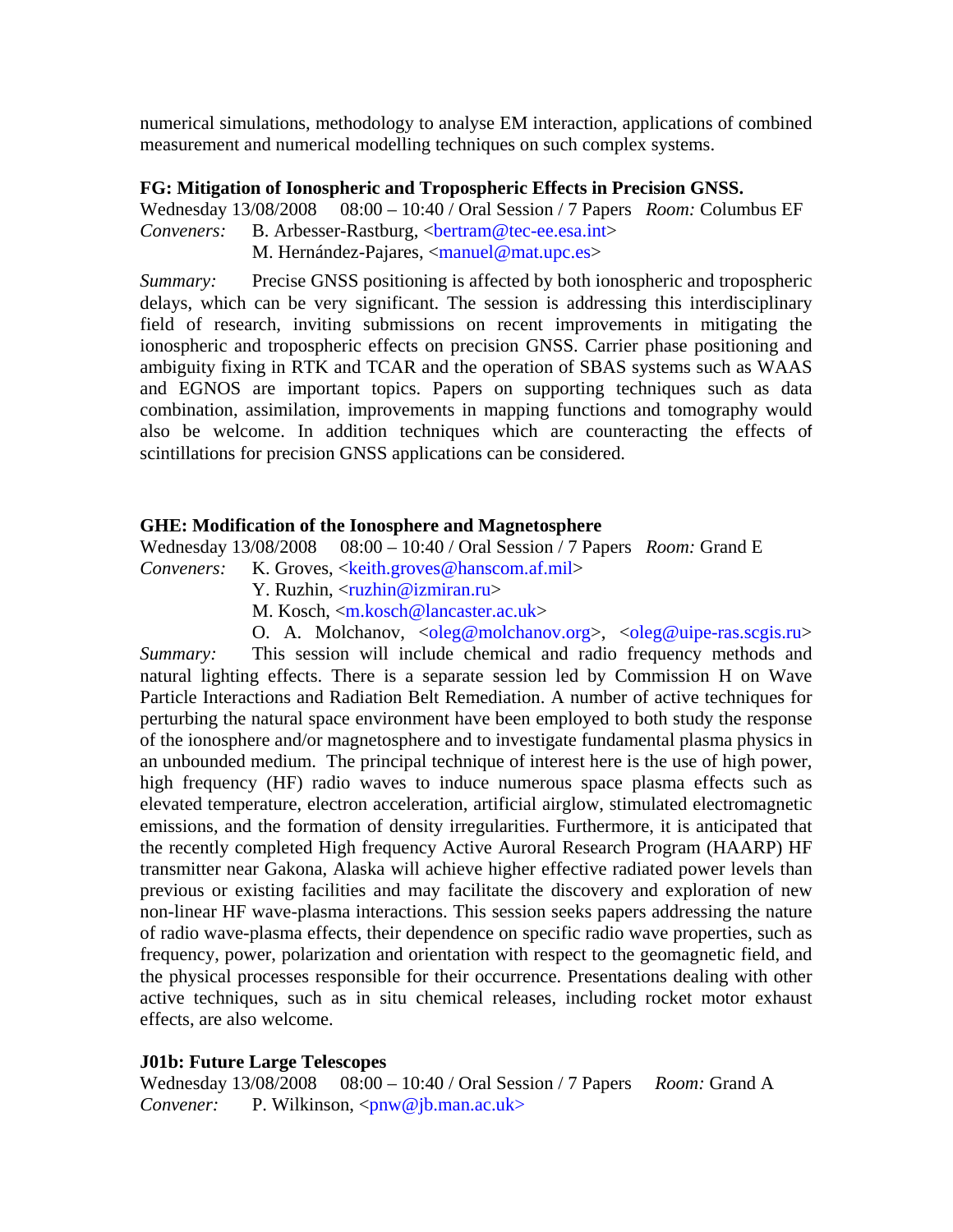*Summary:* The next generation radio telescopes with dramatically new capabilities at metre and centimetre wavelengths is on the way. In the next few years a giant phased array, LOFAR, will make unique searches for hydrogen in the early universe and for new types of transient events. Advanced signal processing technology is allowing other long wavelength phased arrays, with wide-area scanning capabilities, to be built in Australia (MWA) and the USA (LWA). A 500-m diameter Arecibo-like telescope, FAST, will come into operation in China in 2013. In the lead up to the Square Kilometre Array (SKA) the USA (ATA), Australia (Miranda) and South Africa (MeerKAT) are constructing dish-based interferometers with much wider fields-of-view than current arrays, appropriate for a range of new sky surveys. Construction for the SKA itself may start in 2012. Its massive collecting area and wide field-of-view will allow it to address fundamental physical questions on the nature of gravitation, matter and energy.

# **K04a: Biomedical Applications: Neurostimulation**

Wednesday 13/08/2008 08:00 – 10:40 / Oral Session / 7 Papers *Room:* Columbus KL *Conveners:* A. Thomas, <athomas@lawsonimaging.ca> M. Jog, <mandar.jog@lhsc.on.ca>

*Summary:* Neurostimulation (neuromodulation) of electric and magnetic stimulation is one of the newest and most controversial therapeutic practices. Deep brain stimulation (DBS), vagal nerve stimulation, and transcutaneous nerve stimulation may have common mechanisms but they target very different areas to elicit therapeutic relief. Transcranial magnetic stimulation (TMS) and complex neural pulses (CNP) also offer a method of neurostimulation, but differ greatly in both proposed mechanisms and targets. Here, experts in DBS, TMS, and CNP will present some of their latest data and perspectives.

# **General Lecture 2**

Wednesday 13/08/2008 11:00 - 12:00 **Pulsars, General Relativity, and Gravitational Waves**  Convener: F. Lefeuvre, <lefeuvre@cnrs-orleans.fr> *Speaker:* James M. Cordes (Cornell University, USA), <cordes@astro.cornell.edu>

# **Wednesday 13 August 2008 13:40 – 17:20**

# **AE: EMC Measurements**

Wednesday 13/08/2008 13:40 – 17:20 / Oral Session / 10 Papers *Room:* Columbus IJ *Conveners:* A. C. Marvin, <acm@ohm.york.ac.uk>

B. Demoulin,  $\epsilon$ bernard.demoulin@univ-lille1.fr>

*Summary:* Measurement techniques to characterise EM emissions, immunity and interference, including anechoic chambers and reverberation chambers.

# **B02: Scattering and Diffraction**

Wednesday 13/08/2008 13:40 – 17:20 / Oral Session / 10 Papers *Room:* Grand B *Conveners:* L. Klinkenbusch, **<**lbk@tf.uni-kiel.de>

G. Manara,  $\langle d6951@ing.$ unipi.it>

*Summary:* The session will review topics covering a wide range of scattering and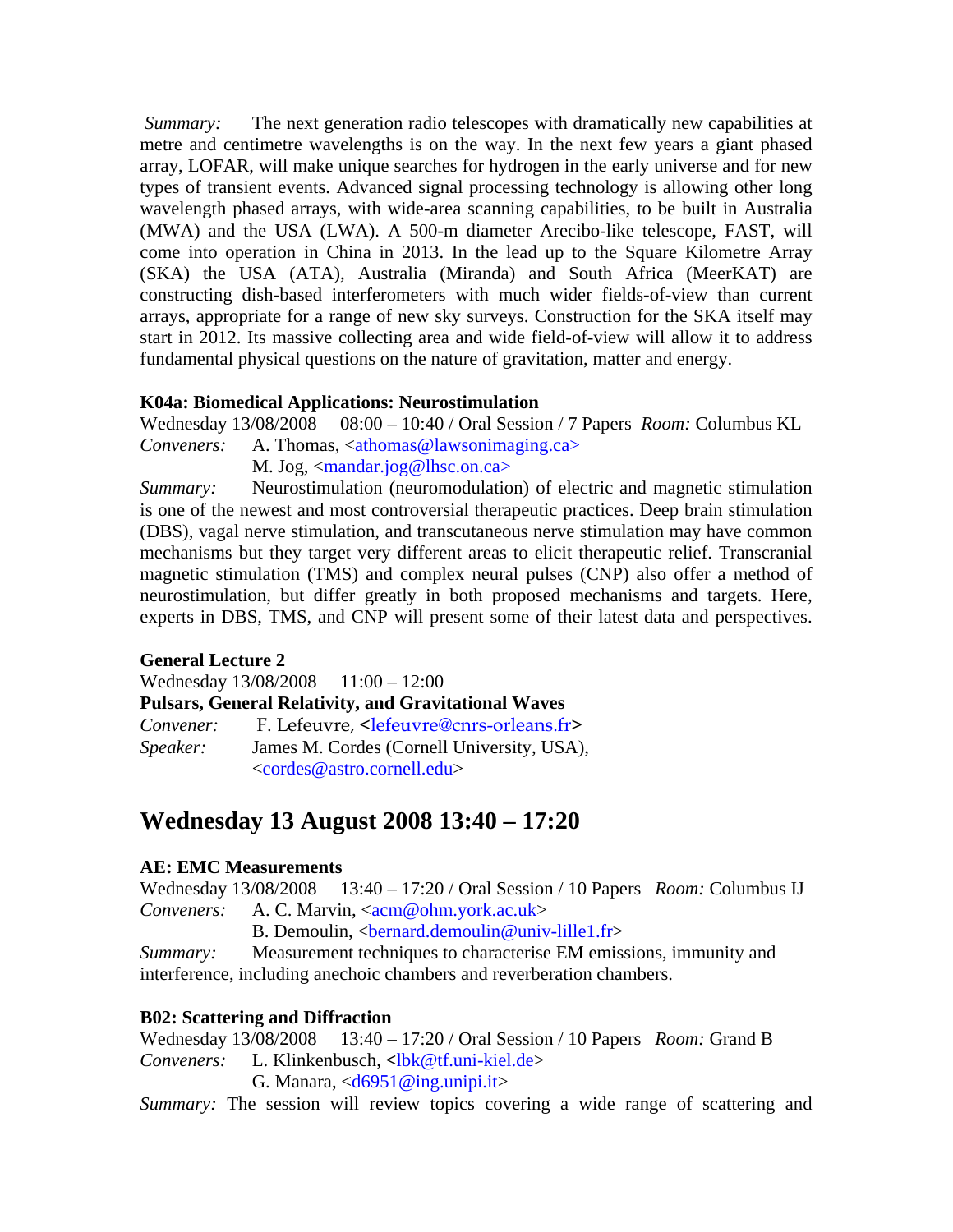diffraction problems, including edge diffraction, high frequency methods, hybridization with high frequency methods, use of artificial structures for optimal control of wave propagation, scattering from disordered media and potential applications. Study of scattering from non-linear/anisotropic media as well as mathematical problems will also be emphasized.

# **CT - Tutorial C: Cooperative Communications**

Wednesday 13/08/2008 13:40 – 14:40 *Room:* Columbus GH *Convener:* A. F. Molisch, <andreas.molisch@ieee.org> *Lecturer:* M. Z. Win, <moewin@mit.edu>

# **C06: Cooperative Communications**

Wednesday 13/08/2008 14:40 – 17:20 / Oral Session / 7 Papers *Room:* Columbus GH *Conveners:* A. Nosratinia, <**aria@utdallas.edu>** 

L. VandenDorpe, <luc.vandendorpe@uclouvain.be>

*Summary:* Cooperative communications is a new paradigm for radio communication. While conventional systems compete for resources and interfere with each other when accessing the radio channel, transmitters in cooperative communications work together to transmit or forward information. As a consequence, robustness of the transmission can be greatly enhanced (higher diversity order), and overall energy consumption for successfully transmitting a message to its destination is reduced. The current session will cover both theoretical and practical investigations of cooperative communications.

# **DE: Simulation and Characterization of Mixed Signals and Power Integrity**

Wednesday 13/08/2008 13:40 – 17:20 / Oral Session / 10 Papers *Room:* Columbus AB *Conveners:* V. Nair, <Vijay.k.nair@intel.com>

S. Tedjini, <smail.tedjini@esisar.inpg.fr>

J. Kim, <joungho@ee.kaist.ac.kr>

*Summary:* System level modeling and simulation of hybrid integrated systems are major steps for their efficient design. Nowadays embedded systems could include analogue and digital electronics, radiofrequency parts, physical sensors and actuators. The optimization of such system requires the use of simulator able to address analogue, digital and RF signals. This session is dedicated to mixed simulators and their application.

# **EGH: Terrestrial and Planetary Electromagnetic Disturbances and Effects**

Wednesday 13/08/2008 13:40 – 17:20 / Oral Session / 10 Papers *Room:* Columbus CD

*Conveners:* M. Hayakawa, <hayakawa@whistler.ee.uec.ac.jp>

C. Price, <cprice@flash.tau.ac.il>

M. Füllekrug, <m.fullekrug@bath.ac.uk>

*Summary:* This session welcomes papers on the general topic of natural and anthropogenic electromagnetic disturbances in the atmospheres of the Earth and other planets. Papers dealing with ULF, ELF and VLF disturbances are particularly encouraged, although papers dealing with any frequency range are welcome. Some topics related to this session include geomagnetic pulsations and VLF/ELF emissions, Schumann resonances and global lightning, lightning detection and thunderstorm research, upper atmosphere discharges, ionospheric and magnetospheric remote sensing,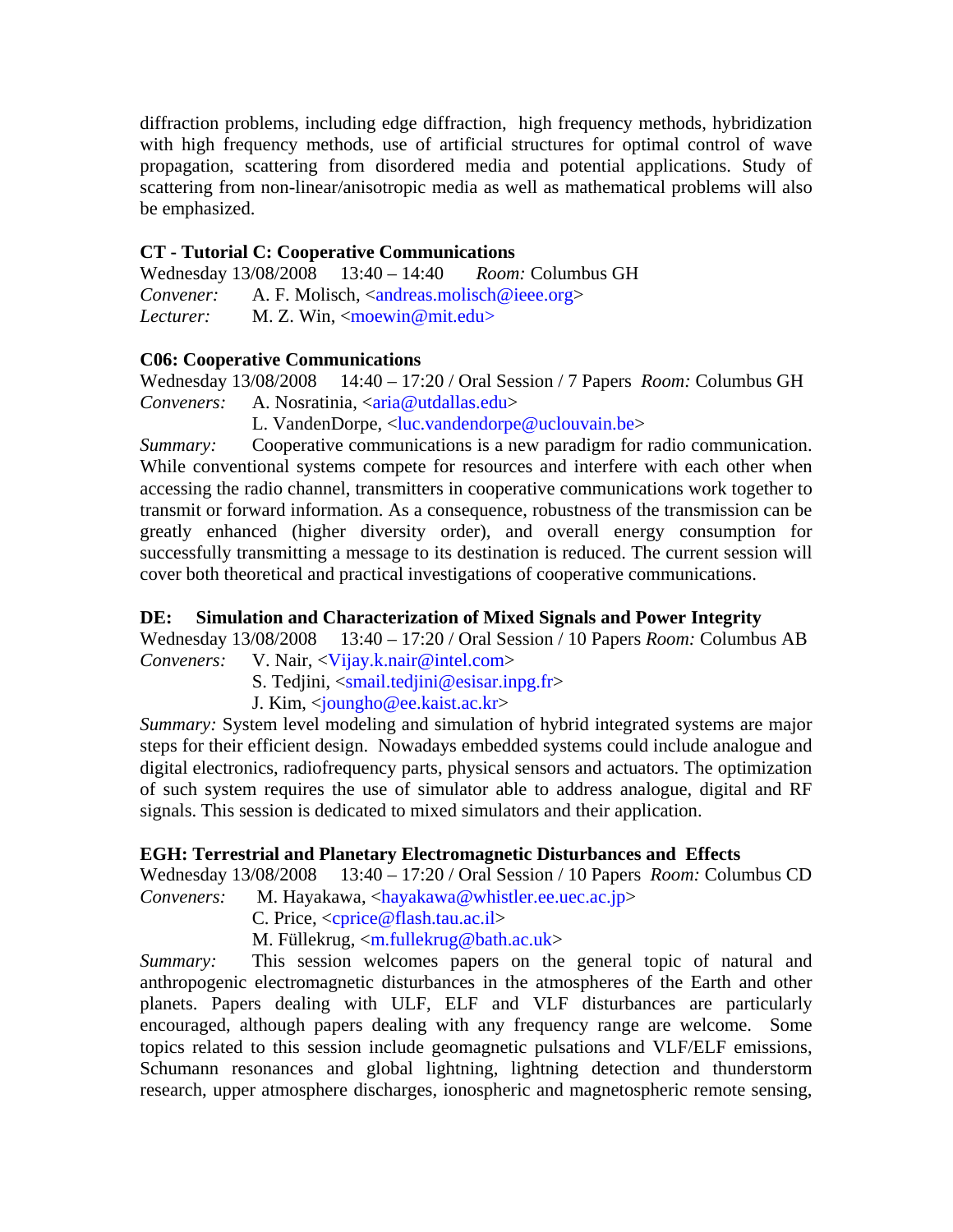electromagnetic noise, their effects on transmission lines, etc.

## **FC1: Propagation Measurements of Indoor-outdoor Channels (including Polarization Aspects)**

Wednesday 13/08/2008 13:40 – 17:20 / Oral Session / 10 Papers *Room:* Columbus EF *Conveners:* I. Glover, <ian.glover@eee.strath.ac.uk>

P. Kyritsi, <persa@kom.aau.dk>

*Summary:* Papers are invited that address propagation measurements and modelling of radio channels spanning the indoor-outdoor interface. All such measurements in any frequency band will be considered including narrowband measurements, but papers that address the following topics are especially welcome: broadband (including UWB), space diversity, polarisation diversity, material and elevation dependence, and MIMO issues. Considerations relating to undesired radiation across the indoor-outdoor interface are also welcome. Results that are theoretically supported are also welcome.

# **GF: Radio Occultation – Techniques, Validation, Science and Applications**

Wednesday 13/08/2008 13:40 – 17:20 / Oral Session / 10 Papers *Room:* Grand E

*Conveners:* C. Mitchell, <c.n.mitchell@bath.ac.uk>

C.-H. Liu, <chliu@cc.ncu.edu.tw>

T. Schueler, <dr\_schueler@gmx.net>

*Summary:* Radio-occultation of the neutral or ionised atmosphere of the Earth are both of interest to this joint G-F session. Papers are welcome that focus on either technique development or scientific results, in particular those that capitalize on using multiple occultation satellites. Results may include data from either past (e.g. GPS/MET) or current (e.g. CHAMP, SAC-C, COSMIC) missions. Descriptions of future planned missions are also of interest to this session.

# **HSR: Special Review - Roger Gendrin, In Memory of an Outstanding Scientist**

Wednesday 13/08/2008 13:40 – 14:20 *Room:* Grand F

*Convener:* R. B. Horne, <r.horne@bas.ac.uk>

*Reviewer:* F. Lefeuvre, <lefeuvre@cnrs-orleans.fr>

# **H03: Open Session and Latest Results**

Wednesday 13/08/2008 14:20 – 17:20 / Oral Session / 8 Papers *Room:* Grand F *Conveners:* Y. Omura, <<u>omura@rish.kyoto-u.ac.jp</u>>

R. B. Horne, <r.horne@bas.ac.uk>

*Summary:* This session solicits papers on all aspects of waves in space and laboratory plasmas that do not easily fit in to the other sessions within Commission H, including solar and planetary plasmas, spacecraft-plasma interactions, applications to space weather, the use of space as a laboratory, and new results from the International Polar Year and International Heliospheric Year.

# **JF: Radio Frequency Interference, Problems and Solutions**

Wednesday 13/08/2008 13:40 – 17:20 / Oral Session / 10 Papers *Room:* Grand A *Conveners:* S. Ellingson, <ellingso@vt.edu>

J. T. Johnson, <johnson@ece.osu.edu>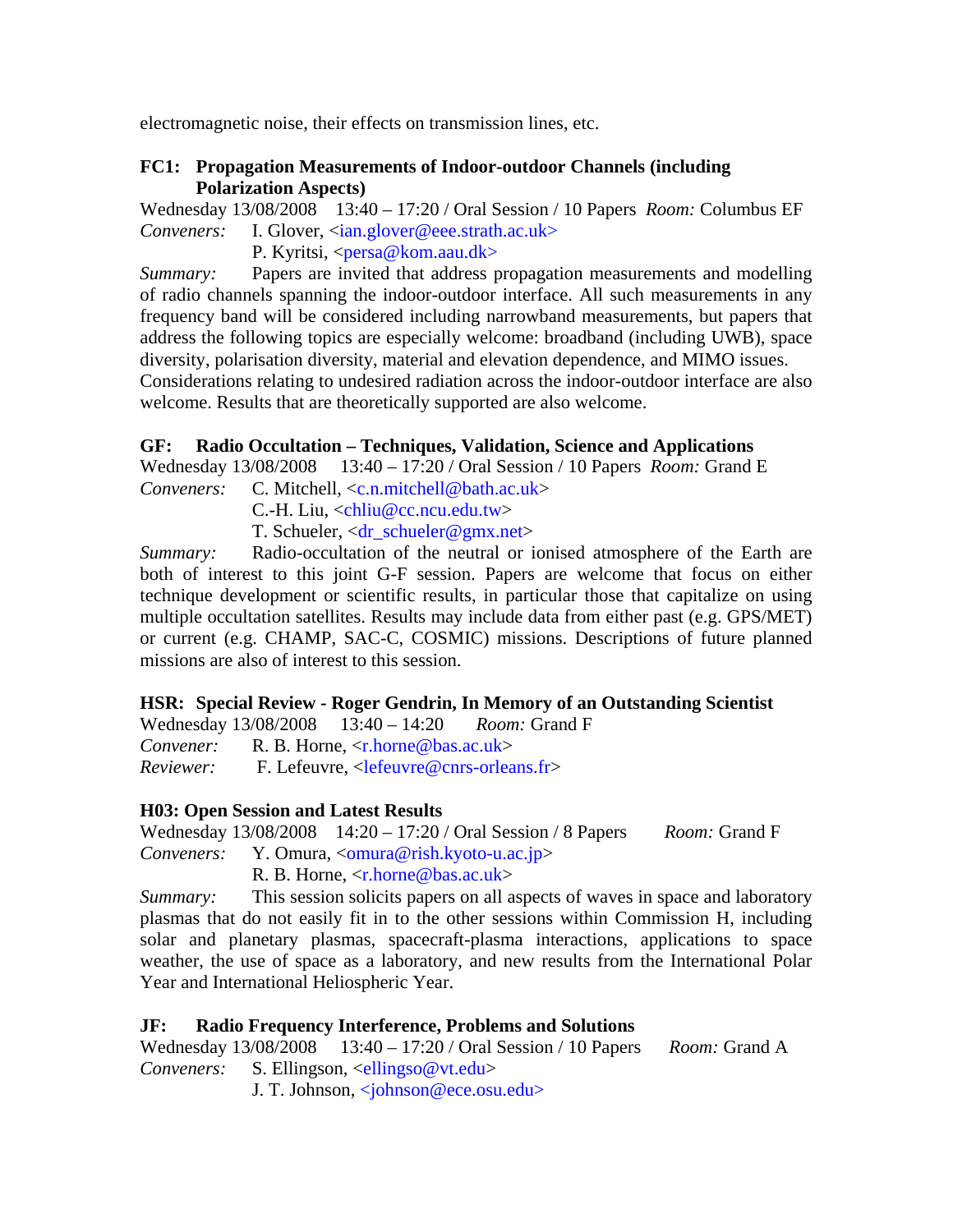*Summary:* Radio frequency interference (RFI) poses a continuing challenge to many forms of radio science observing, including radio astronomy and passive remote sensing at radio frequencies. This session is open to contributions which (1) characterize and quantify the extent to which RFI impedes productive science, (2) propose technical solutions for the mitigation of RFI, or (3) document real-world examples of attempts to mitigate RFI using technical methods. Objectives of this session are to share information about some of the considerable efforts in this area that have been performed independently and in parallel within the astronomy and remote sensing communities, and to review current issues in spectrum management.

### **K02a: Biological Effects of EMF: Antenna Interactions with the Human body and Implanted Systems**

Wednesday 13/08/2008 13:40 – 17:20 / Oral Session / 10 Papers *Room:* Columbus KL Conveners: G. Lazzi, <lazzi@ncsu.edu>

C. Furse, <cfurse@ece.utah.edu>

*Summary:* This session focuses on the latest research on the electromagnetic interaction between the human body and external or internal antennas/systems for wireless or medical applications. Given the growing number of applications that involve close coupling between antennas or stimulating devices and the human body, it is increasingly important to develop methods to accurately characterize this interaction as well as to design antennas and systems that account for the close proximity with the human tissue. Applications include interactions with wireless devices, telemetry systems for biomedical implantable devices, and electric/magnetic neural stimulation/recording.

# *Business meeting 2 of all Commissions*

Wednesday 13/08/2008 17:20 – 18:20

# **Thursday 14 August 2008 08:00 – 12:00**

# **A05: Measurements to Support Advanced Communications Systems**

Thursday 14/08/2008 08:00 – 12:00 / Oral Session / 11 Papers *Room:* Columbus IJ *Conveners:* (not available)

*Summary:* Standards and measurements techniques to support the development and exploitation of advanced communication systems, including time domain measurements.

# **BK: Future Challenges of Computational Electromagnetics**

Thursday 14/08/2008 08:00 – 12:00 / Oral Session / 11 Papers *Room:* Grand B *Conveners:* T. Sarkar, <tksarkar@syr.edu>

M. Salazar-Palma, <salazar@tsc.uc3m.es>

*Summary:* In the future the processors will be multicore. In addition the clock speeds are changing rapidly. They will have a tremendous impact on the computational electromagnetics. The objectives of this session are surveying the state of the art in computational electromagnetics and understanding what the future will bring.

### **C07: Cognitive Radio and Software Radio**

Thursday 14/08/2008 08:00 – 10:20 / Oral Session / 6 Papers *Room:* Columbus GH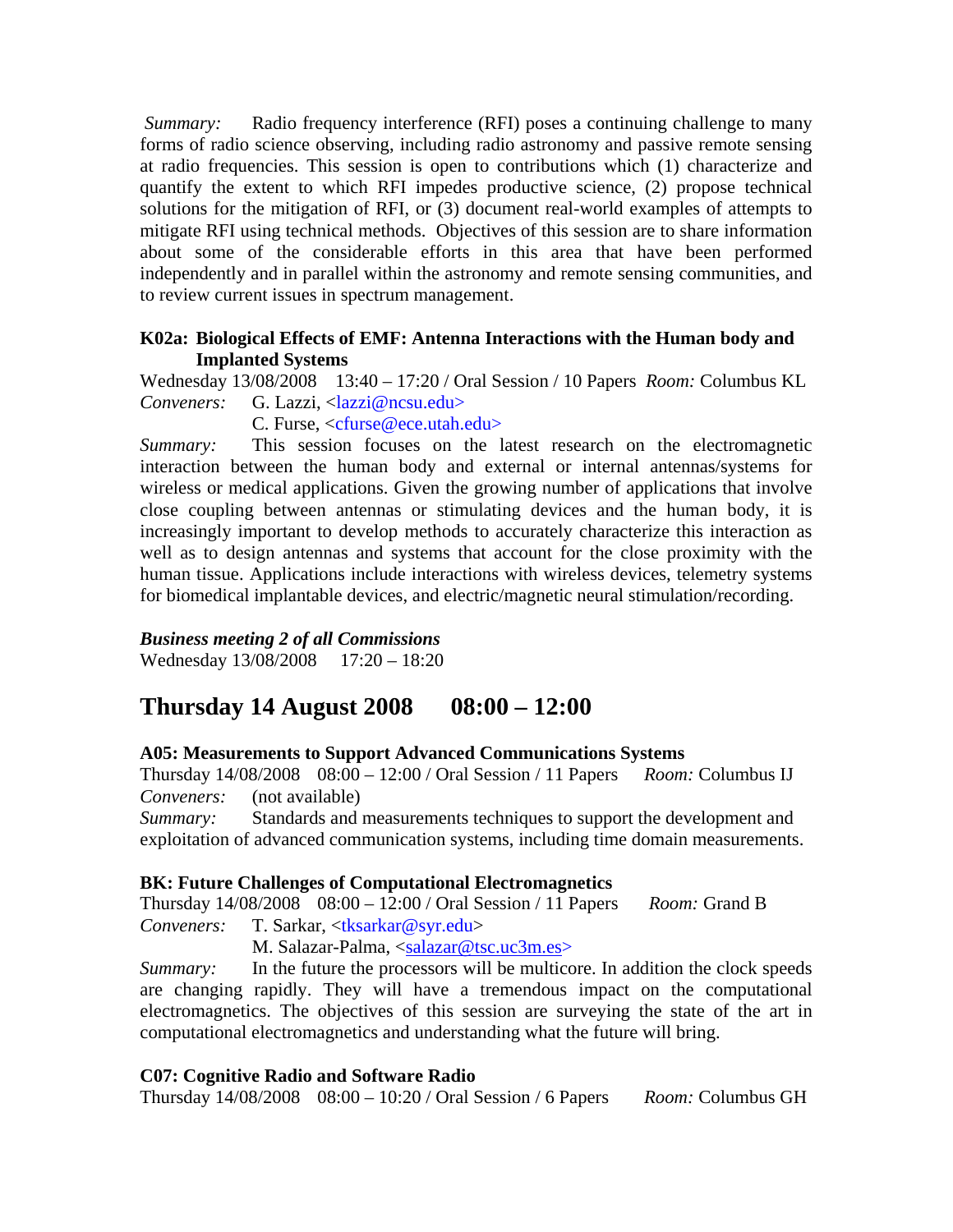### *Convener:* J. Sydor, <john.sydor@crc.ca>

*Summary:* Cognitive Radio (CR) is now on the cusp of implementation. What was once an academic study on the behavior of radio systems endowed with artificial intelligence qualities has become a realizable technology garnering the attention of cellular implementers and spectrum policy makers around the world. In large measure this rapid evolution is fueled by a new generation of broadband wireless standards that support protocols and modulation techniques capable of undertaking sophisticated radio sensing and dynamic bandwidth assignment tasks. To the wireless scientist CR provides an unprecedented capability by a wireless network to measure and characterize its own propagation and interference environment. Theoretical examinations tell us that if sufficient information about the interference and propagation channel is obtained, then system capacities rivaling those obtained by MIMO systems can be achieved by Cognitive Radio. Understanding how such information is obtained and stored and the manner it is used to control the spatial, temporal and spectral attributes of a wireless link offers exciting insights into and about Cognitive Radio. New wireless challenges have proliferated: spectrum sub-licensing, trading, and sharing concepts based on gametheoretic and economic models are being devised; radio designers are contemplating VOIP handsets endowed with opportunistic algorithms that forage for WIFI spectrum and increasing capacity by scheduling a multiplicity of interfering wireless users working on a common channel becomes achievable if a cognitive network has knowledge of its instantaneous offered traffic and the interference interactions amongst its community of users. The creation of a rich environmental knowledge data base and the ability to make coordinated data communications decisions seems to be key to some Cognitive Radio strategies. Alternatively there may be simpler algorithmic approaches that are as efficient when faced with the complexity of coordinating the operation of a multitude of interacting wireless devices, be they within mesh networks or serviced by set of base stations having re-configurable antenna patterns. Whatever the approaches, indications are that the next generation of broadband radio standards and computationally intensive wireless chipsets will have the facility and processing power to support Cognitive Radio. The URSI 2008 Conference Commission C Session on Cognitive and Software Radio will examine such issues, and contributions in this field are solicited.

### **C08: Signal Processing for Software Radio**

Thursday 14/08/2008 10:20 – 12:00 / Oral Session / 5 Papers *Room:* Columbus GH *Conveners:* Y. Louët, <yves.louet@rennes.supelec.fr>

J. Palicot, <jpalicot@rennes.supelec.fr>

*Summary:* Software Radio systems have recently gained increased attention because it refers basically to an ensemble of techniques that permit the reconfiguration of a communication system without the need to change any hardware system element. The consequence is that almost all topics of signal processing and digital communications are involved in this trend. This session will attempt to address some key signal processing advances for Software Radio systems design. Power amplification, analog to digital converters or spectrum sensors are examples of topics of high interest for this session.

### **D05: Modeling of High Frequency Devices and Circuits**

Thursday 14/08/2008 08:00 – 12:00 / Oral Session / 11 Papers *Room:* Columbus AB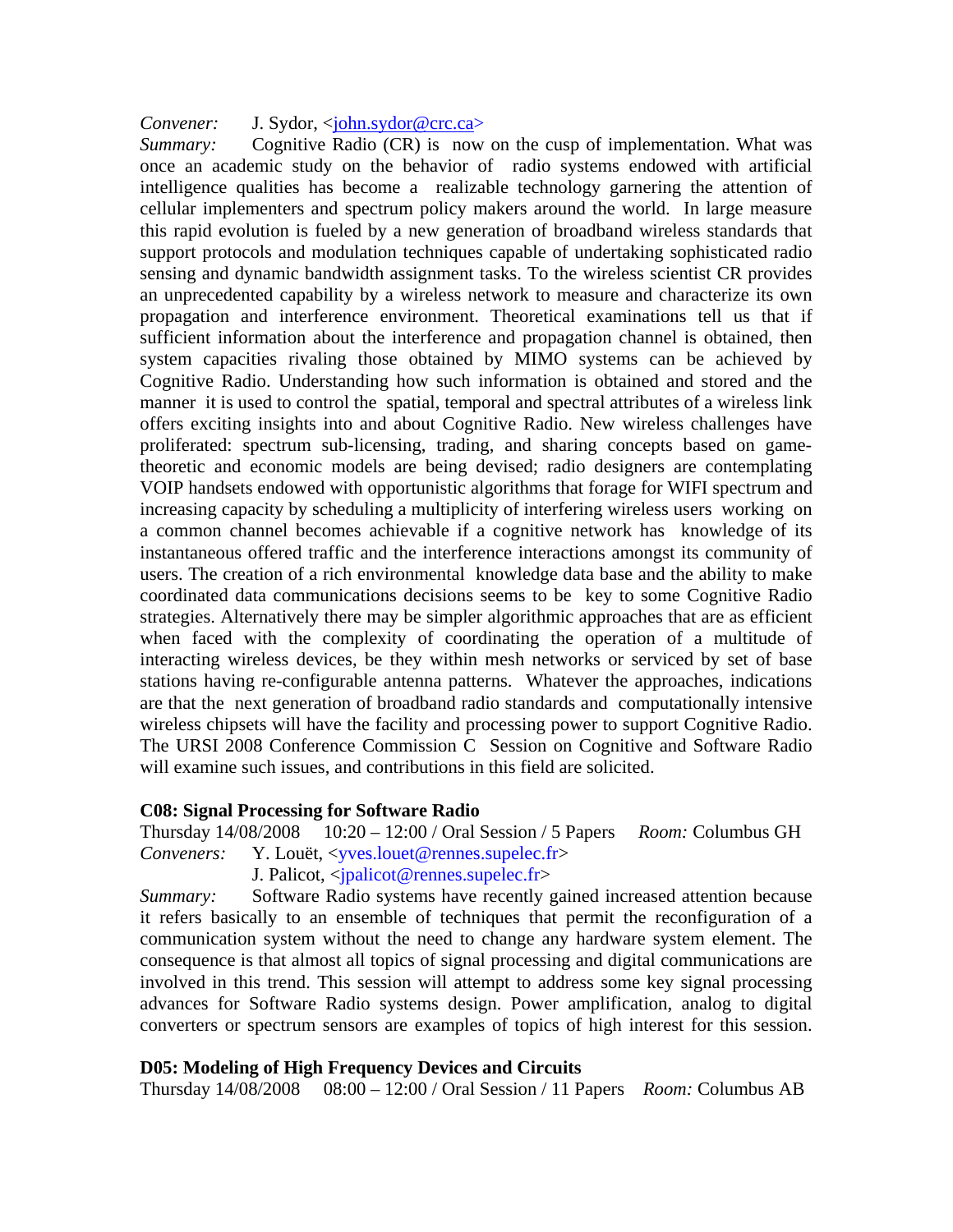*Conveners:* S. El-Ghazaly, <elghazaly@utk.edu>

*Summary:* The demand for high-frequency devices and circuits is steadily growing. Increased commercial and personal use of wireless technology is a major driver for the increased demand. Moreover, there is a staggering need for high-speed digital circuits to satisfy the requirements for faster computers, which proliferate in the form of computational tools or as embedded systems. The main characteristics of new technologies include high-density circuits, relentless miniaturization, low-cost materials, low power, and fast design cycles. To meet strict standards and satisfy often-conflicting requirements, device and circuit designers rely heavily on accurate modelling tools to achieve first-path success. Hence, new device and circuit modelling and simulation tools are needed. This session reviews the latest developments in this area.

# **EB: EM Modelling for EMC**

Thursday 14/08/2008 08:00 – 12:00 / Oral Session / 11 Papers *Room:* Columbus CD *Conveners:* C. Christopoulos, <christos.christopoulos@nottingham.ac.uk>

K. Langenberg,  $\langle \text{language} | \omega \rangle$ 

*Summary:* The session will focus on aspects of modelling and simulation as applied to EMC problems. Particular attention will be paid to multi-scale problems, complexity reduction techniques and hybridization of methods to deal with complex practical problems. It is expected that the requirements placed on modelling by the ever increasing clock frequencies used in the design of high-speed systems and the use of mixed electronic and optical components will also be addressed.

# **F05: Remote Sensing of the Cryosphere**

Thursday 14/08/2008 08:00 – 11:00 / Oral Session / 8 Papers *Room:* Columbus EF *-Conveners:* M. Tedesco, <mtedesco@umbc.edu>

R. Kelly, rejkelly@fesmail.uwaterloo.ca

*Summary:* (not available)

# **FT - Tutorial F: (title not available)**

|           |                                                                                            | Thursday $14/08/2008$ $11:00 - 12:00$ | <i>Room:</i> Columbus EF                                     |
|-----------|--------------------------------------------------------------------------------------------|---------------------------------------|--------------------------------------------------------------|
|           | <i>Conveners:</i> P. Sobieski, <piotr.sobieski@uclouvain.be></piotr.sobieski@uclouvain.be> |                                       |                                                              |
|           |                                                                                            |                                       | M. Chandra, $\langle$ madhu.chandra@infotech.tu-chemnitz.de> |
| Lecturer: | (not available)                                                                            |                                       |                                                              |

# **GH: Radio Sounding Techniques for the Ionosphere and Magnetosphere.**

Thursday 14/08/2008 08:00 – 12:00 / Oral Session / 11 Papers *Room:* Grand E *Conveners:* L.-A. McKinnell, <l.mckinnell@ru.ac.za> G. James, gordon.james@crc.ca

*Summary:* Techniques in radio sounding the ionosphere and magnetosphere have advanced considerably in the past 10 years. This session will address the latest techniques in ionosondes and space-borne sounders and how these may generate a new understanding of the complex geospace environment. Solicited and contributed papers covering ionosondes, space sounders and the applications of these sounders in the field of space physics research will make up this session. Papers that highlight the differences in the current available sounders as well as those highlighting new sounding techniques will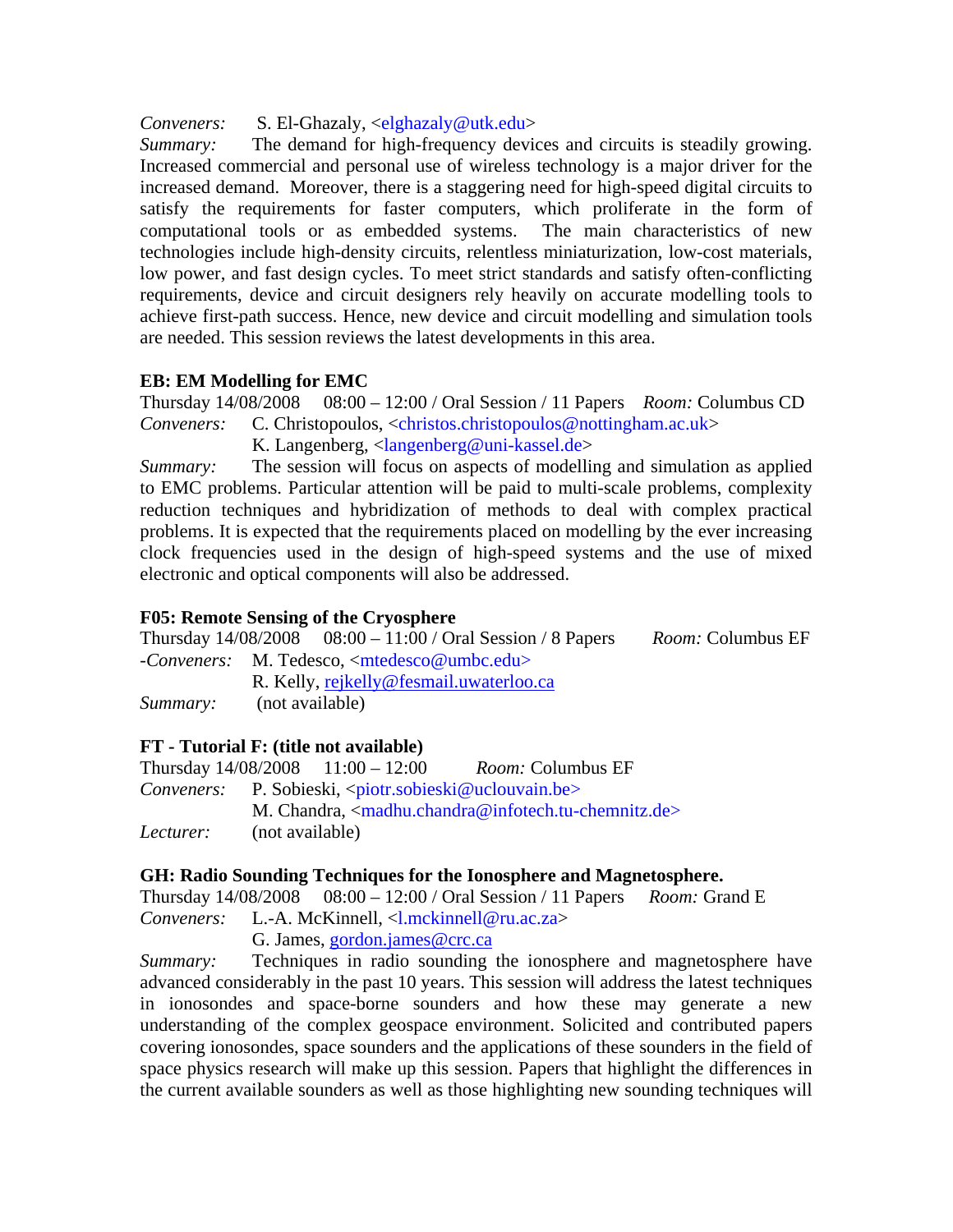be welcome.

### **H04: Kinetic Processes at Boundary Layers**

Thursday 14/08/2008 08:00 – 12:00 / Oral Session / 11 Papers *Room:* Grand F

*Conveners:* B. Lembege, <Bertrand.Lembege@cetp.ipsl.fr>

- G. Lakhina, <lakhina@iig.iigm.res.in>
- K. Quest, <quest@ecepops.ucsd.edu>

*Summary:* A large variety of microscopic processes take place in the internal physics of boundary layers and occur over micro- and meso-scales. These are based on intricate wave-particle interactions, nonlinear effects and nonstationary mechanisms, which partially or fully control the overall dynamics of these frontiers. The session welcomes the discussion of results from theory, multi-dimensional numerical simulations and experimental data obtained from space missions. Such a comparison between these approaches is now possible thanks to refined measurements obtained on board of recent multi-spacecraft missions (e.g., Cluster, Themis). Comparison with data issued from other missions (Geotail, Wind, Double Star) are also encouraged. Applications include magnetospheric, ionospheric and space plasma physics. Examples of boundary layers include: (i) collisionless shocks, (ii) the magnetopause, (iii) plasma sheet currents, (iv) potential drops in the ionosphere, (iv) basic particle acceleration process, and (v) dynamics of interface in active space experiments. Any contributions related to these topics are very welcome.

### **J04: Observatory Reports**

Thursday 14/08/2008 08:00 – 12:00 / Oral Session / 11 Papers *Room:* Grand A *Convener:* S. Ananthakrishnan, <ananth@ncra.tifr.res.in> *Summary:* Brief reports will be given on recent developments at radio astronomy observatories around the world.

### **K02b: Biological Effects of EMF: Molecular, Cellular, Animal**

Thursday 14/08/2008 08:00 – 12:00 / Oral Session / 11 Papers *Room:* Columbus KL *Conveners:* J. Behari, <*jbehari2000@yahoo.co.in>* 

R. Korenstein, <korens@post.tau.ac.il>

*Summary:* The areas of current debate are the interactions between living organisms and technologically generated fields at power line frequencies, cell phones and microwave oven. However, the exact mechanism of non-thermal interaction of radiation with biological system is yet to be elucidated. Therefore, the phenomena relating to the low level interaction of electromagnetic field exposure to biological system is one of continuing interest for it produces results which are diversified and unexplainable by any single or multiplicity of theoretical formulations. It is planned to review and evaluate the existing scientific information on the possible effects of animal exposure to EMFs on the incidence on reproduction, developmental abnormalities, and on neurobiological response as reflected in learning and behavior. Moreover, the therapeutic role of such fields remains to be understood. Furthermore, the role of modulated fields has not yet been established. More irrefutable experimental evidence, particularly at the cellular and molecular levels, is needed to fully understand these phenomena. This session aims to discuss and update on emerging trends and results.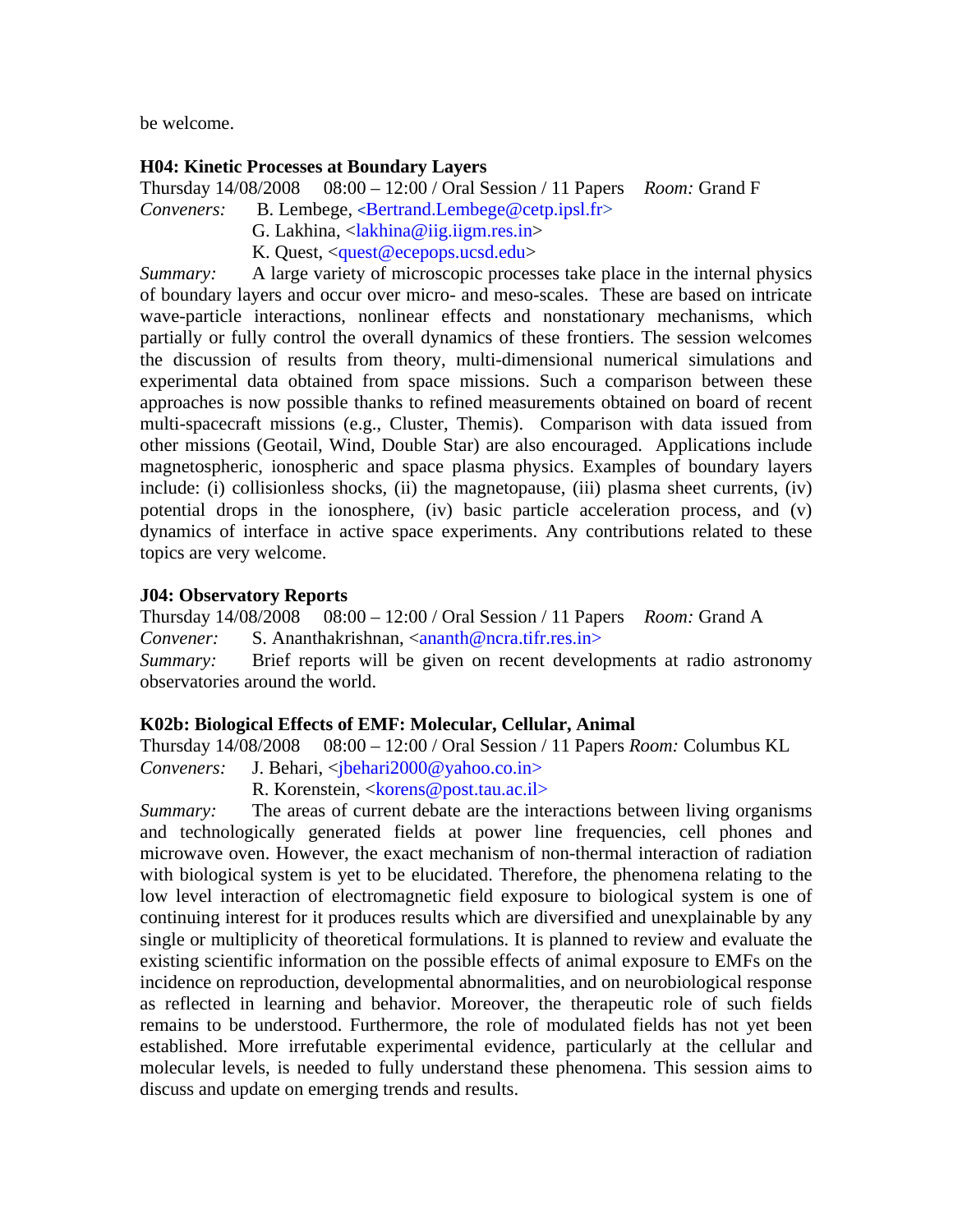# **Thursday 14 August 2008 13:40 – 18:20**

## **AT - Tutorial A: From Nanoscience to Nanometrology and its impact on electrical metrology**

Thursday 14/08/2008 13:40 – 14:40 *Room:* Columbus IJ *Convener:* P. Banerjee, <pbanerjee@mail.nplindia.ernet.in> *Lecturer:* J.T.Janssen <*it.janssen@npl.co.uk>* 

### **AC: Measurements Methods and Model Extractions for Wireless Systems**

Thursday 14/08/2008 14:40 – 15:40 / Oral Session / 3 Papers *Room:* Columbus IJ *Conveners:* R. Thomae, Reiner.Thomae@TU-Ilmenau.de M. Jensen, <jensen@ee.byu.edu>

*Summary:* Measurement of wireless propagation channels forms the basis for our fundamental understanding of propagation models, and is also the basis for channel models, which in turn are used for the design and testing of new wireless systems. The emergence of new wireless communication technologies (MIMO, UWB, etc.) has also led to new challenges for wireless channel measurement technology. The session will give an overview of recent developments in the area.

### **BKF: Stochastic Modeling and Uncertainty Management in Electromagnetics**

Thursday 14/08/2008 13:40 – 15:40 / Oral Session / 6 Papers *Room:* Grand B *Conveners:* M.-F. Wong, <manfai.wong@orange-ftgroup.com>

J. Wiart, <joe.wiart@orange-ftgroup.com>

*Summary:* While electromagnetic modeling has made great progress, known deterministic data imply very accurate analyses. A great challenge of electromagnetic modeling is to take into account stochastic processes (random media) or to manage uncertainties (lack of knowledge). Classical Monte-Carlo methods are unpractical in real life applications, thus specific techniques are needed.

### **C09: Radio Resource Allocation**

Thursday 14/08/2008 13:40 – 15:40 / Oral Session / 6 Papers *Room:* Columbus GH *Convener:* J.-C. Imbeaux, jeanclaude.imbeaux@orange-ftgroup.com

*Summary:* In a radiocommunication system, ressources such as frequency channel, time slot, spreading code, transmitted power... must be shared between users to avoid interference and to ensure a good QoS. The objective is to utilize the limited radio spectrum resources and radio network infrastructure as efficiently as possible. This session is dedicated to mechanisms for dynamic and adaptive radio ressource allocation in multi-users systems, considering trafic requirements, and the impact on the capacity of the system. A wide variety of mechanisms for RRM (Radio Resource Management) can be considered : distributed (autonomous or with some coordination by exchange of information between base stations) or centralised management ; use or not of reports returned by terminal users ; physical layer or/and upper layer mechanisms (such as scheduling algorithms at MAC layer)... Description of new algorithms with possible application to existing radio access systems, and performance evaluation are awaited.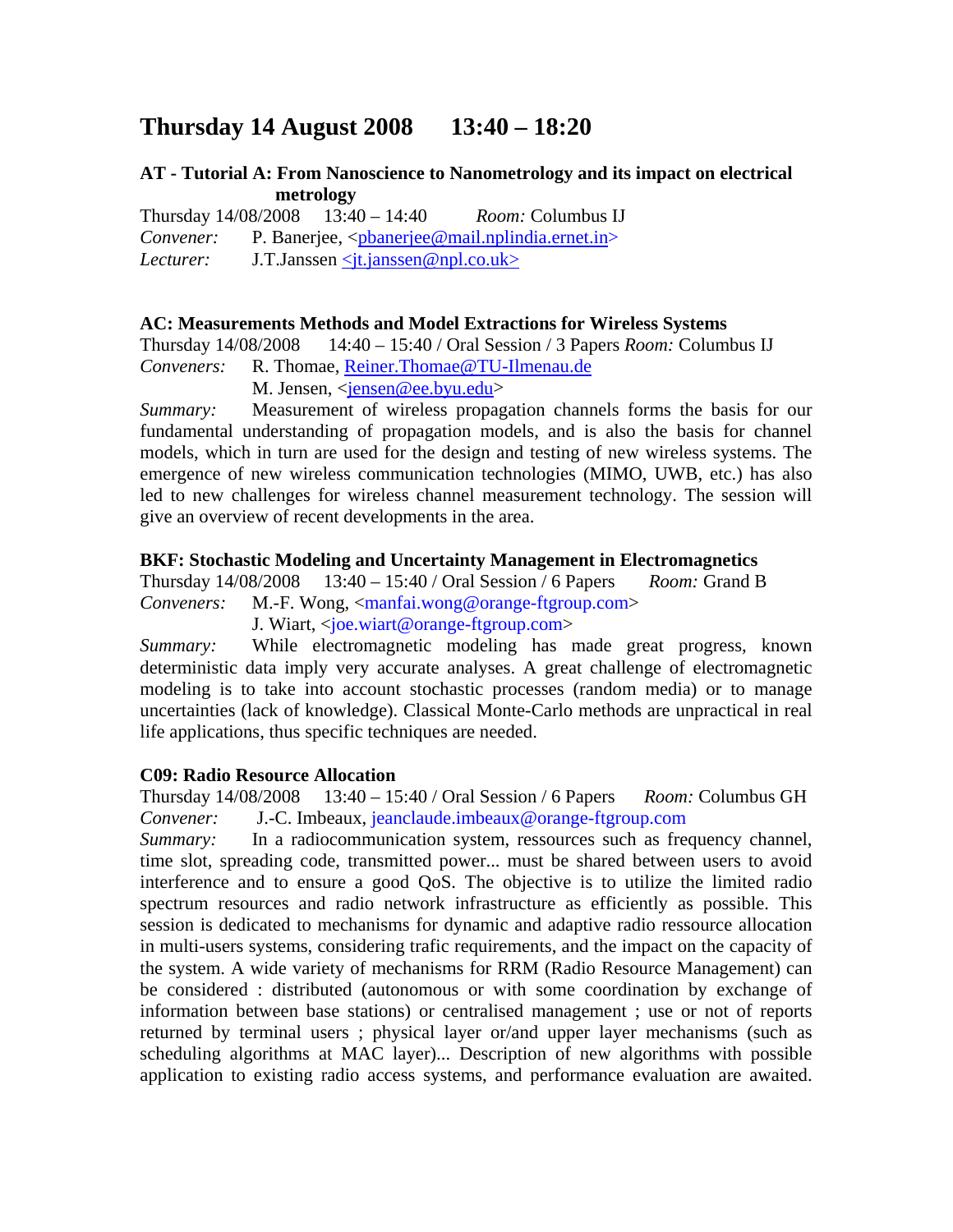### **D06: Plastic Devices for Nomad Apparatus (Mobile Phone….)**

Thursday 14/08/2008 13:40 – 15:40 / Oral Session / 6 Papers *Room:* Columbus AB *Convener:* A. Moliton, <amoliton@unilim.fr>

*Summary:* Plastic optoelectronic devices exhibit huge developments in nomad systems (mobile phone or mobile computer) because of their low weight and their aptitude to be integrated on such apparatus. These plastic devices can act as well as light emitter (OLEDs: Organic Light Emitting Devices) as photonic receptor (OPV: Organic Photovoltaic solar cell) that renew electrical power. Furthermore, organic transistor (TFT: thin film transistor) can be also integrated to control pixels of displays made of individual OLEDs.

## **E03: Electromagnetic Noise and Interference Control**

Thursday 14/08/2008 13:40 – 15:40 / Oral Session / 6 Papers *Room:* Columbus CD

*Conveners:* A.P.J. van Deursen, <A.P.J.v.Deursen@tue.nl> F. Silva, <ferran.silva@upc.edu>

*Summary:* This session focuses on the EMC issues in electronic circuits at component and PCB level. Particular attention will be paid to the EMC aspects in new electronic technologies like those that integrate high and low power applications. Examples of these are wireless communication systems where the compatibility between transmitter and sensitive stages present new challenges. EM behavior and reliability of microcircuits, micro electromechanical systems (MEMS) or smart textiles can also be considered. The session may also deal with new techniques applied to classical topics such as shielding, cabling and connectors, coupling and grounding.

# **F06: Sub-millimetric and Terahertz Propagation**

Thursday 14/08/2008 13:40 – 15:40 / Oral Session / 6 Papers *Room:* Columbus EF

*Conveners:* S. Zvanovec, <xzvanove@fel.cvut.cz>

M. Mazanek, <mazanekm@fel.cvut.cz>

*Summary:* This session will address research and measurement activities dealing with propagation aspects in the frequency region ranges from hundreds of gigahertz up to orders of terahertz from both, physical and communication point of view. This includes topics focused on the atmospheric propagation of terahertz waves, interaction of electromagnetic waves with small particles, gas attenuation, spectroscopy etc. The session moreover covers also aspects of reflection/diffraction, surface properties and specific measurement arrangements in terahertz region. Many other issues that emerge mainly at such higher frequencies and that are neglected during solving propagation of electromagnetic waves at lower frequencies are introduced as well.

# **G04b: Assimilation and Imaging of the Ionosphere and Plasmasphere**

Thursday 14/08/2008 13:40 – 15:40 / Oral Session / 6 Papers *Room:* Grand E

*Conveners:* G. Bust, <gbust@astraspace.net>

N. Jakowski, <norbert.jakowski@dlr.de>

M. Codrescu, *<*mihail.codrescu@noaa.gov>

*Summary:* In recent years ionospheric imaging (tomography and other techniques) and assimilative mapping have matured. These techniques are providing new scientific insights and are providing improvements to the operational capability of various systems.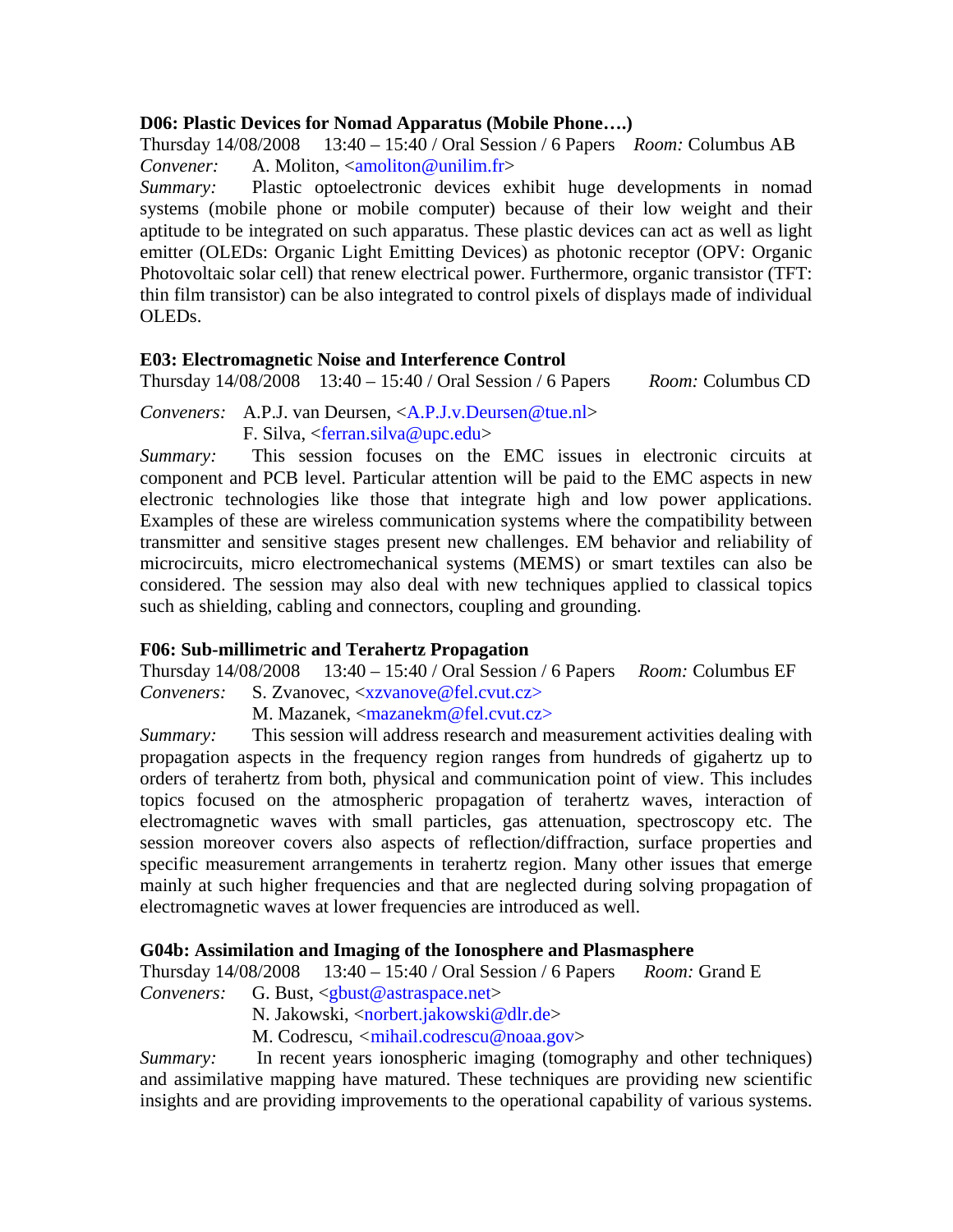Although still largely driven by ground based TEC sensors, there are also opportunities to use and assimilate new ground and space based data types. While this session will welcome a broad range of papers addressing techniques, validation, scientific results and operational benefits, the following topics are especially encouraged: 1) the ingestion of new data sources, 2) the validation and accuracy limitations of imaging and assimilation, 3) new scientific results obtained by use of imaging and assimilation, and 4) the estimation of underlying physical drivers or input drivers from imaging and assimilation.

### **HG2: Dusty Plasmas**

Thursday 14/08/2008 13:40 – 15:40 / Oral Session / 6 Papers *Room:* Grand F *Conveners:* M. Rosenberg, <rosenber@ecepops.ucsd.edu> P. Bernhardt, <br/>bern@ppd.nrl.navy.mil>

*Summary:* Dusty plasmas (plasmas containing charged particulates) comprise a wide range of phenomena in both laboratory and space environments. In the laboratory, dusty plasmas have applications in materials processing as well as studying strongly coupled Coulomb systems. In space, dusty plasmas are found in the mesosphere coincident with polar mesospheric clouds, in micro-gravity and chemical release experiments, in meteor trails, on the lunar surface, in comet tails, in planetary atmospheres and rings, and in the interplanetary medium. Research on dusty plasma runs the full range of theory, computation, experiment and observations. Both invited and contributed papers will be solicited for the URSI General Assembly Session on Dusty Plasmas.

## **JG: Low Frequency Radio Astronomy and the Ionosphere**

Thursday 14/08/2008 13:40 – 15:40 / Oral Session / 6 Papers *Room:* Grand A

- *Conveners:* G. de Bruyn, <ger@astron.nl>
	- P. Rao,  $\langle \text{rao@ncra.} \text{tifr.} \text{res.in} \rangle$
	- B. Junor,  $\langle$ bjunor@lanl.gov>

*Summary:* Sensitive low frequency radio telescopes require a deeper look at ionospheric effects on signal propagation. New approaches are required to deal efficiently with non-isoplanaticity over wide fields of view. Data from existing and new satellite systems will provide new opportunities for 3-D modelling. The session will present results from low frequency observations, algorithms for coping with non-isoplanatic effects, and the underlying theory.

### **K04b: Biomedical Applications: Brain Imaging and Brain Mapping**

Thursday 14/08/2008 13:40 – 15:40 / Oral Session / 6 Papers *Room:* Columbus KL

*Conveners:* S. Ueno, <ueno@athena.ap.kyushu-u.ac.jp>

F. Prato,  $\langle \text{prato@lawsonimaging.ca} \rangle$ 

*Summary:* The recent developments in non-invasive brain function measurement technologies have contributed to the rapid progress of brain science research and clinical medicine. The session will cover various non-invasive techniques of brain imaging and brain mapping based on the usage of electric, magnetic, and electromagnetic fields with wide spectral ranges from DC to light bands. Current advances in electrical impedance tomography (EIT), magnetic resonance imaging (MRI), magnetoencephalography (MEG), electroencephalography (EEG), THz wave imaging, near-infrared spectroscopy (NIRS), transcranial magnetic stimulation (TMS), and related techniques and biomedical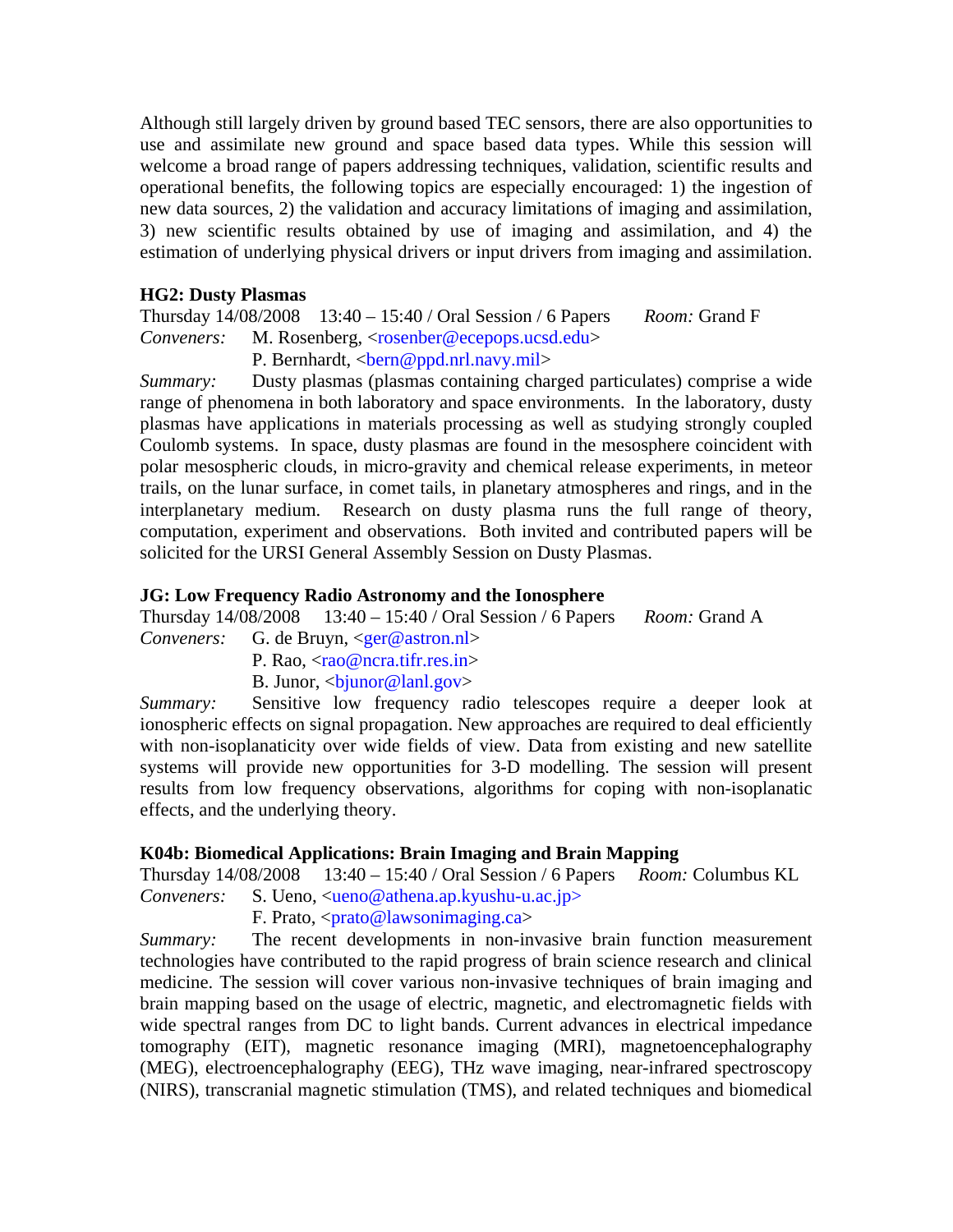applications will be discussed.

## **Poster Session II: 15:40 – 18:20**

| Conveners: |                                                                                                       |  |  |
|------------|-------------------------------------------------------------------------------------------------------|--|--|
| Com. A:    | P. Banerjee, <pbanerjee@mail.nplindia.ernet.in></pbanerjee@mail.nplindia.ernet.in>                    |  |  |
| Com. B:    | D. R. Jackson, <djackson@uh.edu></djackson@uh.edu>                                                    |  |  |
|            | A. Petosa, <aldo.petosa@crc.ca></aldo.petosa@crc.ca>                                                  |  |  |
| Com. C:    | T. Ohira, $\langle \text{ohira} @ \text{iece.org} \rangle$                                            |  |  |
| Com. D:    | F. de Fornel, $\langle$ ffornel@u-bourgogne.fr>                                                       |  |  |
|            | F. Kaertner, <kaertner@mit.edu></kaertner@mit.edu>                                                    |  |  |
|            | Summary: Contributed papers related to:                                                               |  |  |
|            | (a) Electronic devices, circuits, systems and applications;                                           |  |  |
|            | (b) Photonic devices, systems and applications;                                                       |  |  |
|            | (c) Physics, materials, CAD, technology and reliability of electronic and                             |  |  |
|            | photonic devices down to nanoscale including quantum devices, with                                    |  |  |
|            | particular reference to radio science and telecommunications.                                         |  |  |
| Com. E:    | C. Christopoulos, <christos.christopoulos@nottingham.ac.uk></christos.christopoulos@nottingham.ac.uk> |  |  |
| Com. F:    | P. Sobieski, <piotr.sobieski@uclouvain.be></piotr.sobieski@uclouvain.be>                              |  |  |
|            | M. Chandra, <madhu.chandra@infotech.tu-chemnitz.de></madhu.chandra@infotech.tu-chemnitz.de>           |  |  |
| Com. G:    | M. Rietveld, $\langle$ mike.rietveld@eiscat.uit.no>                                                   |  |  |
|            | T. Maruyama, $\langle \text{tmaru}\ \llbracket \text{mict.go.jp} \rangle$                             |  |  |
| Com. H:    | Y. Omura, <omura@rish.kyoto-u.ac.jp></omura@rish.kyoto-u.ac.jp>                                       |  |  |
| Com. J:    | S. Ananthakrishnan, $\langle$ ananth@ncra.tifr.res.in>                                                |  |  |
| Com. K:    | B. Greenebaum, $\langle$ greeneba@uwp.edu>                                                            |  |  |

# **Friday 15 August 2008 08:00 – 12:00**

# **A07: EM Dosimetry**

Friday 15/08/2008 08:00 – 10:40 / Oral Session / 7 Papers *Room:* Columbus IJ *Convener:* N. Kuster, <kuster@itis.ethz.ch> *Summary:* Standards and measurements techniques for EM fields.

### **B05: Numerical, Asymptotic and Hybrid Methods**

Friday 15/08/2008 08:00 – 10:40 / Oral Session / 7 Papers *Room:* Grand B *Conveners:* V. Galdi, <vgaldi@unisannio.it>

M. Ando,  $\langle \text{mando} @ \text{antenna.ee.titech.ac.jp} \rangle$ 

*Summary:* This session will address the developments in the construction of integral and differential equation methods, as well as, hybrid and asymptotic techniques for efficient solution of radiation and scattering problems. Special interest will be also on solvers for large problems, and application of model based parameter estimation techniques to speed up field computations in time and frequency domains.

## **C10: Millimeter-wave Systems (including 60 GHz) for Radar and High-datarate Communications**

Friday 15/08/2008 08:00 – 10:40 / Oral Session / 7 Papers *Room:* Columbus GH *Convener:* L. Correia, <luis.correia@lx.it.pt>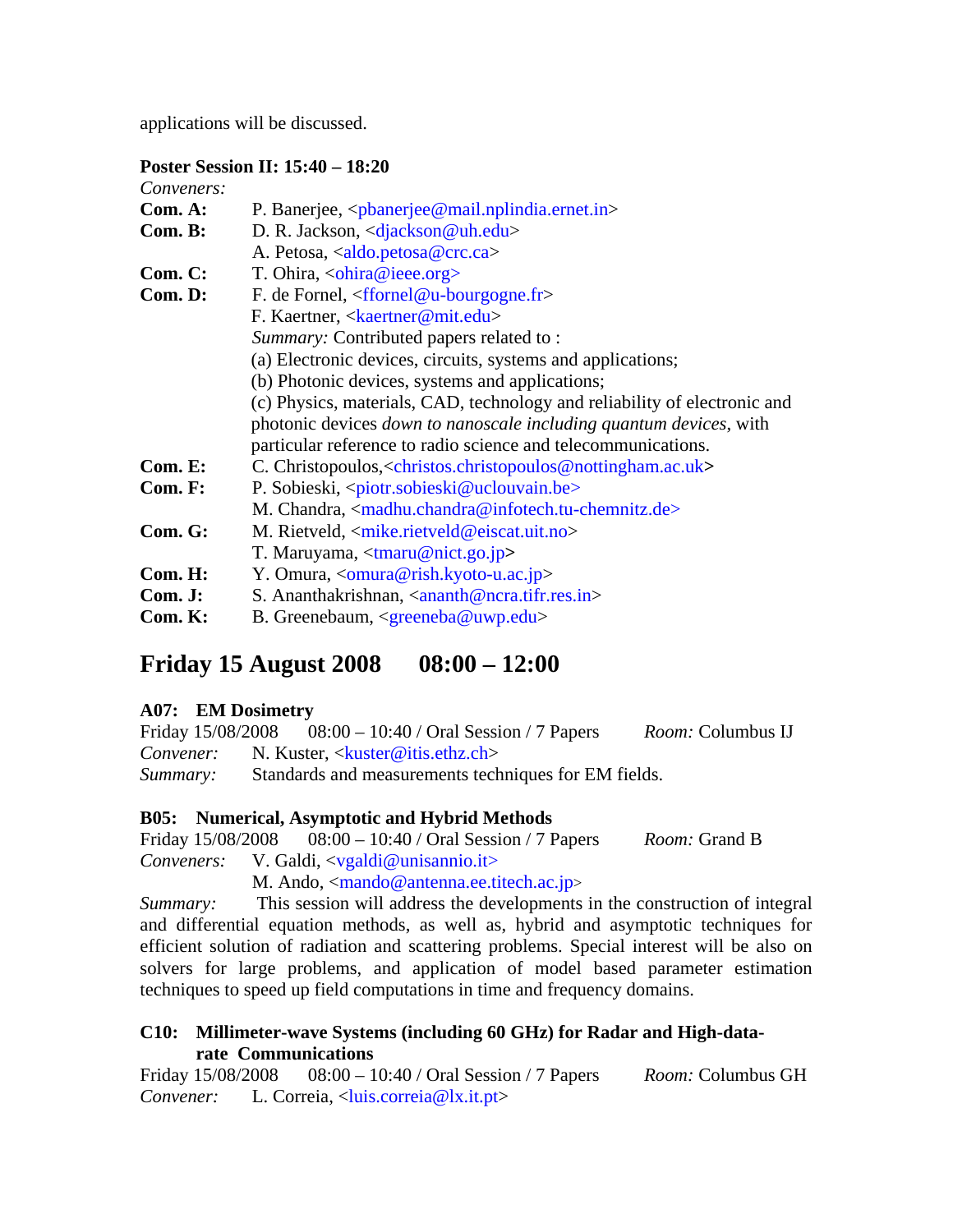*Summary:* Millimetre waves are gaining interest again, due to the increase in data rates that are foreseen for mobile and wireless systems. In fact, the increase of the data rates made available at the air interface is one of the major topics for research these days, as a natural consequence of systems development. Therefore, all aspects related with wave propagation at millimetre waves, as well as their interaction with system design, are attracting, again, an increased interest, namely path loss modelling, fading statistics, time channel characterisation, and MIMO channel implementation, just to name a few. The specific scenarios, being indoor or outdoor, also play a major role, and need to be taken into consideration. This session intends to address these many aspects, by attracting papers from researchers working in this area, which will enable not only a timely presentation of a state of the art on the topic, but also the possibility to discuss the many aspects involved in it.

# **D07: Terahertz Technology**

Friday 15/08/2008 08:00 – 10:40 / Oral Session / 7 Papers *Room:* Columbus AB *Convener:* E. J. Schweicher, <schweicher@rma.ac.be>

*Summary:* NDI/NDT/NDE means Non Destructive Inspection/ Testing/ Evaluation. Terahertz (THz) radiation fills the gap between microwaves and infrared; it is nonionizing & safe for humans. It can identify the unique molecular signatures of substances: all macromolecules (like explosives, drugs) exhibit resonance frequencies in the THz. It offers significant advantages in medical imaging, homeland security, high-speed wireless networks, space exploration and other applications. For example, it can penetrate clothing to detect hidden items and be used to image skin cancers. THz waves are also a marvelous NDI/NDT/NDE tool (example: imaging applications include flaw detection in the Sprayed- On-Foam-Insulation (SOFI) for the Space Shuttle program), they perform detection of threat objects in checked airline baggage and stand-off detection of threat objects in packages or on people, because a lot of materials are transparent - cloth, paper, plastics, ceramics, food and human tissue. At the same time, large molecules have characteristic spectra. Recent reports of shoebox-sized scanners for drugs and explosives (which exhibit unique THz fingerprints) also promise easier law enforcement. THz waves exhibit a single drawback: they do not penetrate water  $\&$  metals, because metals reflect THz waves while water absorbs them. Similar to X-ray images, THz waves penetrate through most materials and can easily reveal imperfections such as voids, delaminations, cracks and density variations. THz offers some advantages over X-ray including that the THz radiation is non-ionising and thus is completely safe. THz NDT will be used in pharmaceutical industry (a very conservative industry)  $\&$  in cloth, plastics, ceramics, paper, food industries, etc.

# E**05: Spectrum Management**

Friday 15/08/2008 08:00 – 10:40 / Oral Session / 7 Papers *Room:* Columbus CD *Conveners:* T. Tjelta, <terje.tjelta@telenor.com>

G. Yougang, <lichuanjun@datangmobile.cn>

*Summary:* The electromagnetic spectrum is a limited, natural resource with a multitude of competing demands for access, particularly now for broadband wireless communication. Spectrum managers are seeking means of applying the best technologies for developing countries that lack adequate telecommunication infrastructure. However,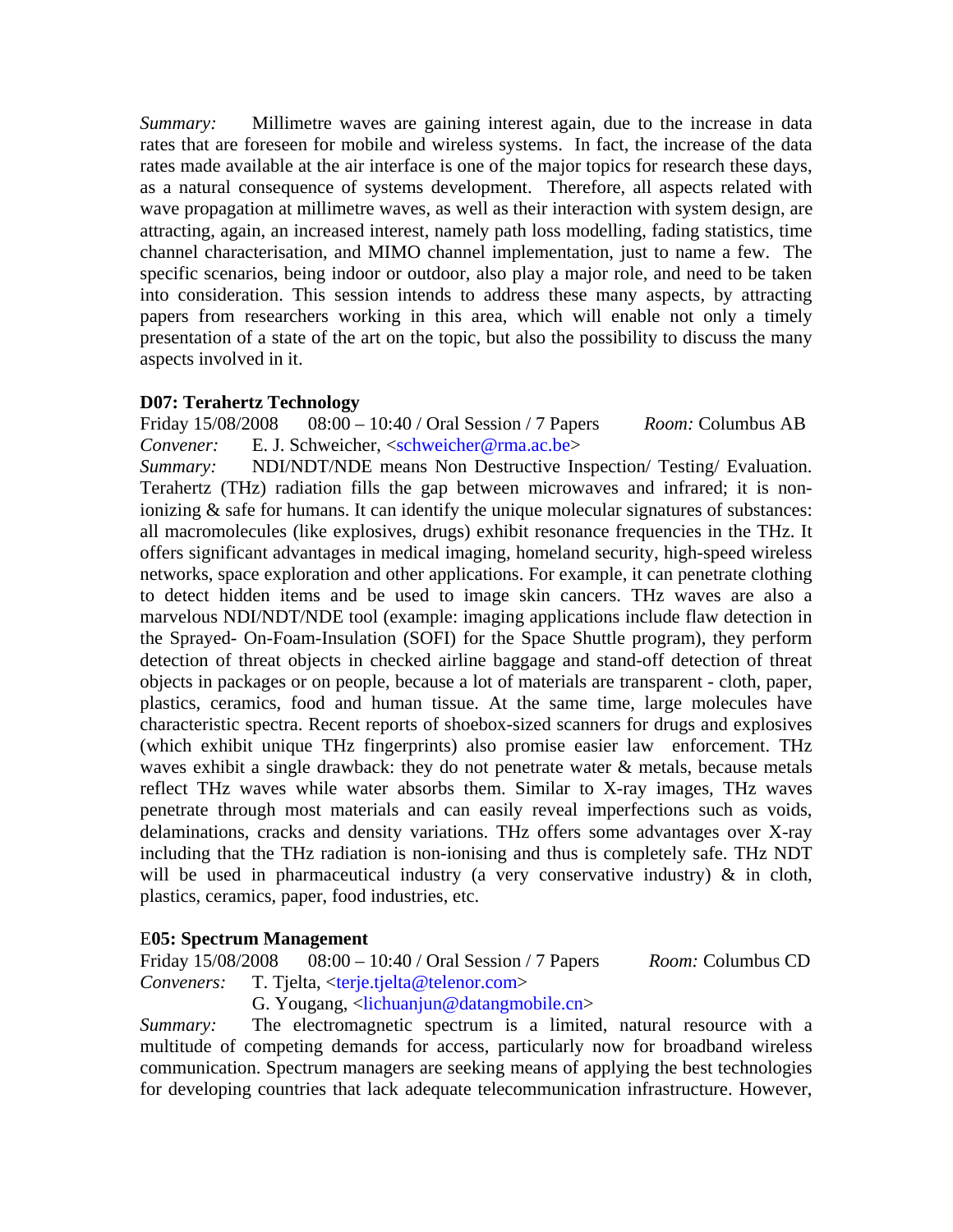as new systems continue to develop, it is critical to protect incumbent services, especially science services and those that use passive technology in bands that see encroaching, deleterious energy in the form of out-of-band and even in-band emissions. This session is devoted to effective utilization of the radio spectrum. It covers presentations on sound scientific spectrum management methods such that services are available in an interference-free environment. Development of innovative, intelligent radios, such as those that are cognitive, as low cost products, to help in establishment and maintenance of profitable business, is needed. Presentations on these leading-edge technologies will give impetus to such development.

## **FC2: Wireless Propagation and Channel Modelling**

Friday 15/08/2008 08:00 – 10:40 / Oral Session / 7 Papers *Room:* Columbus EF

*Conveners:* C. Oestges, <*oestges@emic.ucl.ac.be>* I. Glover, <ian.glover@eee.strath.ac.uk>

*Summary:* Papers are invited in the area of wireless propagation and channel modelling for future radio systems. Topics include (but are not limited to) 4G and beyond networks, fixed wireless access, personal area networks, vehicle-to-vehicle propagation, environmental and biomedical sensor networks, MIMO communications, localization, etc. Considerations related to multi-user or multi-sensor channels and large-scale multidimensional channels are also welcome.

### **G05a: Radar Studies**

Friday 15/08/2008 08:00 – 09:20 / Oral Session / 4 Papers *Room:* Grand E *Conveners:* W. Swartz, *<*wes@ece.cornell.edu>

M. Lester,  $\langle$ mle@ion.le.ac.uk $>$ 

J. Chau,  $\langle$ chau@geo.igp.gob.pe $\rangle$ 

*Summary:* Papers on a broad range of radar topics related to the study of the upper atmosphere and ionosphere and the resulting scientific results will be welcomed. We expect this session to include new technique driven approaches to incoherent scatter and coherent scatter radars and to meteor radars, such as the use of two and three dimensional imaging, pulse coding and decoding, interferometry, passive radar, plus the use of new on-line and off-line analysis approaches. Papers will also be welcomed that address the science resulting from the radar data - including the microphysics of the aurora, small scale structures and processes at all latitudes and the general aeronomy of the ionosphere. Papers on simulations that relate to the radar results or the implications of the radar results upon the underlying physics are also appropriate for this session.

# **GT - Tutorial G: Ionospheric Assimilation – Techniques and Performance**

| Friday 15/08/2008 |                                                | $09:40 - 10:40$                           | <i>Room:</i> Grand E |
|-------------------|------------------------------------------------|-------------------------------------------|----------------------|
| <i>Convener:</i>  |                                                | P. Cannon, $\langle$ pcannon@qinetiq.com> |                      |
| Lecturer:         | Brian Wilson (Jet Propulsion Laboratory, USA), |                                           |                      |
|                   |                                                | <br>chand.wilson@jpl.nasa.gov>            |                      |

**H05: Wave Experiments in Laboratory Plasmas and Applications to Space**  Friday 15/08/2008 08:00 – 10:40 / Oral Session / 7 Papers *Room:* Grand F *Conveners:* W. Amatucci, <ball.amatucci@nrl.navy.mil>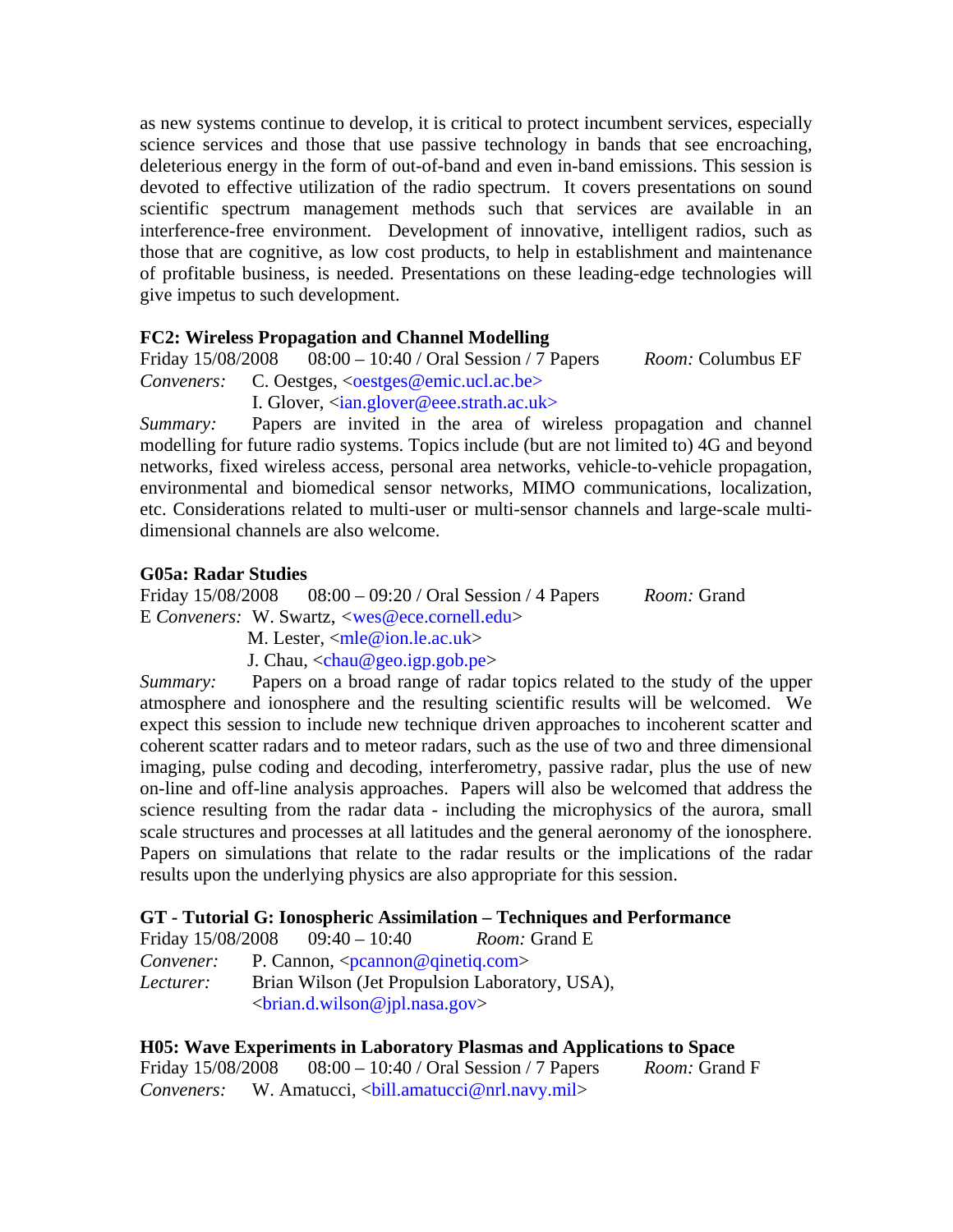### T. Kaneko, <kaneko@ecei.tohoku.ac.jp>

*Summary:* Modern high-resolution satellites report localized coherent structures and short wavelength fluctuations, often in association with high-energy particles, field aligned currents, localized electric fields, and spatial inhomogeneities. Many of these small-scale phenomena have been simulated in scaled laboratory devices under controlled and repeatable conditions, improving physical understanding. In addition, laboratory studies of wave heating, wave propagation characteristics, wave-particle interactions, plasma stability, nonlinear dynamics, and double layer formation are relevant to space plasmas and are finding new applications, such as to plasma thrusters for spacecraft. Papers on basic and applied laboratory studies related to space plasma processes are solicited.

### **J05: Radio Astronomy in Space and on the Moon**

Friday 15/08/2008 08:00 – 10:40 / Oral Session / 7 Papers *Room:* Grand A *Convener:* L. Gurvits, <gurvits@jive.nl>

*Summary:* The first decade of the 21st century is seeing a steady advance of radio astronomy into space. After the successes of NASA's microwave telescopes COBE and WMAP, the first European Space-based CMB explorer, the Planck mission, is about to take off. The first dedicated Japan-led Space VLBI observatory VSOP-HALCA completed its mission in 2004 and provided a solid basis for the next generation Space VLBI mission VSOP-2/Astro-G approved by JAXA for launch in 2012. A longwavelength astronomy facility on the Moon is being discussed as an attractive science component of the imminent first wave of exploration missions to the Earth's satellite. Session J07 will provide a review of the recent results of space-based radio astronomy missions and address the scientific and technological challenges of the near term spacebased radio astronomy projects and initiatives.

### **K02c: Biological Effects of EMF: Imaging the Human Response**

Friday 15/08/2008 08:00 – 10:40 / Oral Session / 7 Papers *Room:* Columbus KL *Conveners:* N. Kuster, <kuster@itis.ethz.ch>

P. Achermann,  $\langle \text{acherman} \mathcal{Q} \text{pharma.}$ unizh.ch>

*Summary:* Brain imaging methods such as fMRI or PET and brain mapping methods such as EEG and MEG have advanced to the point of being able to record physiological changes associated with subtle brain processing including the ability to detect cognition. In the past EMF effects on cognitive function have been largely recorded using behavioral measures and are affected by individual variability. Recently brain imaging and mapping methods have been used to detect changes in brain activation associated with EMF exposure and claims have been made that effects at the individual level can be detected as well as for groups. This session will be devoted to the presentation of the effects or non-effects on brain imaging and mapping from EMF exposures. Brain imaging and mapping hold the potential to not only provide objective measures of effects but also to infer the importance of these effects.

### **General Lecture 3**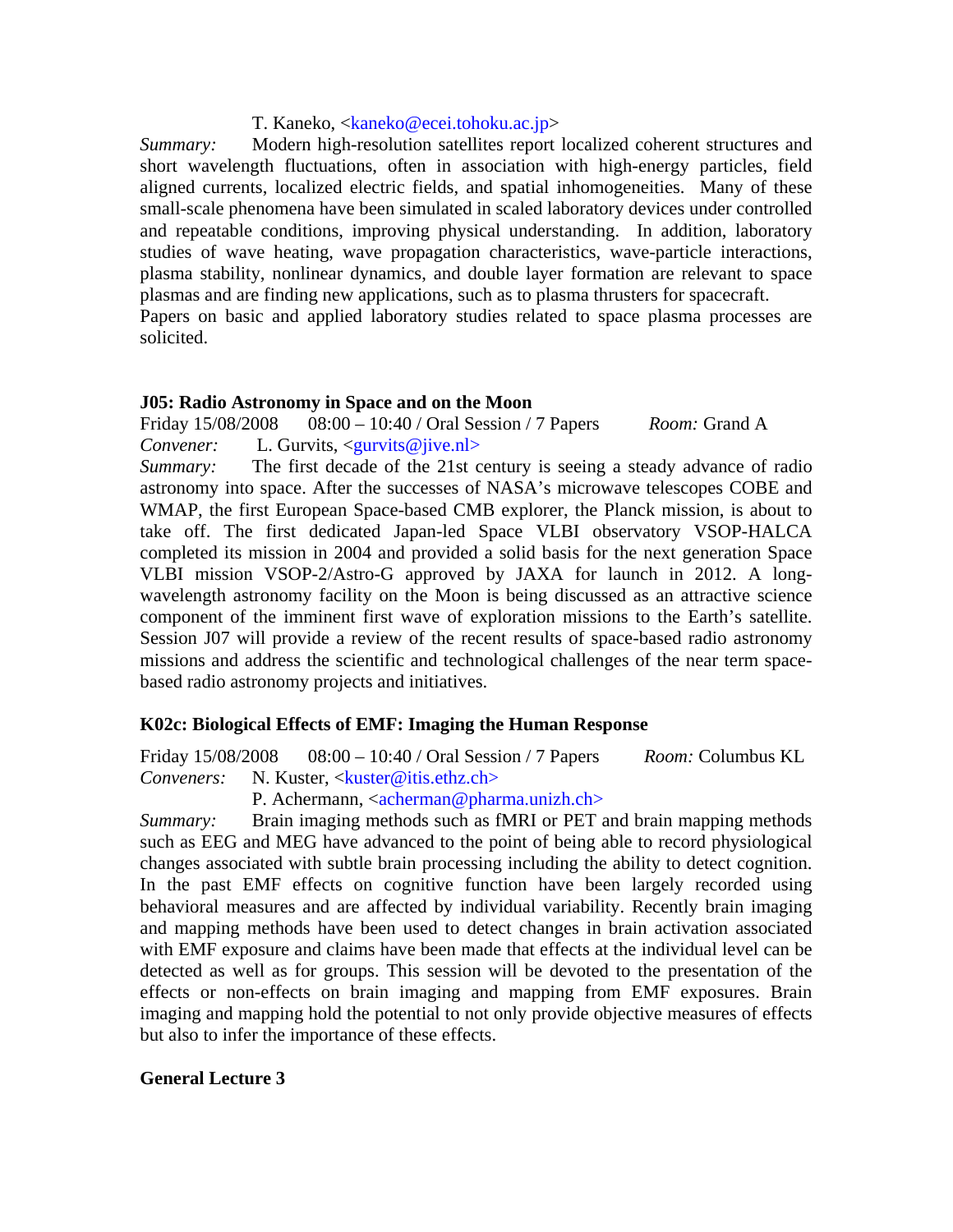Friday 15/08/2008 11:00 – 12:00

**Topic: Wireless Communications in 2020** 

*Convener:* F. Lefeuvre, <lefeuvre@cnrs-orleans.fr> *Speaker:* William Webb (OFCOM, U.K.)

# **Friday 15 August 2008 13:40 – 17:20**

### **A09: Wireless Sensor Networks**

Friday 15/08/2008 13:40 – 1720 / Oral Session / 10 Papers *Room:* Columbus IJ *Convener:* N. Goldsman, <neil@umd.edu>

*Summary:* Measurements to support the development and exploitation of Wireless Sensor Networks.

### **B04: Antennas and arrays**

Friday 15/08/2008 13:40 – 17:20 / Oral Session / 10 Papers *Room:* Grand B *Conveners:* H. Nakano, **<**nakano@k.hosei.ac.jp>

R. W. Ziolkowski, <ziolkows@ece.arizona.edu>

*Summary:* This session will concentrate on methods for the design, analysis and synthesis of antennas and arrays with a particular emphasis on electromagnetics aspects. It will include wideband and multiband elements and arrays, novel and exotic materials as well as material modifications for antenna performance enhancements, miniaturization methods and asssociated issues relating to bandwidth and efficiency, applications of formal antenna shape and volume design optimization methods and related algorithms, large finite arrays and associated fast methods, reconfigurable antennas and arrays, and coupling among antenna elements and large arrays/subarrays, interaction and coupling effects with the environment, numerical and hybrid methods, conformal antennas and antennas in layered media, antennas for space-based applications, efficient design methods for arrays and associated feed networks, fabrication and integration aspects of antennas and arrays, including material development processes.

### **C00: Forum on Radio Science and Telecommunications**

Friday 15/08/2008 13:40 – 17:20 / Oral Session / 4 Papers *Room:* Columbus GH *Convener:* G. Brussaard, <gert.brussaard@radicom.nl>

*Summary:* The Forum will address potential and challenges of novel developments in wireless telecommunications, which are of prime importance to anyone involved in radio science and system development, both from a user's and a policy maker's standpoint.

It will have 4 invited papers of 40 minutes (25 minutes presentation plus 15 minutes discussion time) each, followed by a Panel Discussion. The papers will aim at stimulating discussions. The Panel Discussion of 40 minutes will focus on possible activities/actions for URSI to deploy in this area.

The following subjects will be presented and discussed:

1) Cognitive Radio: Wireless systems in which the networks and/or the radio stations are sufficiently intelligent to provide and/or use ("grab") radio resources flexibly and adaptively;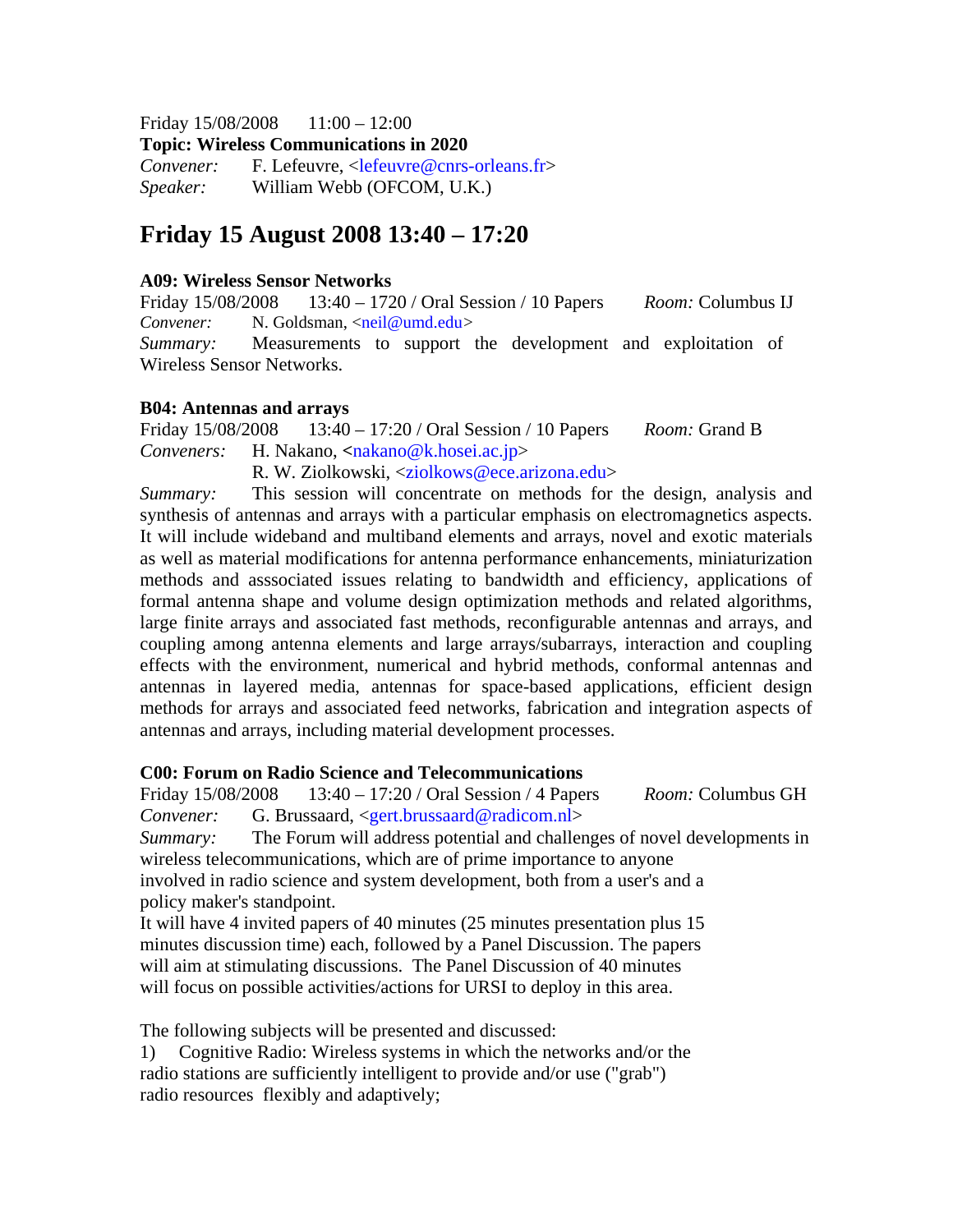2) Ultra-wideband wireless systems: Systems employing ultra large bandwidth and/or signals of ultra low spectral density; their unique features, potential and weaknesses;

3) Interference Management: novel methods to protect communication and remote sensing system integrity and regulate spectrum usage in a dynamic and flexible manner, while catering for ultra-wideband and intelligent radio systems;

4) Health aspects of the proliferation of wireless communications in a deregulated arena.

# **D08: Micro and Nanophotonics**

Friday 15/08/2008 13:40 – 17:20 / Oral Session / 10 Papers *Room:* Columbus AB *Convener:* F. Kaertner, <kaertner@mit.edu>

*Summary:* High index contrast micro- and nano-photonic devices, photonic crystals, plasmonics, electronic and photonic integration. High density integrated photonics based on group IV as well as group III-VI semiconductor materials, metals and dielectrics. Passive and active devices and a combination thereof, design tools, or micro and nanofabrication techniques. Nonlinear effects in micro and nano devices, linear and nonlinear effects enhanced by high index contrast waveguides, photonic crystals and plasmons.

# **ET - Tutorial E : Reverberation Chambers**

Friday 15/08/2008 13:40 – 14:40 *Room:* Columbus CD *Convener:* F. Canavero, <flavio.canavero@polito.it> *Lecturer:* John Ladbury (NIST, Boulder, USA)

# **E08: Experimental Techniques for EMC Compliance**

Friday 15/08/2008 14:40 – 17:20 / Oral Session / 7 Papers *Room:* Columbus CD *Conveners:* P. Corona, <paolo.corona@uniparthenope.it> J. Catrysse, <johan.catrysse@khbo.be>

*Summary:* Electromagnetic Compatibility (EMC) compliance is an increasing aspect in the broad landscape of EMC. In fact there are still open problems in the consistency between measurements in a standard environment and the real world performance of equipments. On the other hand the expansion in telecommunications has either led to the reduction of the margins and broadened the possible operating conditions for the equipments. New techniques are requested and in progress. They should consider since their starting the statistic nature of the electromagnetic environment and of the susceptibility or emission process. All the above shall be framed in the following (provisional) items:

- 1. Quantitative aspects of EMC Compliance.
- 1.1. Measurement reliability.
- 1.2. Sampling (of production) procedure and statistic inference.
- 2. Measurement techniques by methods.
- 2.1. Available experimental methods.
- 2.2. New or recently introduced techniques.
- 3. Measurement techniques by products.
- 3.1. Products requiring ad hoc methods.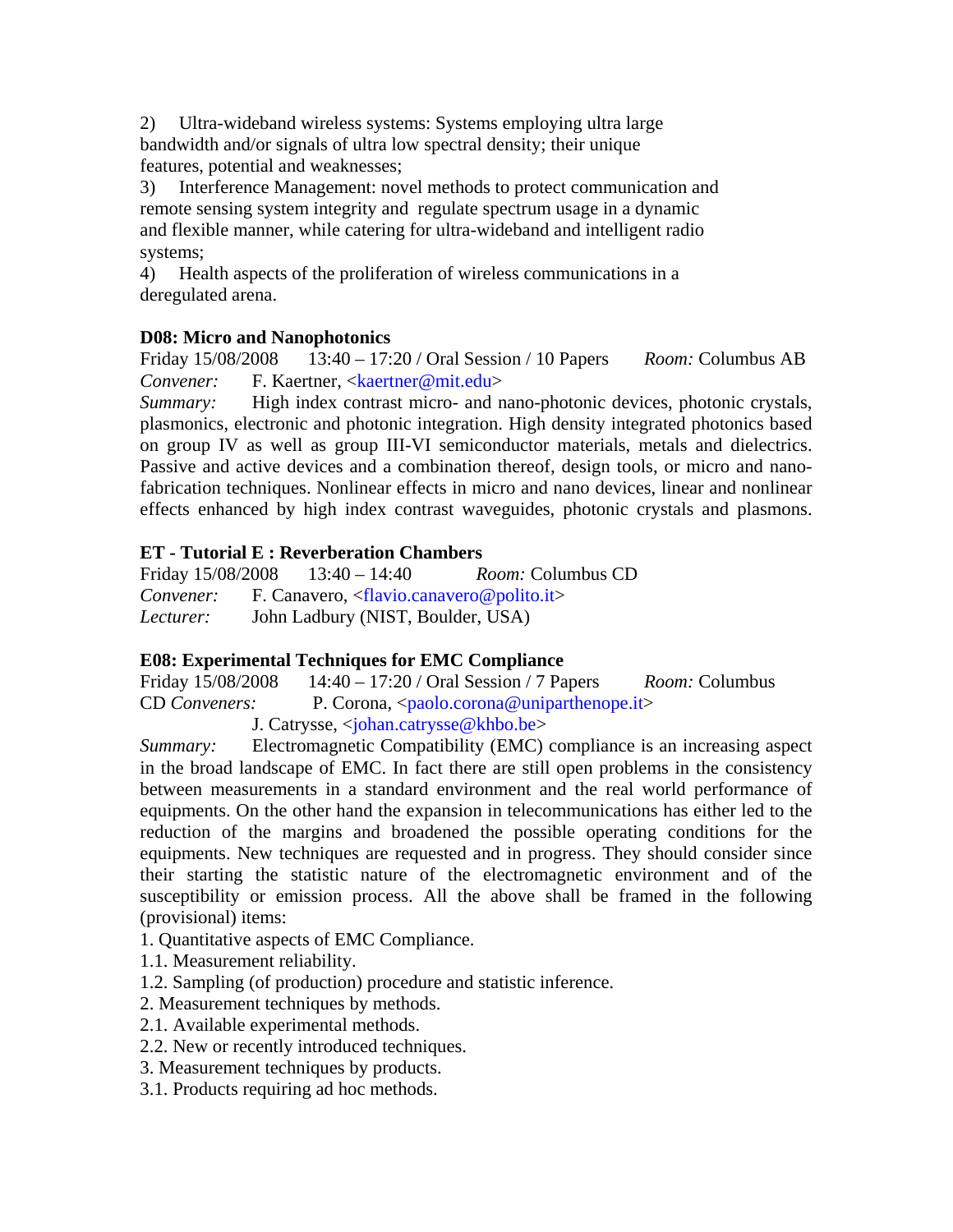3.2. On site measurement techniques.

### **F07: Remote Sensing of the Atmosphere: Temperature, Humidity and Nonprecipitating Clouds**

Friday 15/08/2008 13:40 – 17:20 / Oral Session / 10 Papers *Room:* Columbus EF *Conveners:* S. Reising, <steven.reising@colostate.edu>

E. Westwater, ed.westwater@colorado.edu

*Summary:* In many areas of geophysics, including numerical weather forecasting, aircraft icing, climate and radiative transfer research, there exists a growing need for accurate measurements of atmospheric temperature, humidity, and clouds. This session will include a variety of measurement techniques that are currently available, as well emerging technologies. Contributions will include active (radar and lidar) and passive (radiometric and GPS) techniques over wavelength regions that include microwave, millimeter wave, infrared, and optical.

# **G05b: Radar Studies**

Friday 15/08/2008 13:40 – 17:20 / Oral Session / 10 Papers *Room:* Grand E *Conveners:* W. Swartz, <wes@ece.cornell.edu>

M. Lester, <mle@ion.le.ac.uk>

J. Chau, <chau@geo.igp.gob.pe>

*Summary:* Papers on a broad range of radar topics related to the study of the upper atmosphere and ionosphere and the resulting scientific results will be welcomed. We expect this session to include new technique driven approaches to incoherent scatter and coherent scatter radars and to meteor radars, such as the use of two and three dimensional imaging, pulse coding and decoding, interferometry, passive radar, plus the use of new on-line and off-line analysis approaches. Papers will also be welcomed that address the science resulting from the radar data - including the microphysics of the aurora, small scale structures and processes at all latitudes and the general aeronomy of the ionosphere. Papers on simulations that relate to the radar results or the implications of the radar results upon the underlying physics are also appropriate for this session.

### **HGE: Seismo-electromagnetics**

Friday 15/08/2008 13:40 – 17:20 / Oral Session / 10 Papers *Room:* Grand F

*Conveners:* M. Parrot, <*mparrot@cnrs-orleans.fr>* 

S. Pulinets,  $\langle \text{pulse} @ \text{geofisica.}$ unam.mx $\rangle$ 

O. Molchanov,  $\langle$ oleg@molchanov.org>

*Summary:* Observations of electromagnetic phenomena associated with seismic and volcanic activities have been reported for many years. Perturbations occur not only in the lithosphere but also in the atmosphere and ionosphere, leading to the generation of a new science field, lithosphere-atmosphere-ionosphere coupling. This session will accept papers dealing with new observational findings on the seismic effects in different regions and also those dealing with theoretical works on the mechanisms of the seismogenic effects and of the lithosphere-atmosphere-ionosphere coupling.

# **J06: Signal Processing, Calibration and Imaging in Radio Astronomy**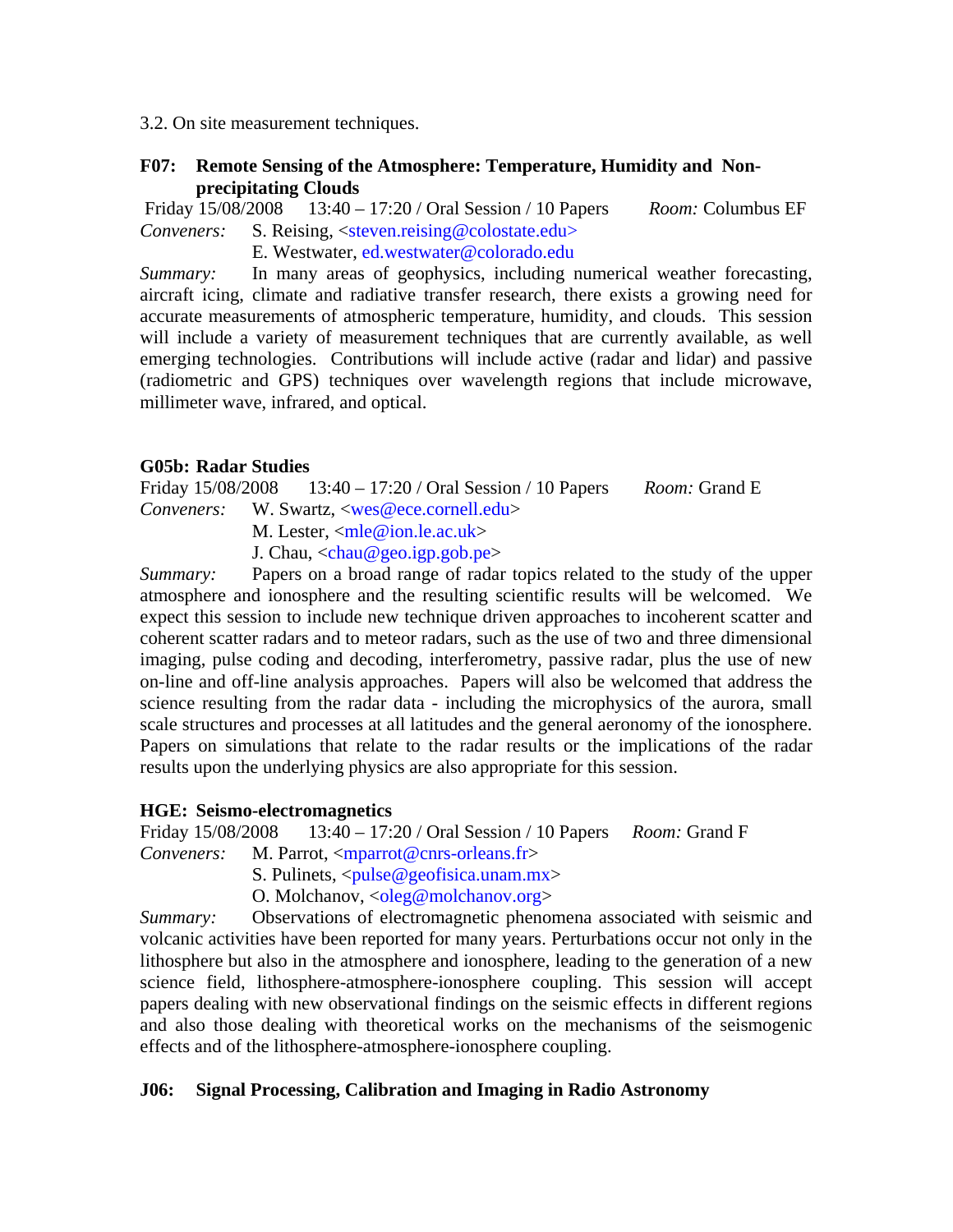#### **(in memory of Ronald Bracewell)**

Friday 15/08/2008 13:40 – 17:20 / Oral Session / 10 Papers *Room:* Grand A *Convener:* T. Cornwell, <tim.cornwell@csiro.au>

*Summary:* The new generation of radio telescopes such as ALMA, SKA, LOFAR, EVLA, and M*:*IRANdA are triggering a renewed interest in all stages in processing of radio astronomical signals into scientific results. The topics receiving attention include RFI mitigation, calibration, data flagging, imaging, and the implementation of these on distributed, parallel computers. This session will bring together leading researchers in all these areas to present the latest results, and will also encourage presentations by younger researchers.

### **KAE: Exposure Assessment & Emerging New Technologies**

Friday 15/08/2008 13:40 – 17:20 / Oral Session / 10 Papers *Room:* Columbus KL *Conveners:* G. Neubauer, <georg.neubauer@arcs.ac.at>

A. Faraone, <antonio.faraone@motorola.com>

*Summary:* In recent years new technologies for broadband wireless communication were brought into the market. Examples are UMTS, WLAN or Bluetooth. WiMAX is in the process of being deployed. Ultra Wide Band (UWB) applications also need to be considered. Many of these new technologies are based on broadband modulations, e.g. UMTS uses 5 MHz broad channels while WiMAX can have channels as broad as 10 MHz. The power regulation of such systems became faster compared to older technologies, and available data rates are continuing to increase. In parallel, the requirements on human exposure assessment procedures are also continuing to augment. New directives and recommendations from international organizations, e.g. the European Union Commission, are implemented through world-wide harmonized standards. This session gives an overview on new technologies and their features and the arising requirements on human exposure assessment procedures.

*Business meeting 3 of all Commissions* 

Friday 15/08/2008 17:20 – 19:00

# **Saturday 16 August 2008 08:00 – 12:00**

### **A08: Terahertz Technologies**

Saturday 16/08/2008 08:00 – 10:40 / Oral Session / 7 Papers *Room:* Columbus IJ *Conveners:* John Davis, < John.F.Davis@jpl.nasa.gov>

*Summary:* Standards and measurements techniques to support exploitation of the Terahertz region of the EM spectrum.

### **B06: Transient Fields and Ultrawide-band Antennas**

Saturday 16/08/2008 08:00 – 10:40 / Oral Session / 7 Papers *Room:* Grand B

*Conveners:* E. Heyman, <heyman@eng.tau.ac.il>

F. Capolino, <capolino@dii.unisi.it>

*Summary:* True time domain radiation and reception has become important in applications ranging from impulse radar to ultra wideband radio to electronic warfare.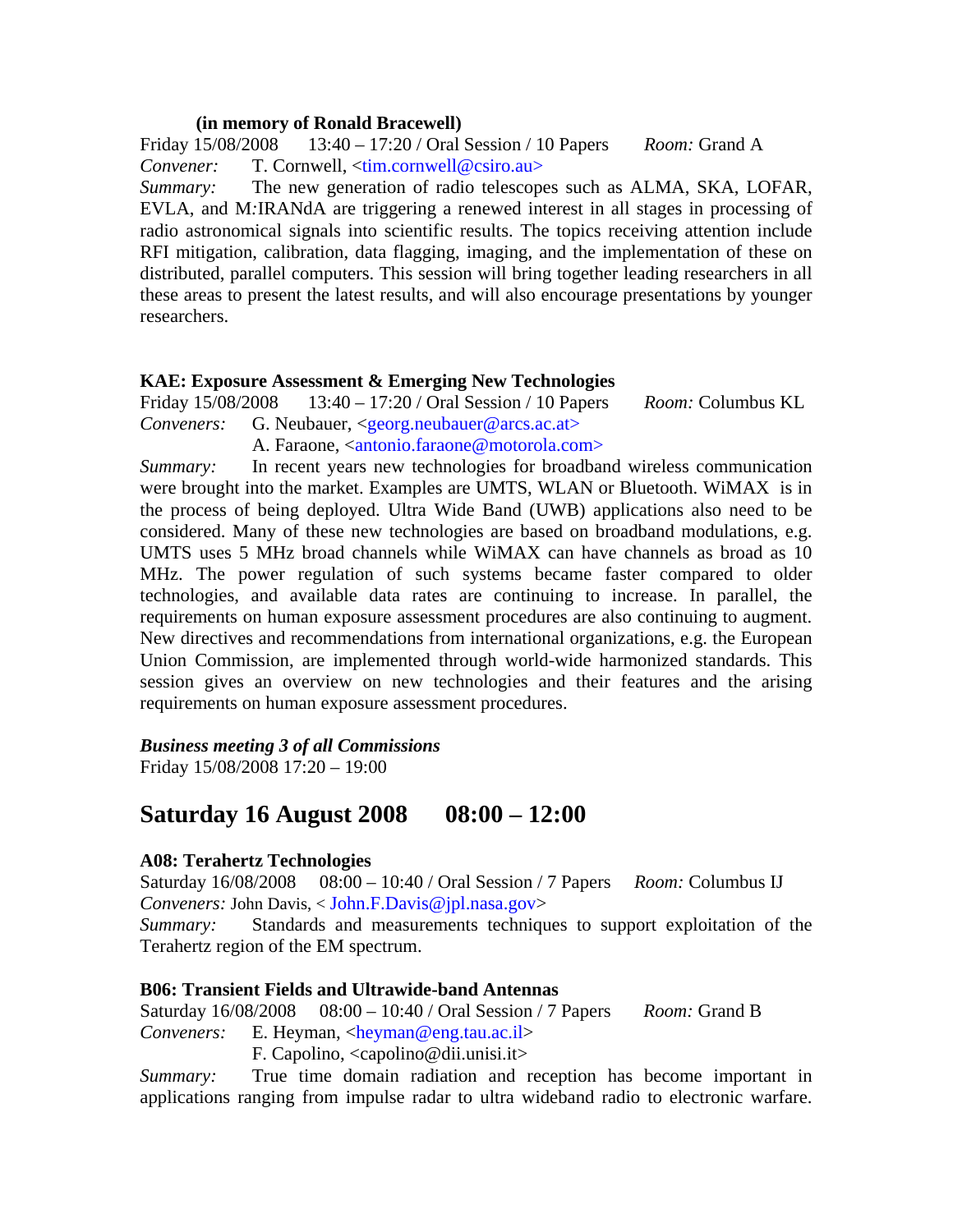This session will explore the theory that relates these varied applications and the systems that have been built to realize true pulsed radiation. Invited presentations will cover transient radiation and propagation theory and the relationship to frequency domain theory; methods and hardware for true time domain measurements; antennas and systems for UWB radio; impulse radar, target ID, and ground penetrating radar; and timed/UWB arrays, UWB SAR, and time reversal imaging. Papers are encouraged that explore true transient radiation physics, not just time domain numerical modeling.

### **C11: Communicating Objects**

Saturday 16/08/2008 08:00 – 10:40 / Oral Session / 7 Papers *Room:* Columbus GH *Conveners:* A. Sibille, <alain.sibille@ensta.fr>

M. Mickle, <mickle@engr.pitt.edu>

*Summary:* All sorts of communicating objects have penetrated our daily lives, and many more are to come in the near future. The benefits which these pervasive technologies promise, address the interaction between human beings and their environment, or between non human entities themselves (e.g. the internet of things). The basic building blocks of these objects are generally available, but their integration into an ultra low cost/ultra low consumption device is a challenging task. The efficient design of communicating objects needs a global system approach, wisely marrying energetics, electromagnetics, electronics, programming and networking, completed by sensor or actuator related technologies in some cases. The session addresses these challenges, especially with respect to radio, signal processing and networking aspects of communicating objects.

### **D09: MEMS and NEMS Components**

Saturday 16/08/2008 08:00 – 10:40 / Oral Session / 7 Papers *Room:* Columbus AB *Conveners:* R. Sorrentino, <sorrentino@eumwa.org>

F. Coccetti, <fcoccett@laas.fr>

*Summary:* The development of information technology is giving rise to a tremendous increase in the volume of wireless communications, which has become a fully pervasive technology. To alleviate the resulting congestion, increasingly stringent specifications are required, such as multiband and multistandard capabilities, terminal reconfigurability, low-power consumption, etc. In this context, Micro-Electro-Mechanical-Systems appears as a strategic technology to overcome the limitations of conventional solid-state devices and to create unprecedented functionalities. Fabricated by low-cost photolithographic IC-compatible batch processes, RF-MEMS or, more in general, Microsystems Technology (MST) enable superior performances in terms of linearity, low power consumption, re-configurability, and thus represent a key technology for future innovative radio frequency communication systems. While sharing most of the advantages of RF-MEMS, RF-NEMS exhibit inherent better performance in addressing critical issues such as miniaturization and power handling. The development of RF-NEMS-based components (e.g. using carbon nano-tubes CNT or nanowires) however introduces a further level of complexity due to the less mature fabrication technology and the higher complexity of analysis and modelling tools. Papers are solicited describing the most recent advances in research and development of RF-MEMS and NEMS, addressing both critical technological issues, such as reliability, power handling and packaging, as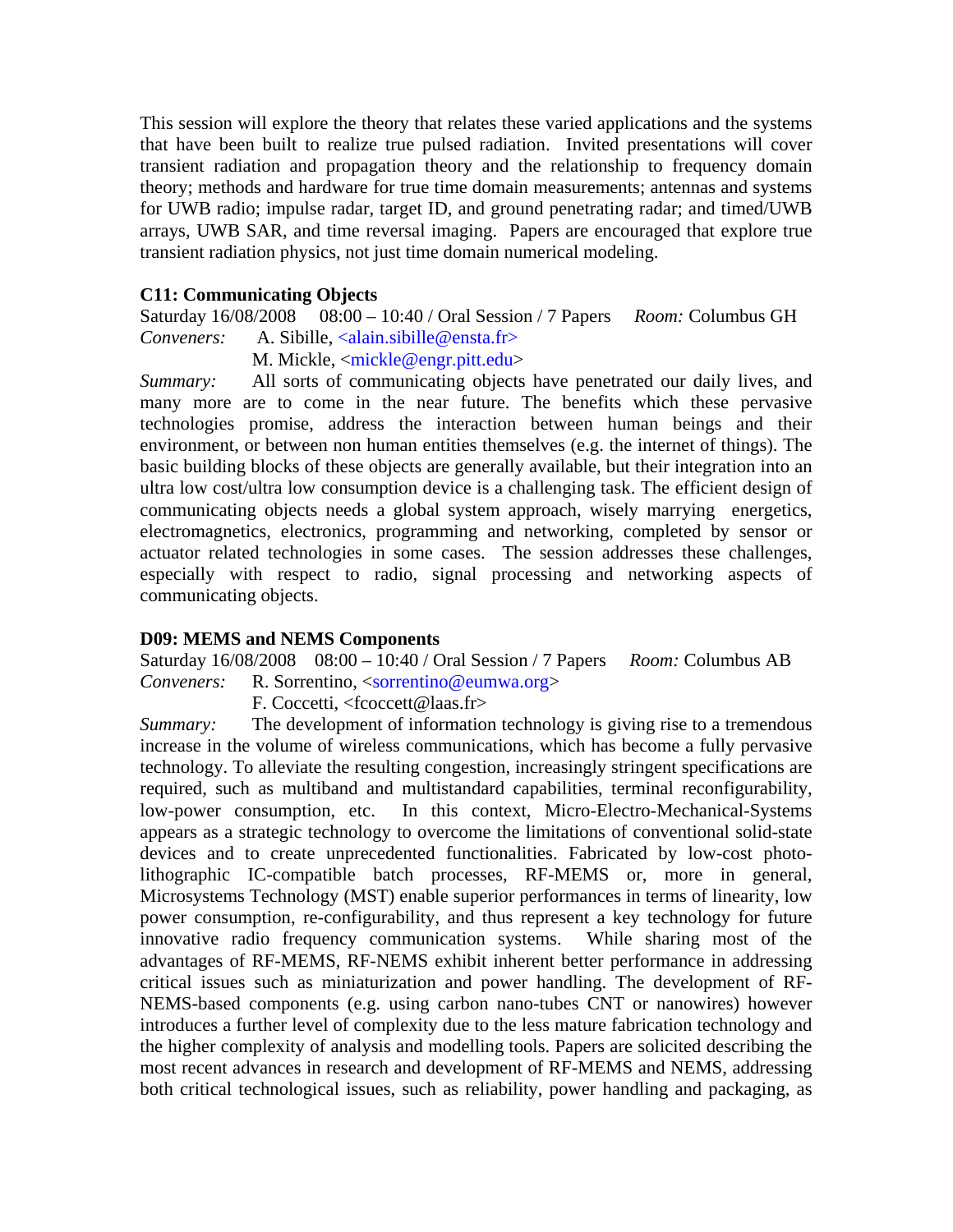well as the design and optimisation of single components (switches, capacitors, resonators,…) and the implementation of MEMS enhanced RF modules (such as reconfigurable RF front-ends, antennas, etc.).

# **EK: Interference on Medical Devices**

Saturday 16/08/2008 08:00 – 10:40 / Oral Session / 7 Papers *Room:* Columbus CD *Conveners:* A. C. Marvin, <acm@ohm.york.ac.uk>

Q. Balzano, <qbalzano@umd.edu>

*Summary:* The session will offer an overview of the electromagnetic interference (EMI) from RF sources with medical and personal well-being devices. Today, wireless transmitters with sophisticated digital modulation can be located in proximity to medical devices relying on digital processors to sense and protect delicate human health conditions. The session is opened to contributions on various interference scenarios: hospital settings, home settings, personal health monitoring or maintenance devices and personal well-being devices (e.g. hearing aids and cochlear implants). Of particular interest are experimental data collected with patients connected to a variety of monitors at the time of EMI events. Remedial methods to suppress the EMI are also of interest.

# **F08: Polarimetric Radar Applications in Tropospheric Propagation and Remote Sensing**

Saturday 16/08/2008 08:00 – 10:40 / Oral Session / 7 Papers *Room:* Columbus EF *Conveners:* M. Chandra, <madhu.chandra@infotech.tu-chemnitz.de>

V.N. Bringi, <bringi@engr.colostate.edu>

*Summary:* The session welcomes contributions reflecting recent developments in the application of multiparameter radar methods and techniques for quantitatively and qualitatively assessing the tropospheric properties. In particular, the papers will relate to aspects of wave propagation and radar remote sensing. In this spirit, contributions reporting on current international projects and campaigns will be specially emphasized.

## **G06: Improving Radio Systems through Ionospheric Radio Science (Transand Sub-ionosphere, Radio Propagation)**

Saturday 16/08/2008 08:00 – 10:40 / Oral Session / 7 Papers *Room:* Grand E *Conveners:* M. J. Angling, <mjangling@qinetiq.com>

- C. Coleman, <ccoleman@eleceng.adelaide.edu.au>
- A. Bourdillon, alain.bourdillon@univ-rennes1.fr

*Summary:* The ionosphere is an important factor in the design and operation of many communications, navigation and radar systems working below about 2GHz. This session will accept papers over a broad range of topics including radio propagation modelling and measurements, and their application to radio systems. Papers may address ionospheric situational awareness; mitigation of ionospheric effects on radio systems; or the exploitation of the ionosphere by radio systems. In particular papers addressing the issue of channel coherency (bandwidth, temporal and spatial) and how this relates to waveform design and signal processing in all bands affected by the ionosphere will be welcomed.

# **HBDGJK: Solar Power Satellites**